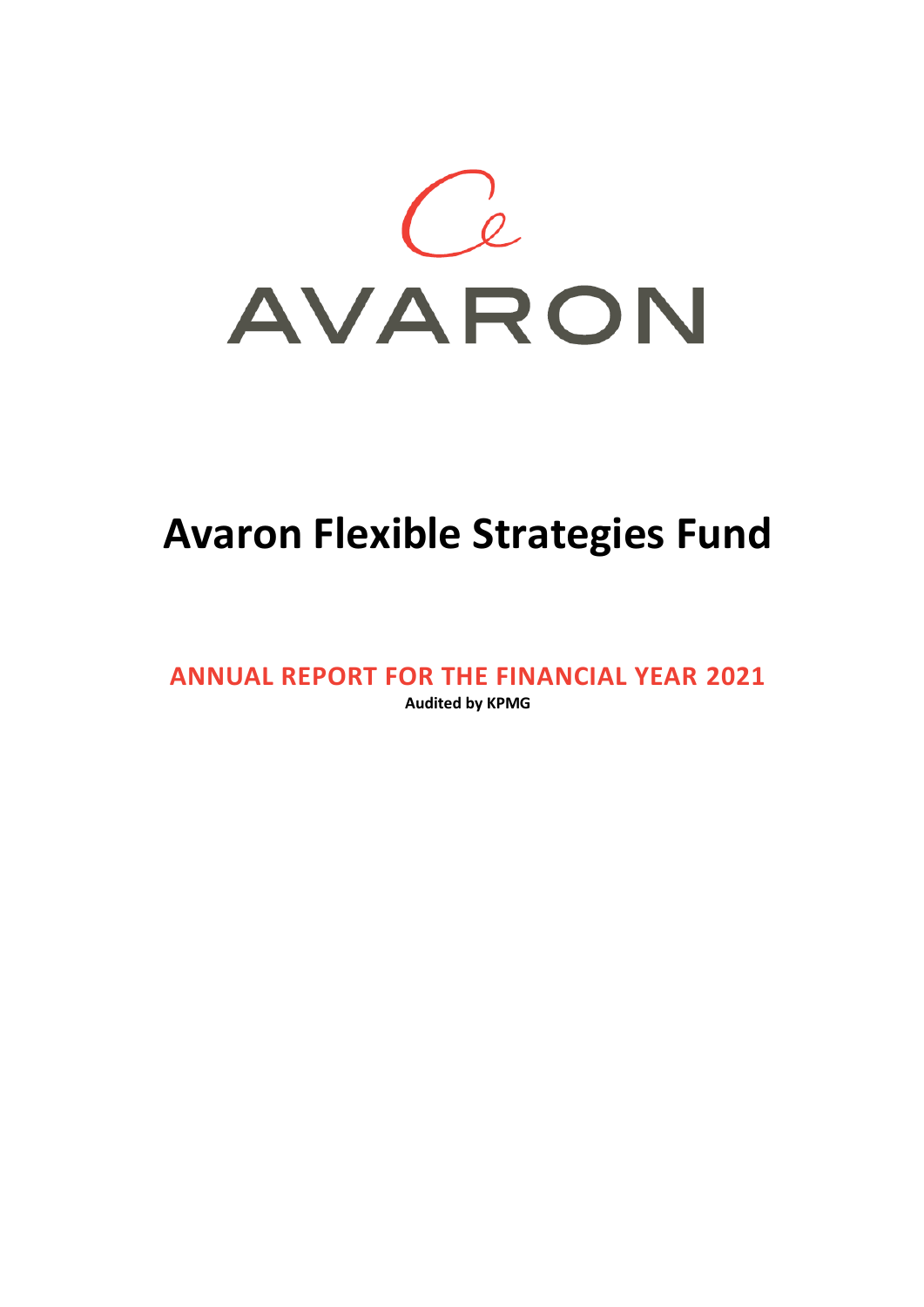## **TABLE OF CONTENTS**

| NOTE 4. CLASSIFICATION OF FINANCIAL ASSETS AND LIABILITIES TO CATEGORIES AND LEVELS 26<br>NOTE 5. NET GAIN/LOSS FROM FINANCIAL ASSETS AT FAIR VALUE THROUGH PROFIT OR LOSS28 |
|------------------------------------------------------------------------------------------------------------------------------------------------------------------------------|
|                                                                                                                                                                              |
|                                                                                                                                                                              |
|                                                                                                                                                                              |
|                                                                                                                                                                              |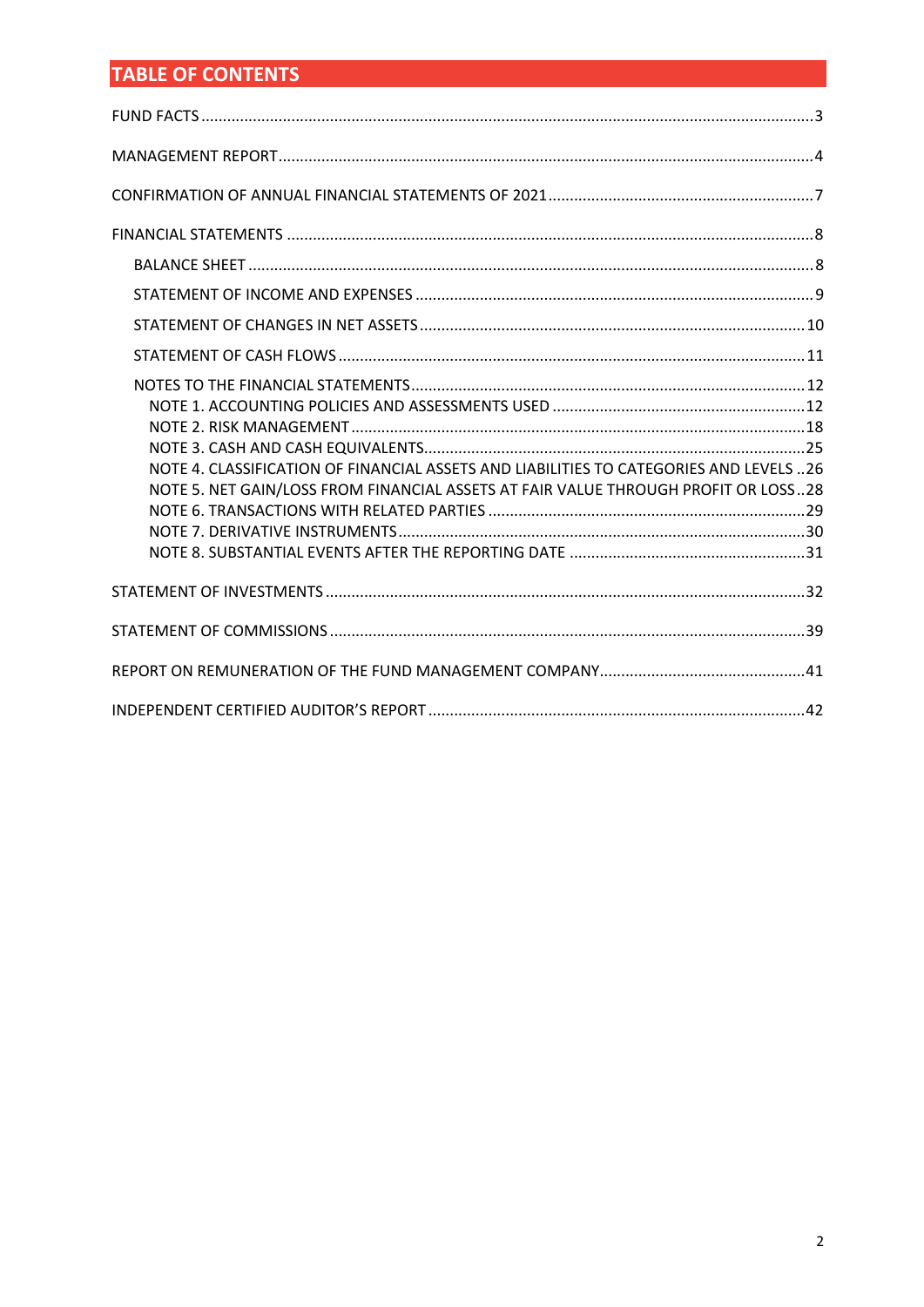## <span id="page-2-0"></span>**FUND FACTS**

Avaron Flexible Strategies Fund is a public common alternative investment fund registered in the Republic of Estonia.

| Name of the Fund                                                                   | Avaron Flexible Strategies Fund                                                                                                                  |
|------------------------------------------------------------------------------------|--------------------------------------------------------------------------------------------------------------------------------------------------|
| <b>Fund Management Company</b>                                                     | AS Avaron Asset Management (reg. no. 11341336)                                                                                                   |
| Registered address and<br>contact details of the Fund<br><b>Management Company</b> | Address: Narva mnt 7d, 10117 Tallinn, Estonia<br>Phone: +372 664 4200<br>Facsimile: +372 664 4201<br>E-mail: avaron@avaron.com<br>www.avaron.com |
| Depository & custody bank                                                          | Swedbank AS (reg. no. 10060701)                                                                                                                  |
| Fund administration (NAV<br>calculation) & Transfer Agent<br>services              | Swedbank AS (reg. no. 10060701)                                                                                                                  |
| Auditor                                                                            | KPMG Baltics OÜ (reg. no. 10096082)                                                                                                              |
| Supervisor                                                                         | <b>Estonian Financial Supervision Authority</b>                                                                                                  |
| Investment managers                                                                | Valdur Jaht, Peter Priisalm, Rain Leesi                                                                                                          |
| Fund established                                                                   | 25 November 2008                                                                                                                                 |
| Start of the Fund's activities                                                     | 17 December 2008                                                                                                                                 |
| Report period                                                                      | 1 January 2021-31 December 2021                                                                                                                  |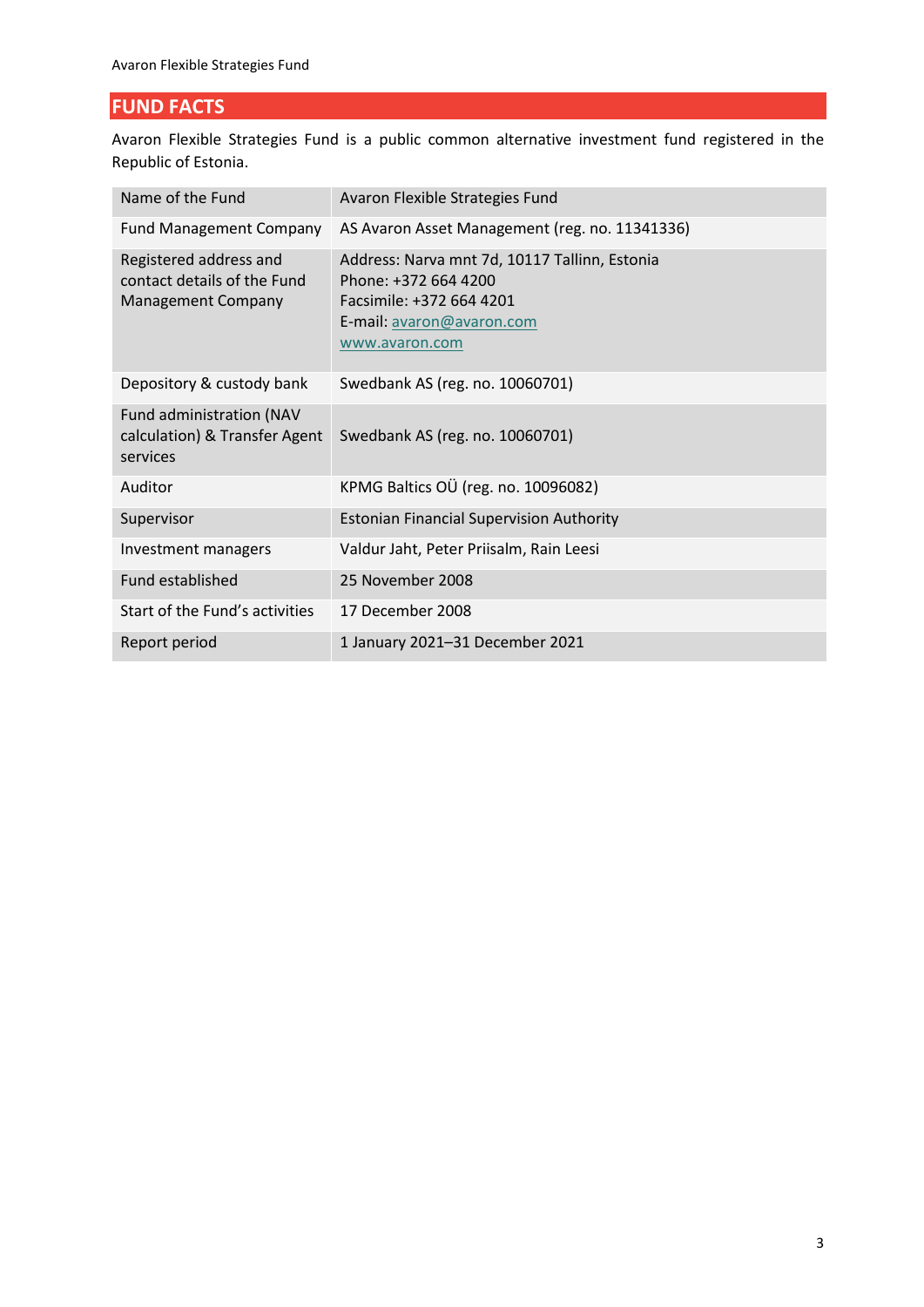## <span id="page-3-0"></span>**MANAGEMENT REPORT**

Avaron Flexible Strategies Fund (hereinafter: "the Fund") is an actively managed fund set up for investors that wish to assign asset allocation decision making to Avaron. The Fund aims to grow the capital of private individuals and corporate investors over long term. The Fund has a global mandate with emphasis on European markets. The Fund is an actively managed investment fund and mainly combines the best opportunities we find among listed equities, bonds and commodities. The share of each asset class and the Fund's risk level vary over time in accordance with the views of Avaron investment managers. Investors' interests are aligned with Avaron as the Fund's investment managers are the largest investors of the Fund. Arising from the Fund's investment strategy an investor should have an investment horizon of at least 5 years

In 2021 the Fund's net return reached +9.2%, a third best year for the Fund since its launch. The total net assets of the Fund increased from €9.6 million to €12.1 million over the year. As at the end of the year 34% of the Fund is invested in equities, 45% in bonds and 3% in gold. Regionally 42% of the portfolio is invested in Western Europe, 33% in Eastern Europe and 6% outside Europe.

The Fund has invested in stocks of 35 companies which on average trade at 12.4x 2022 expected earnings and deliver strong 5.0% dividend yield. We find the most attractive equities these days in Western Europe. Among sectors we favour oil and commodities, consumer driven names, transport and infrastructure companies and technology firms. Large part of equities is invested in dividend stocks.



The bond portfolio, consisting of 38 bonds, trades at 6.0% yield to maturity of 3.6 years which is attractive taking into account low yield environment. Most of our bond portfolio is invested in corporate bonds in the Baltics and Scandinavia.

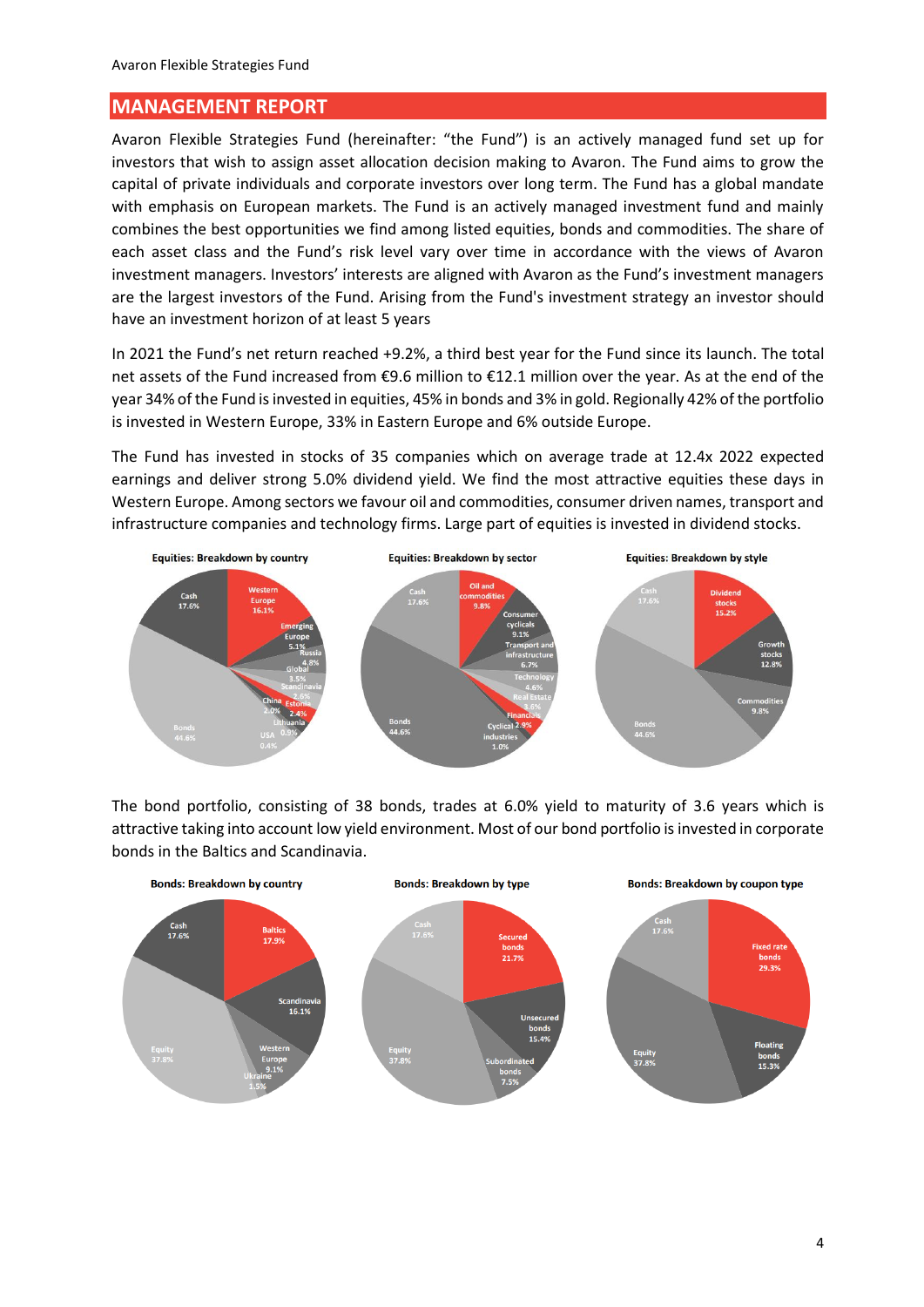After the long rally we have seen in equity markets we are not keen on increasing the Fund's risk level. We expect market volatility to increase in near term and thus wait before we take on any more equity exposure. At present we only invest in select equities or bonds that provide great risk-return ratio. Although markets are expensive at the moment, we do see some companies and segments that trade at attractive levels. which we plan to put to work in case of increased volatility in the market.



**Table 1.** Net return of the Fund units, in EUR

#### **Coronavirus and its affects in 2021**

Throughout the two years Avaron and the Fund has coped well with the Covid-19 situation. We took a cautious approach from day one to protect our people and mitigate risk to Avaron, our clients and our business. Avaron's Risk Management Committee has actively monitored the situation and set guidelines depending on the overall virus situation. Apart from some key investment team members and trading desk most of our employees have been working from home during peak periods of the pandemic. All our systems have worked flawlessly, and our collective effort has ensured that Avaron continues to service the clients at the highest level.

**Graph 1.** Performance of Fund's NAV since launch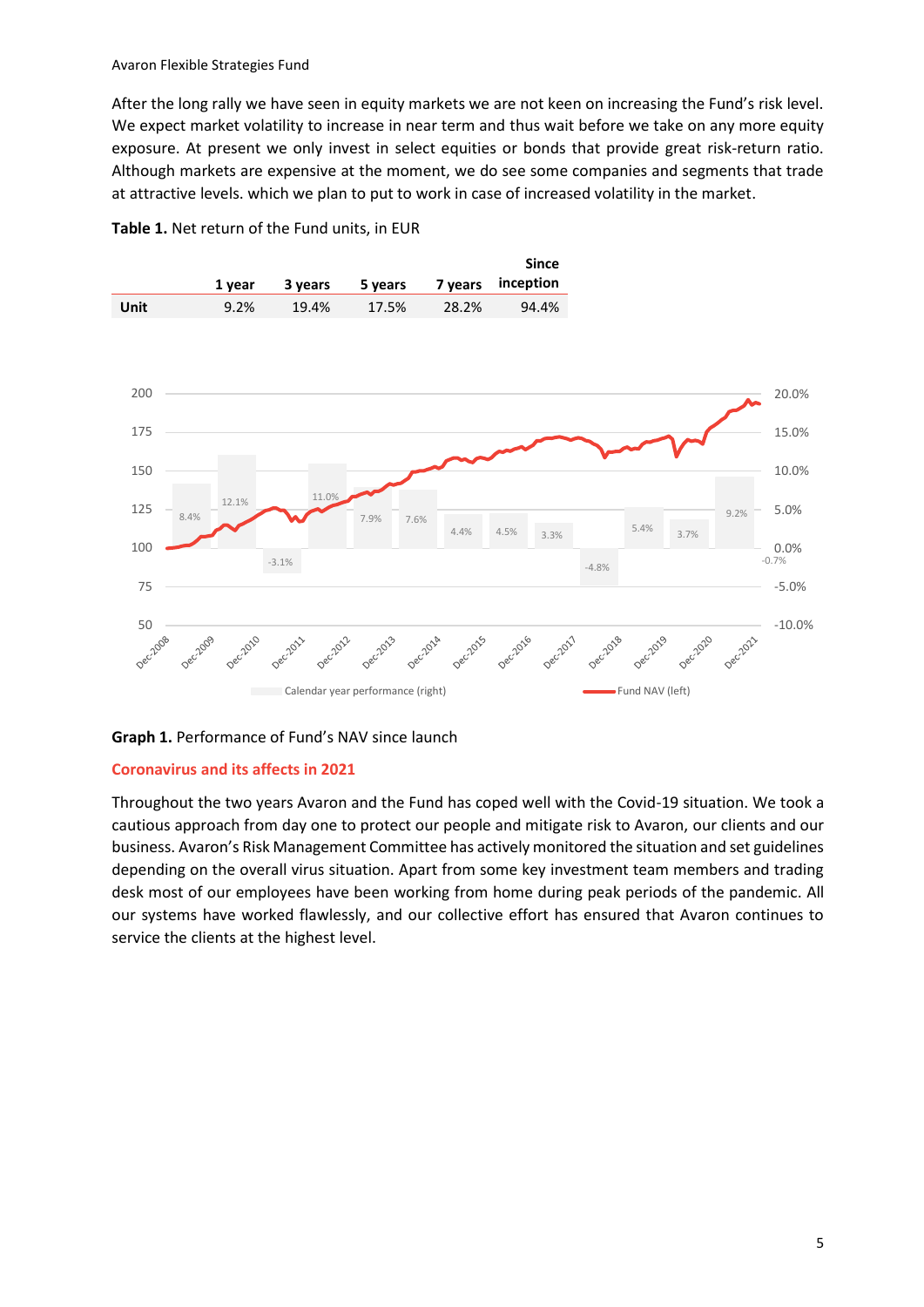#### **Russian invasion to Ukraine and its affects in 2022**

Russian invasion to Ukraine affected the Fund's assets directly as the Fund had invested 3.5% of its assets to Russian listed equities (0.9% through ADRs traded on Moscow Stock Exchange) ahead of the war. After the war started, the Moscow Stock Exchange froze the assets of foreign investors and thus the Fund wrote these assets to zero till they are liquid again. We expect the markets to be volatile till the war is ceased in Ukraine. However, market volatility might create attractive investment opportunities which we will use to increase the Fund's equity holdings from the current relatively low levels upwards. Additional information about the affects are described in Note 8.



31 March 2022

Kristel Kivinurm-Priisalm Member of the Management Board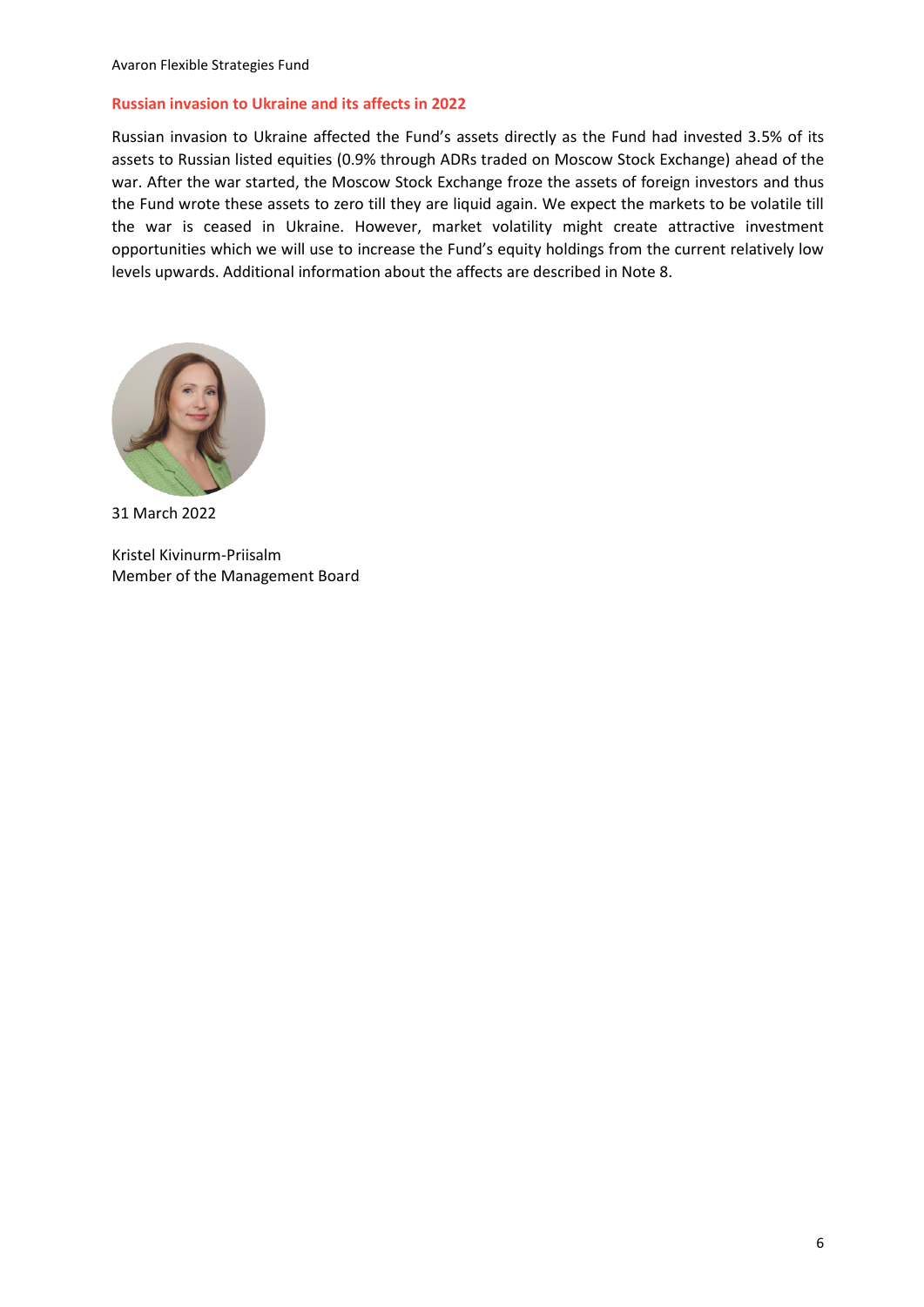## <span id="page-6-0"></span>**CONFIRMATION OF ANNUAL FINANCIAL STATEMENTS OF 2021**

The Management Board of the Fund Management Company has prepared the annual Financial Statements of Avaron Flexible Strategies Fund on 31 March 2022.

The Financial Statements have been prepared in compliance with the requirements stipulated in the the Regulation (EC) No 1606/2002 of the European Parliament and of the Council on the application of International Financial Reporting Standards (hereinafter "IFRS") as adopted by the European Commission, the Investment Funds Act, Minister of Finance Regulation no 8 of 18/01/2017 "Requirements for the reports of investment funds to be published" and no 11 of 31/01/2017 "Procedure for Determination of Net Asset Value of Investment Funds" as established on the basis of the Investment Funds Act.

It gives a true and fair view of the assets, liabilities, net asset value and performance results of Avaron Flexible Strategies Fund. The Management Board considers Avaron Flexible Strategies Fund to carry its activities as a going concern.

The annual Financial Statements of Avaron Flexible Strategies Fund have been approved by the Fund Management Company and the investment managers.

| <b>Name</b>                                                                                          | Date | <b>Signature</b>                |
|------------------------------------------------------------------------------------------------------|------|---------------------------------|
| Kristel Kivinurm-Priisalm<br>Member of the Management Board of the Fund<br><b>Management Company</b> |      | 31/03/2022 /signed digitally/   |
| Valdur Jaht<br>Member of the Management Board of the Fund<br>Management Company / Investment manager |      | $31/03/2022$ /signed digitally/ |
| <b>Peter Priisalm</b><br>Investment manager                                                          |      | 31/03/2022 /signed digitally/   |
| <b>Rain Leesi</b><br>Investment manager                                                              |      | 31/03/2022 /signed digitally/   |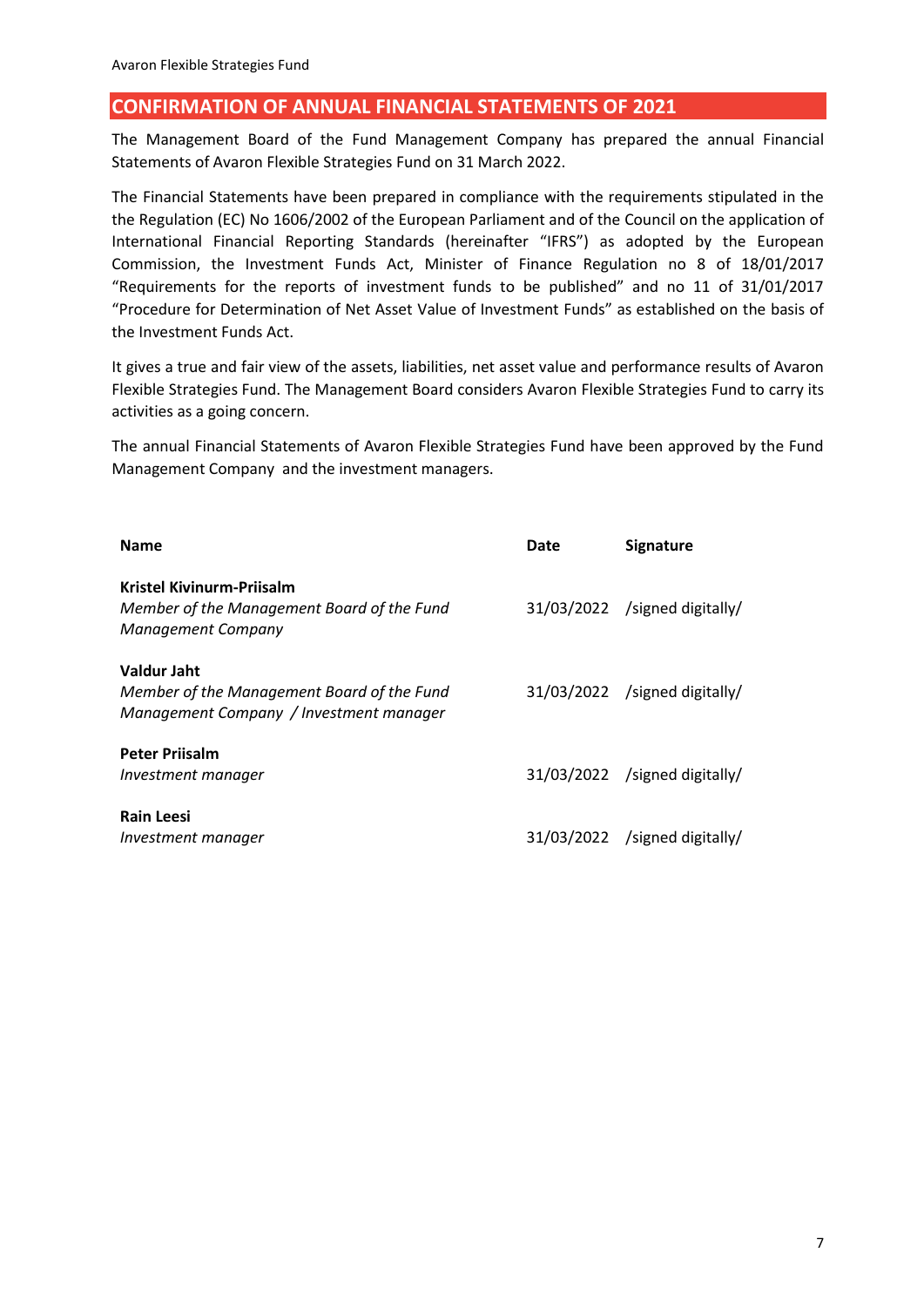## <span id="page-7-0"></span>**FINANCIAL STATEMENTS**

## <span id="page-7-1"></span>**BALANCE SHEET**

In EUR

| <b>ASSETS</b>                                                           | <b>Note</b> | 31/12/2021 | 31/12/2020 |
|-------------------------------------------------------------------------|-------------|------------|------------|
| Cash and cash equivalents                                               | 3           | 1,883,713  | 3,152,016  |
| Term deposits                                                           | 3           | 401,376    | 403,515    |
| Financial assets at fair value through profit or loss:                  |             |            |            |
| Shares and units                                                        | 4           | 4,570,065  | 3,269,081  |
| <b>Bonds</b>                                                            | 4           | 4,579,489  | 2,227,967  |
| Derivatives                                                             | 4; 7        |            | 127,033    |
| Loans and receivables                                                   |             |            |            |
| Receivables and prepayments                                             | 4           | 13,419     | 10,122     |
| Unlisted bonds                                                          | 4           | 814,803    | 448,744    |
| <b>TOTAL ASSETS</b>                                                     |             | 12,262,865 | 9,638,478  |
| <b>LIABILITIES</b>                                                      |             |            |            |
| Financial liabilities at fair value through profit or loss:             |             |            |            |
| <b>Derivatives</b>                                                      | 4;7         | 39,976     |            |
| Other financial liabilities                                             |             |            |            |
| Payables to the management company                                      | 4;6         | 123,274    | 48,888     |
| Payables to the depository                                              | 4           | 2,440      | 4,137      |
| <b>Other liabilities</b>                                                | 4           | 1,854      | 933        |
| <b>TOTAL LIABILITIES (except net assets attributable to</b><br>holders) |             | 167,544    | 53,958     |
| <b>NET ASSETS ATTRIBUTABLE TO HOLDERS</b>                               |             | 12,095,321 | 9,584,520  |

3 1. 03. 2022 Signature / allkiri Street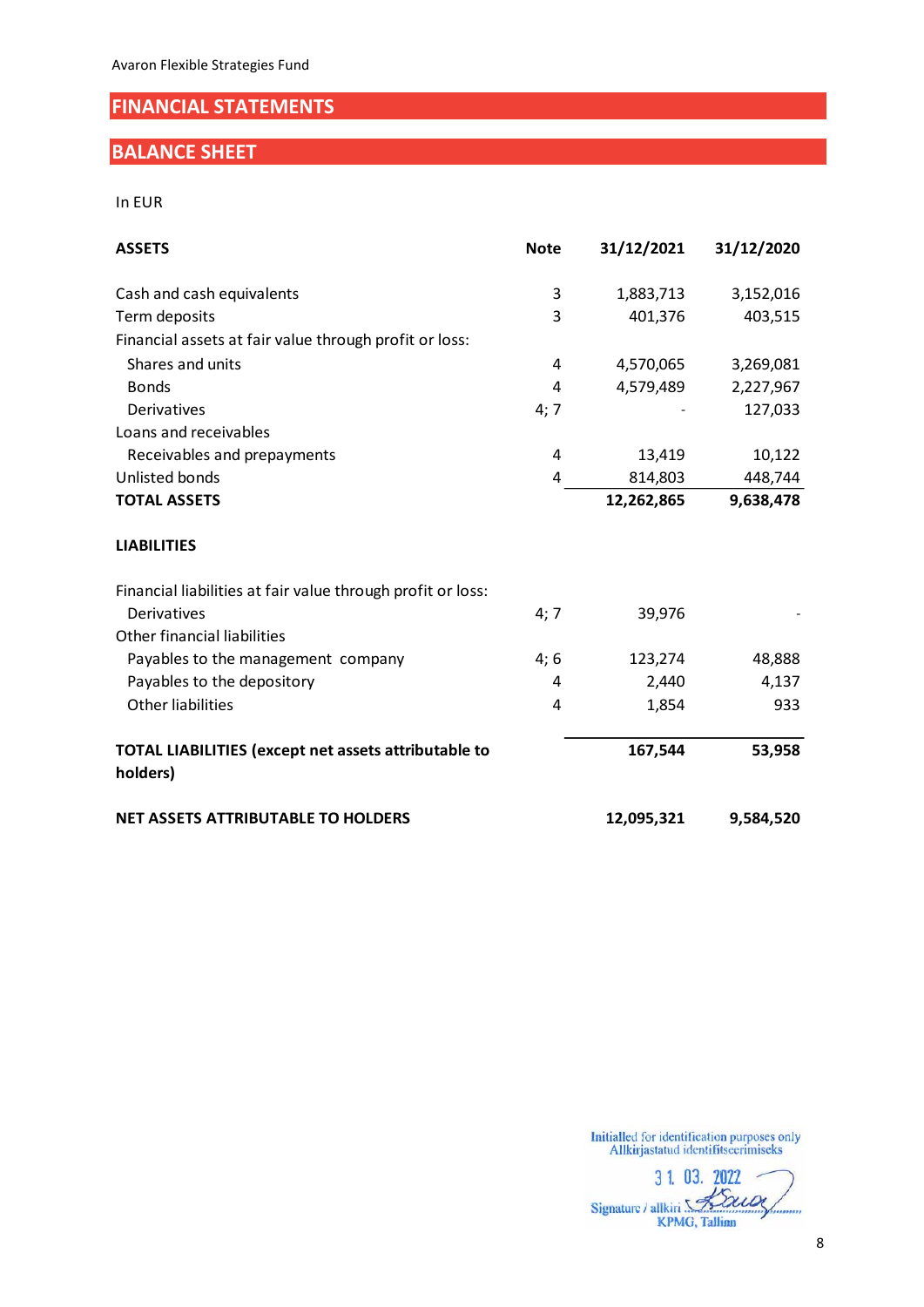## <span id="page-8-0"></span>**STATEMENT OF INCOME AND EXPENSES**

| ı |    |
|---|----|
|   | ۰. |

|                                                   |             | 01/01/2021- | 01/01/2020- |
|---------------------------------------------------|-------------|-------------|-------------|
| <b>INCOME</b>                                     | <b>Note</b> | 31/12/2021  | 31/12/2020  |
| <b>Interest income</b>                            |             | 263,759     | 237,126     |
| From bonds                                        |             | 261,165     | 232,181     |
| From deposits                                     |             | 2,594       | 4,945       |
| <b>Dividend income</b>                            |             |             |             |
| From shares and units                             |             | 138,997     | 85,088      |
| Net gain/loss from financial assets at fair value |             |             |             |
| through profit or loss                            |             | 675,925     | 449,989     |
| From shares and units                             | 5           | 674,314     | 266,247     |
| From bonds                                        | 5           | 51,675      | 110,782     |
| From derivative instruments                       | 5           | $-50,064$   | 72,960      |
| Net gain/loss from foreign exchange               |             | 83,004      | $-238,364$  |
| <b>TOTAL INCOME</b>                               |             | 1,161,685   | 533,839     |
| <b>OPERATING EXPENSES</b>                         |             |             |             |
| Management fees                                   | 6           | 126,551     | 123,187     |
| Performance fees                                  | 6           | 114,587     | 38,821      |
| Custodian fees                                    |             | 24,628      | 23,281      |
| <b>Transaction fees</b>                           |             | 1,148       | 1,136       |
| Other operating expenses                          |             | 6,434       | 5,693       |
| <b>TOTAL OPERATING EXPENSES</b>                   |             | 273,348     | 192,118     |
| <b>NET INCOME</b>                                 |             | 888,337     | 341,721     |

3 1. 03. 2022 Signature / allkiri Street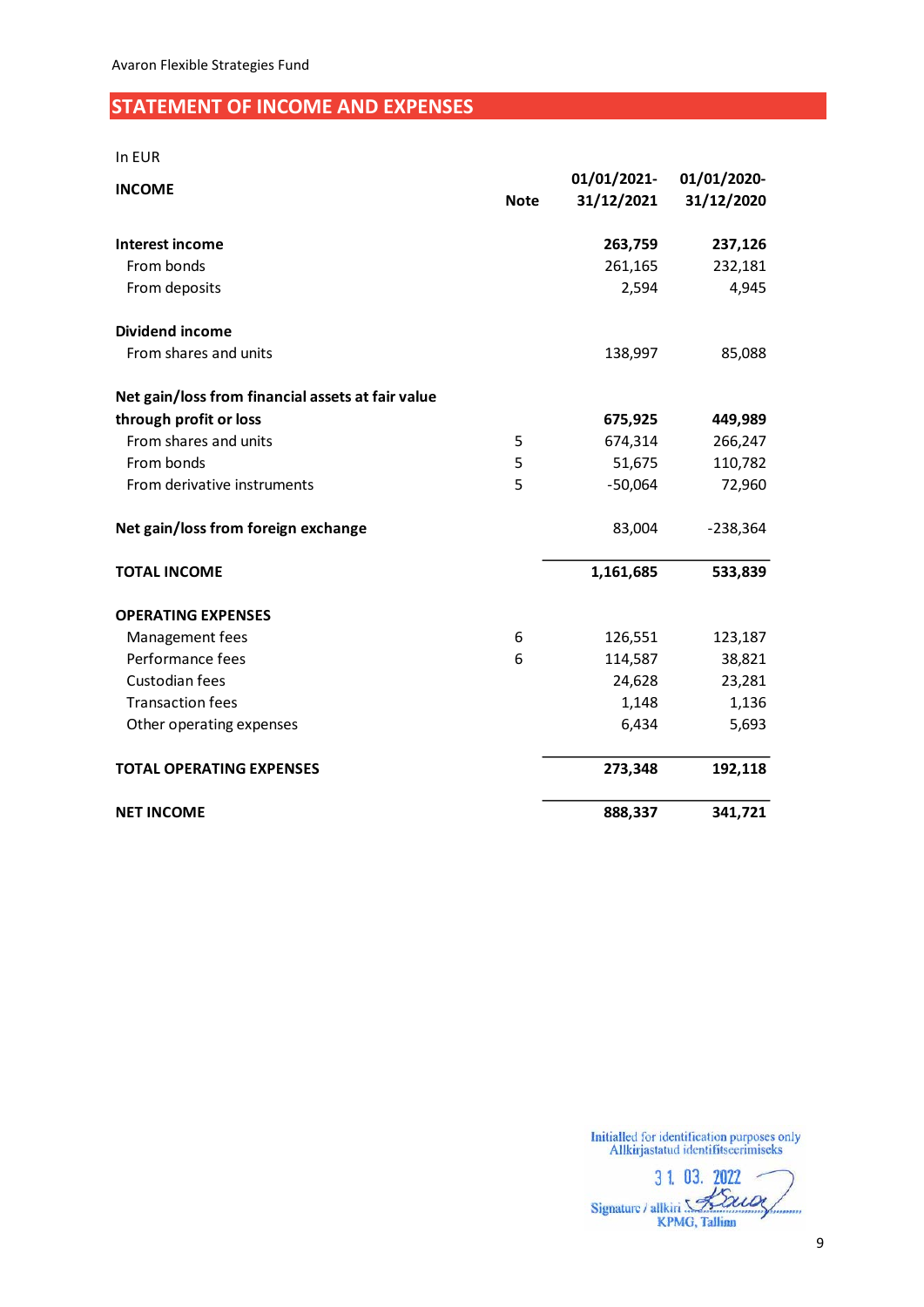## <span id="page-9-0"></span>**STATEMENT OF CHANGES IN NET ASSETS**

In EUR

|                                                          |             | 01/01/2021- 01/01/2020- 01/01/2019-<br>31/12/2021 31/12/2020 31/12/2019 |                         |
|----------------------------------------------------------|-------------|-------------------------------------------------------------------------|-------------------------|
| NET ASSET VALUE AT THE BEGINNING OF THE PERIOD           | 9,584,520   | 10,195,421                                                              | 10,200,145              |
| Cash received for fund units issued                      | 1,783,512   | 95,541                                                                  | 36,522                  |
| Cash paid for fund units redeemed                        | -161,048    | $-1,048,163$                                                            | $-571,527$              |
| Net result of the Fund                                   | 888,337     | 341,721                                                                 | 530,281                 |
| NET ASSET VALUE AT THE END OF THE PERIOD                 | 12,095,321  | 9,584,520                                                               | 10,195,421              |
|                                                          |             | 31/12/2021 31/12/2020 31/12/2019                                        |                         |
| Number of units in circulation at the end of the period: | 622,147.450 |                                                                         | 538,573.406 594,269.085 |
| Net asset value of an unit:                              | 19.4412     | 17.7961                                                                 | 17.1562                 |

Total net asset value of the units in circulation: 12,095,321 9,584,520 10,195,421

3 1. 03. 2022 Signature / allkiri **KPMG, Tallinn**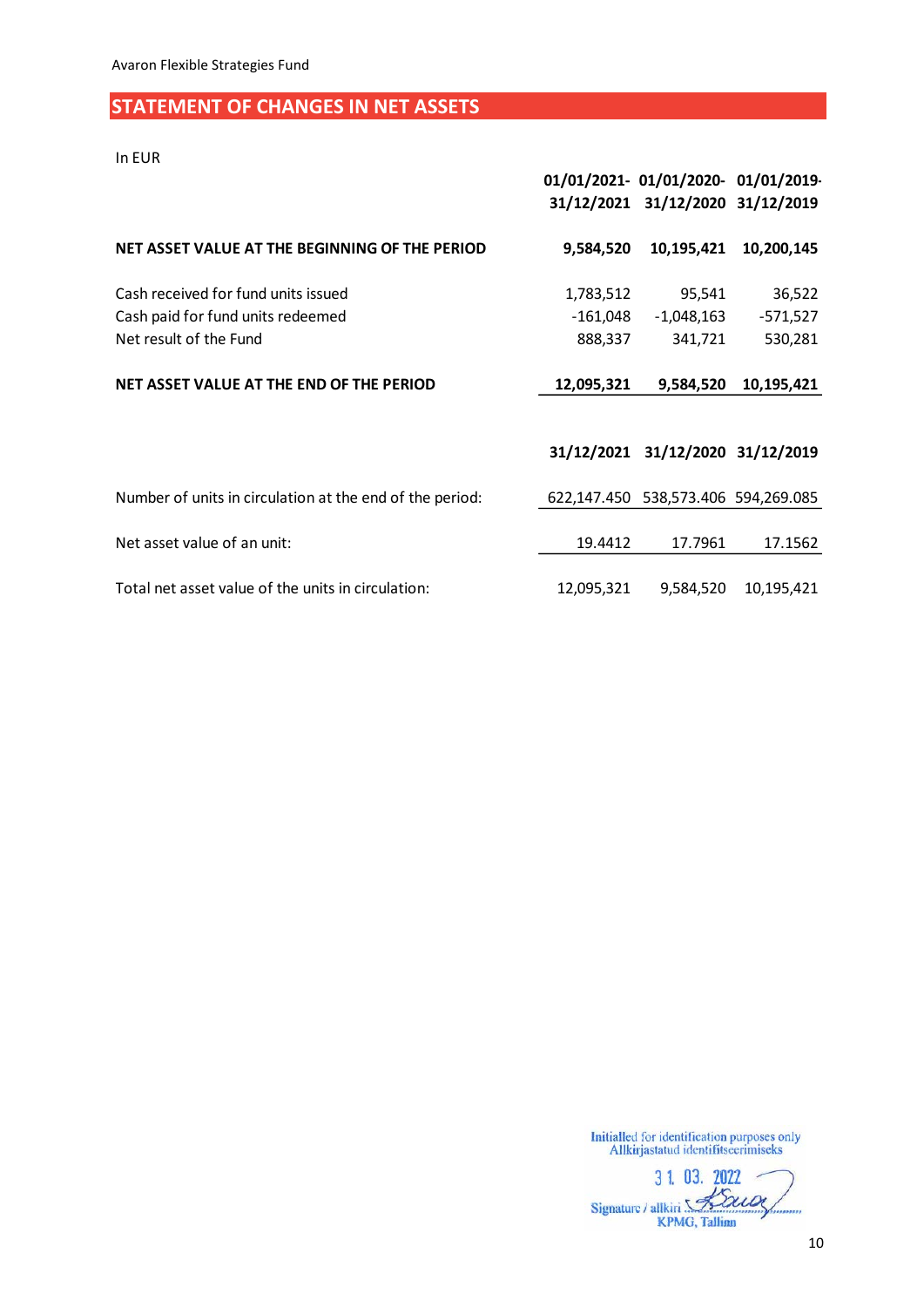## <span id="page-10-0"></span>**STATEMENT OF CASH FLOWS**

In EUR

|                                                                      |              | 01/01/2021- 01/01/2020- |
|----------------------------------------------------------------------|--------------|-------------------------|
|                                                                      |              | 31/12/2021 31/12/2020   |
| <b>CASH FLOWS FROM OPERATING ACTIVITIES</b>                          |              |                         |
| Interest received                                                    | 225,537      | 222,540                 |
| Dividends received                                                   | 137,601      | 74,710                  |
| Net result from foreign exchange                                     | 101,341      | $-55,349$               |
| Sale of investments                                                  | 2,565,289    | 4,201,000               |
| Purchase of investments                                              | -5,734,932   | $-4,462,933$            |
| Operating expenses paid                                              | -199,863     | $-209,667$              |
|                                                                      | $-2,905,027$ | $-229,699$              |
| <b>CASH FLOWS FROM FINANCING ACTIVITIES</b>                          |              |                         |
| Proceeds from issue of units                                         | 1,783,512    | 95,541                  |
| Payments on redemption of units                                      | -160,921     | $-1,048,163$            |
|                                                                      | 1,622,591    | $-952,622$              |
| <b>TOTAL CASH FLOWS</b>                                              | $-1,282,436$ | $-1,182,321$            |
| <b>CASH AND CASH EQUIVALENTS</b>                                     |              |                         |
| Cash and cash equivalents at the beginning of the period             | 3,152,016    | 4,344,180               |
| Effect of exchange rate fluctuations on cash and cash<br>equivalents | 14,133       | $-9,843$                |
| Cash and cash equivalents at the end of the period                   | 1,883,713    | 3,152,016               |

3 1. 03. 2022 Signature / allkiri XXLO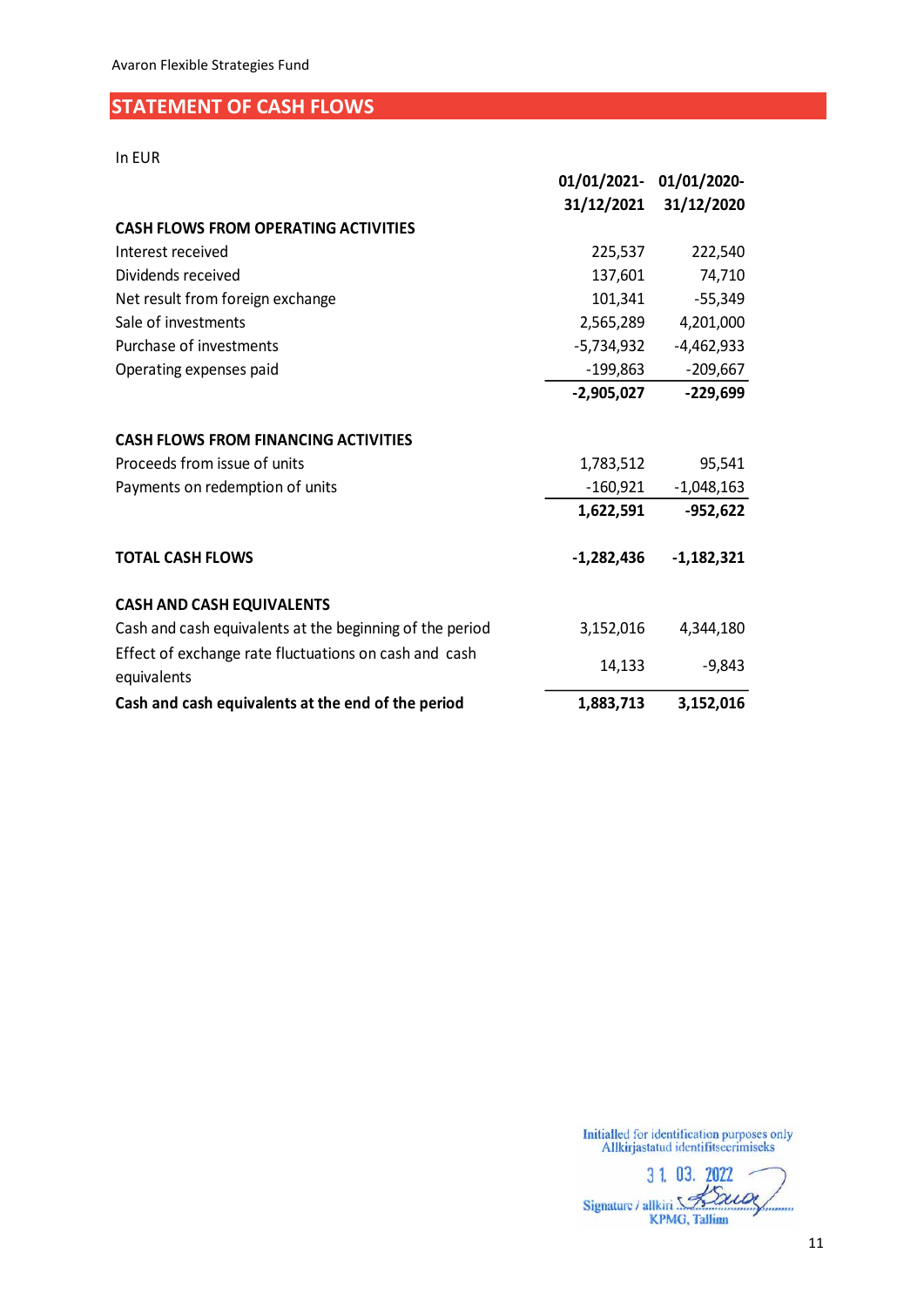## <span id="page-11-0"></span>**NOTES TO THE FINANCIAL STATEMENTS**

## <span id="page-11-1"></span>**NOTE 1. ACCOUNTING POLICIES AND ASSESSMENTS USED**

The annual financial statements of Avaron Flexible Strategies Fund for 2021 have been prepared in compliance with the valid Investment Funds Act as supplemented by the regulations of the Minister of Finance. The financial statements have been prepared, as stipulated in the Minister of Finance Regulation 8 of 18/01/2017 "Requirements for the reports of investment funds to be published" in accordance with the accounting policies and information presentation principles of the International Financial Reporting Standards as approved by the European Commission while taking into account the specifications of the regulation and Rules for Calculating Net Asset Value of Funds.

The financial statements have been prepared in EUR, which is also Fund's functional and presentation currency.

The main accounting principles used when preparing the financial statements have been set out below.

#### **The following standards and interpretations have been used for the current period**

The following amendments to the existing standards issued by the International Accounting Standards Board and adopted by the EU are effective for the current period:

- Amendments to IFRS 4 "Insurance Contracts" (effective for annual periods beginning on or after 1 January 2021).
- Amendments to IFRS 9, IAS 39, IFRS 7, IFRS 4 and IFRS 16: Interest Rate Benchmark Reform (effective for annual periods beginning on or after 1 January 2021)
- Amendments to IFRS 16 "Leases", (effective for annual periods beginning on or after 1 April 2021)

The adoption of these amendments to the existing standards has not led to any significant changes in the Fund's accounting policies.

#### **Standards and Interpretations issued by IASB that are adopted by the EU but have not yet been implemented**

At present EU has approved the following standards, amendments to the existing standards and interpretations, which were not yet applicable:

- Amendment to IFRS 3 "Business Combinations" (effective for annual periods beginning on or after 1 January 2022),
- Amendments to IAS 16 "Property, Plant and Equipment" (effective for annual periods beginning on or after 1 January 2022),
- Amendments to IAS 37 "Provisions, Contingent Liabilities and Contingent Assets" (effective for annual periods beginning on or after 1 January 2022),
- Annual Improvements 2018-2020 (effective for annual periods beginning on or after 1 January 2022).
- Amendments to IAS 1 "Presentation of Financial Statements" (effective for annual periods beginning on or after 1 January 2023),
- Amendments to IAS 8 "Accounting policies, Changes in Accounting Estimates and Errors" (effective for annual periods beginning on or after 1 January 2023).
- IFRS 17 "Insurance Contracts" (effective for annual periods beginning on or after 1 January 2023).

The Fund has not applied the new standards or amendments before deadline. The new standards and amendments listed above may have an impact on Fund's effective accounting principles. The Fund measures the potential impact on its financial reports.

> Initialled for identification purposes only Allkirjastatud identifitseerimiseks 12 31 03. 2022 Saion Signature / allkiri

**KPMG**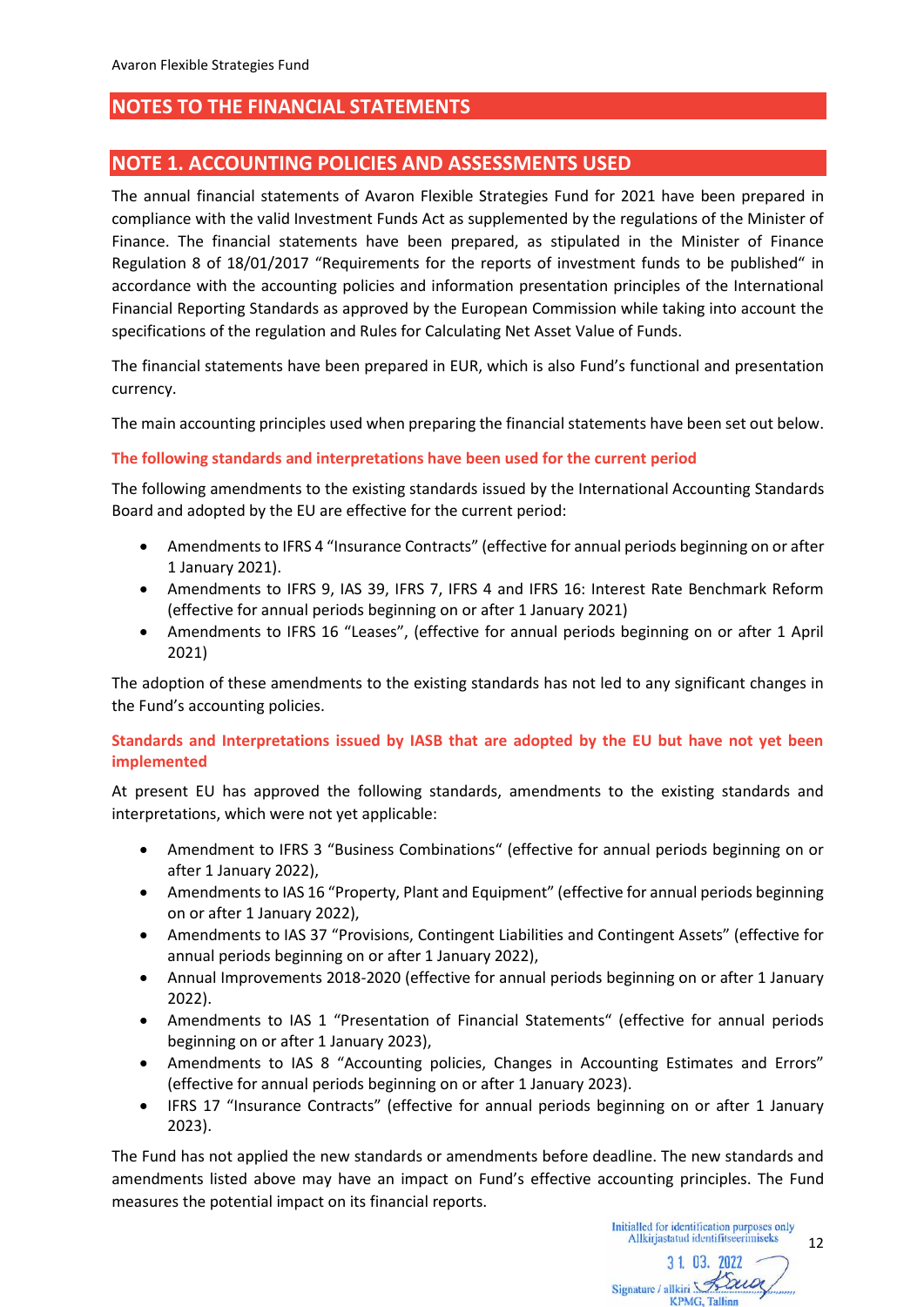#### **Standards and interpretations issued by IASB but not yet adopted by the EU**

At present, the IFRS' as adopted by the EU do not significantly differ from regulations adopted by the International Accounting Standards Board (IASB) except the following standards, amendments to the existing standards and interpretations, which were not endorsed for use as at date of publication of the financial statements:

- IFRS 17 "Insurance Contracts" (effective for annual periods beginning on or after 1 January 2023),
- Amendments to IAS 12 "Income Taxes" (effective for annual periods beginning on or after 1 January 2023)
- Amendments to IAS 1 "Presentation of Financial Statements" (effective for annual periods beginning on or after 1 January 2023)

The Fund has not estimated the impact on the new standards and amendments on its accounting principles and annual report.

#### **Use of estimates and judgements**

The preparation of the financial statements calls for the management to make judgements, estimates and assumptions that affect the application of accounting policies and the reported amounts of assets, liabilities, income and expenses. Estimates and judgements have been used according to the best knowledge based on prior experience and other factors that the management considers reasonable under the circumstances. The estimates and underlying assumptions are reviewed on an ongoing basis.

Financial instruments are recognized in the balance sheet at fair value taking into account the principles stipulated in the Rules for Calculating Net Asset Value of Funds approved by the Management Board. The fair value of financial instruments quated on actively traded markets is termined by the quoted prices. If the prices in active markets are not available other valuation models are being used according to the Rules for Calculating Net Asset Value of Funds. Main risks involved with the estimates and judgements that may affect the value of the Fund's assets and liabilities are related to measuring the fair value of financial instruments based on valuation models that use unobservable inputs.

#### **Foreign currency transactions**

Foreign currency transactions are recorded using the last bid rate established by the depositary for the funds managed by AS Avaron Asset Management on the transaction date (hereinafter referred to as the depositary bid rate). This rate is based on market inputs. The assets and liabilities quoted in foreign currency are translated into EUR based on the depository bid rate applicable on the reporting date.

Gains and losses from foreign currency transactions are recorded in the statement of income and expenses under "Gain/ (loss) from transactions in foreign currencies" on a net basis.

#### **Financial instruments**

Financial instrument is a contract that gives rise to a financial asset of one entity and a financial liability or equity instrument of another entity.

Financial assets include cash, contractual right to receive cash or another financial assets (for example receivables) from another entity, equity instruments of another entity and contractual rights to exchange financial assets with another entity under potentially favourable conditions. Financial liabilities include contractual obligation to deliver cash or other financial assets to another entity or to exchange financial assets with another entity under potentially unfavourable conditions.

3 1 03. 2022 Signature / allkiri **KPMG, Tallinn**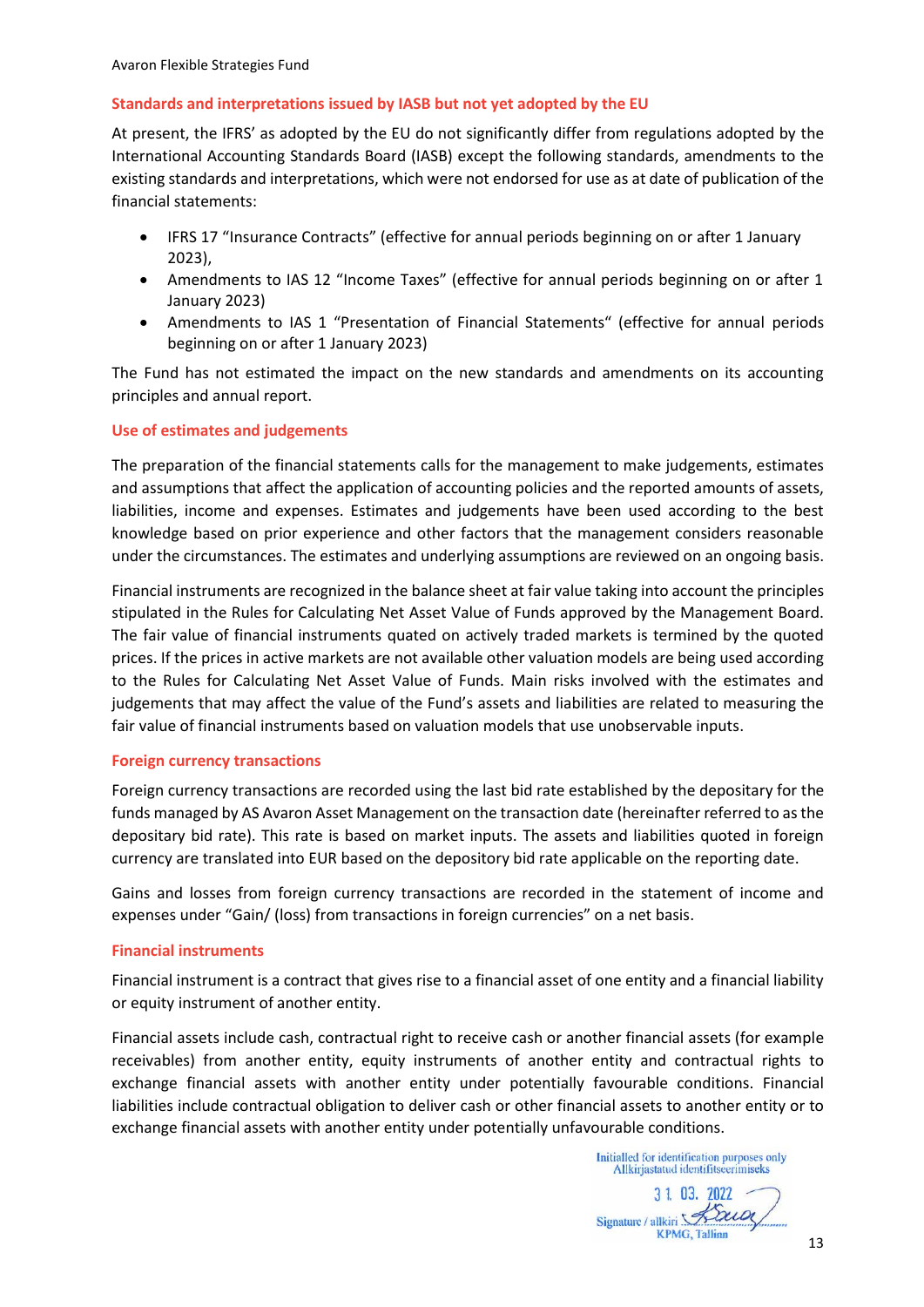Financial assets and liabilities are initially recorded at cost, which is the fair value of the consideration paid or received to acquire the financial asset or liability. Financial instruments are later divided into three categories in accordance to the principles of IFRS 9 taking into account the measurement:

- 1. amortised cost;
- 2. fair value through other comprehensive income (FVOCI);
- 3. fair value through profit or loss (FVTPL).

The Fund does not hold financial assets measured at fair value through other comprehensive income.

#### *Classification*

On initial recignition, the Fund classifies financial instruments at amortised cost or fair value through profit or loss. A financial instrument is measured at amortised cost if it is not designated as at FVTPL, it is held within a business model whose objective is to hold assets to collect contractual cash flows, and its contractual terms give rise on specified dates to cash flows that are solely payments of principal and interest (SPPI). The classification and subsequent measurement depend on the business model for managing the financial assets and the contractual cash flow characteristics. The classification of financial assets is determined at initial recognition. The Fund has determined the following business models for managing financial assets:

- held-to-collect business model, which includes financial assets that are held to collect contractual cash flows,
- other business model, where financial assets are not held within a business model whose objective is to hold assets to collect contractual cash flows. These financial assets are managed and their performance is evaluated, on a fair value basis, with frequent purchases and sales taking place.

#### *Recognition*

In the course of normal business activities investments into shares or units of funds, bonds and derivative instruments are recognised using the trade date accounting principles. Trade date is defined as the date when the Fund takes the obligation to buy or sell the financial instrument. Financial assets and liabilities are initially recognised at acquisition cost, which is the fair value of the consideration paid for the financial asset.

After initial recognition all the financial assets and liabilities are measured at fair value in the category "At fair value through profit or loss" or at amortised cost. Gains/ (losses) from the revaluation of securities are recorded in the statement of income and expenses under "Net gain/loss from financial assets at fair value through profit or loss".

Dividend income from the financial assets at fair value through profit or loss are recorded in the statement of income and expenses under "Dividends" at the moment when the Fund's right to the dividend is fixed.

### *Fair value of financial instruments*

Fair value is the price that would be received upon selling an asset or paid upon transferring a liability in an orderly transaction in the principal market (or the most advantageous market) between market participants at the measurement date, irrespective if the price is easily traceable or shall be determined using other valuation techniques. According to the fair value hierarchy stipulated in IFRS 13 the financial instruments at fair value shall be divided into three levels depending on the rate of observable inputs used:

- level 1 unadjusted quoted prices in active market for identical assets or liabilities;
- level 2 inputs other than quoted prices in level 1 that are observable directly or indirectly;
- level 3 unobservable inputs for an asset or liability.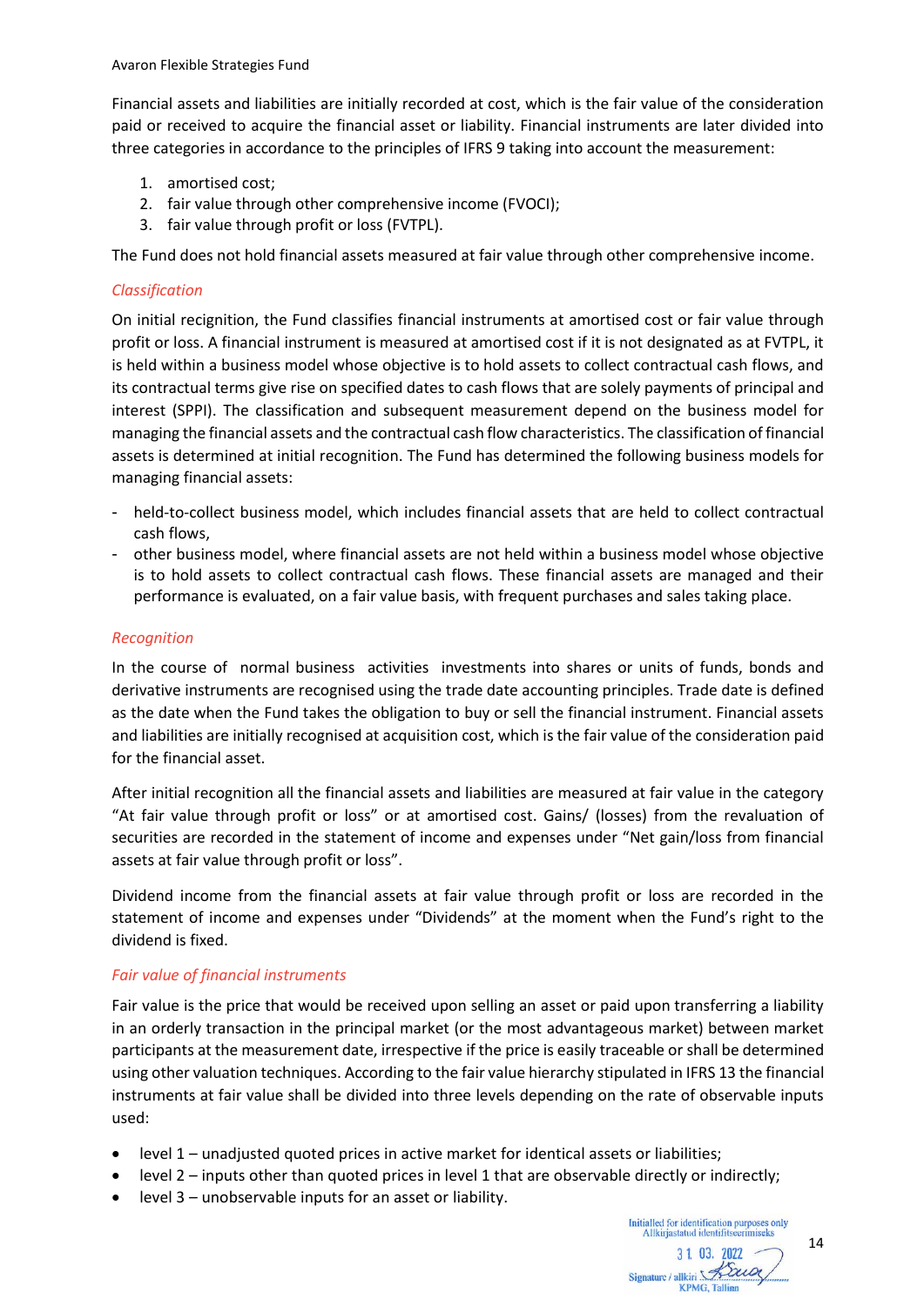Observable inputs are inputs that are determined based on the market data (such as publicly available information about actual events or transactions) and that reflect assumptions which market participants would use when pricing an asset or a liability. When a fair value measurement is developed using inputs from multiple levels of the fair value hierarchy, the fair value measurement of that instrument shall fall entirely into the lowest level from which the inputs have been used.

If an instrument is traded on multiple regulated markets, based on professional judgement, the one that is most liquid and most representative is considered as the principal market.

Measuring the fair value of financial instruments is based on the Rules for Calculating Net Asset Value of Funds approved by the Management Board. General principles are the following:

- The market value of shares traded on a regulated market is determined on the basis of the official closing price on the reporting date. If the closing price is unavailable, the official mid price is used. If the mid price is also unavailable, the last official bid price is used.
- The value of a listed debt security shall be determined on the basis of the last known market quote. Avaron will determine which of the following reflects best the last known market quote representing the fair value of a debt security on the valuation date: last traded price on the regulated market or multilateral trading facility; last reported traded price based on the source of the financial data vendor currently used; mid-market price on the regulated market or multilateral trading facility; bid price on the regulated market or multilateral trading facility; mid-market price provided by sources of the financial data vendor currently used; bid price provided by sources of the financial data vendor currently used. Should market quotes for an instrument not be available or in the opinion of Avaron do not represent the actual value of a listed debt security, its value will be determined on the basis of the yield curve method. If yield curve method cannot be used due to the absence of reliable data or its low sample size, the amortized cost method shall be used.
- The value of options not traded on a regulated market is determined based on the Black & Scholes valuation model. The inputs that are necessary for the calculation are determined by the Fund Management Company after consulting with the counterparty of the option.

#### *Financial instruments at amortised cost*

At each reporting date the Fund recognises loss allowances for expected credit losses on financial assets measured at amortised cost. The loss allowance for a financial instrument is measured at an amount equal the lifetime expected credit losses if the credit risk on that financial instrument has increased significantly since initial recognition. When determining the credit risk, financial assets are divided into two categories. Financial assets that are determined to have low credit risk at the reporting date, and other financial assets for which credit risk has not increased significantly since initial recognition are classified to the first category. Financial assets which credit risk has increased significantly are classified to the second category. The Fund measures loss allowances for the first category instruments at an amount equal to 12-month expected credit losses. The second category instruments' loss allowances are measured at an amount equal to lifetime expected credit losses.

Unlisted bonds' credit risk is assessed individually. As the financial position of the issuers has not deteriorated and economic outlook remains favourable, there are no credit losses assessed on unlisted bonds in the application of IFRS 9. The Fund Management Company has applied regular evaluation process to financial assets measured at amortised cost, which includes, among other aspects, counterparties' payment behaviour, financial performance and overall outlook of the economic environment.

#### *Derecognition*

Securities are removed from the balance sheet when the Fund has lost control over the corresponding financial assets either as a result of selling them or expiry of their term. FIFO method is used in accounting for the realised gains/ (losses) from securities transactions. The line "Sales profit/ (loss)" in

**KPMG** Talling

15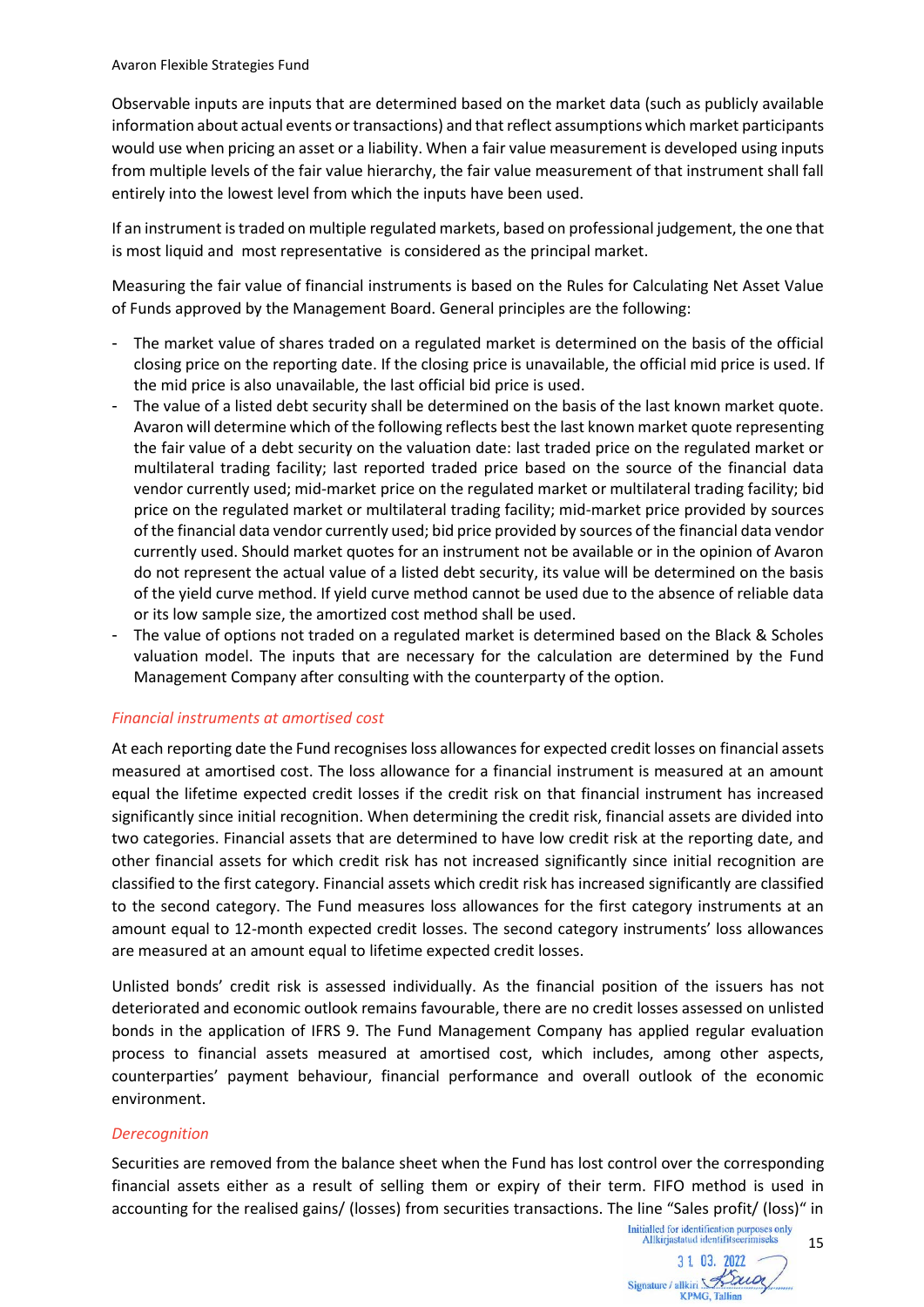the statement of income and expenses indicates the difference between the sales amount of an instrument and the corresponding acquisition cost.

#### **Offsetting**

Financial assets and liabilities are offset only when the Fund has a legal right to offset the amounts and it intends to use the right.

#### **Cash and cash equivalents and cash flows**

Cash and cash equivalents comprise of the Fund's current accounts and over-night deposits that are subject to an insignificant risk of changes in their fair value.

Cash flows from operating activities are reported using the direct method.

#### **Deposits**

Deposits comprise term deposits of credit institutions given that their maturity is less than 12 months. Deposits are initially recognised at acquisition cost and subsequently measured at amortized cost using the effective interest rate method.

#### **Receivables**

Receivables include revenues calculated on the accrual basis but not yet collected, including dividend receivables and other accrued income. Miscellaneous receivables include receivables from unsettled sales transactions.

Receivables are initially recognised at fair value and subsequently recorded at amortized cost using the effective interest rate method from which any possible impairment loss has been deducted.

#### *Reverse-repo transactions*

Securities that are bought using reverse repurchase agreement (reverse-repo) are recognized under loans and prepayments to customers. The difference between the sales and repurchase price is considered as interest and is accrued during the contract period using effective interest rate method.

#### **Other financial liabilities**

Other financial liabilities include management fee and performance fee payables to the Fund Management Company, depository fee and transaction fee payables to the depository. Liabilities also include payables to Fund unit holders for redeemed units. Miscellaneous liabilities include payables for securities purchase transactions.

Other financial liabilities are initially recognised at fair value and subsequently recorded at amortized cost using the effective interest rate method.

#### **Fund units**

The Fund has one class of units which are reported as financial liabilities. Units are issued on every banking day. Units are redeemed with either 7 calendar days' or 30 calendar days' advance notice, as may be chosen by redeeming Unitholder in his or her sole discretion. Switching Units is not allowed. The redemption price of a Unit shall depend on the notice period for fulfilling the redemption order, as chosen by the unit-holder. If the Unitholder has chosen a notice period of 7 calendar days, the redemption price shall be the net asset value of the Unit that is calculated as of the seventh calendar day following the day of receiving the redemption order. If the Unitholder has chosen a notice period of 30 calendar days, the redemption price shall be the net asset value of the Unit that is calculated as of the last Banking Day of the 30 calendar days immediately following the day of receiving the redemption order. In case the Unitholder redeems the Units with 7 calendar days' advance notice, a

 $31$  03. 2022 Signature / allkiri Street **KPMG**, Tallinn

16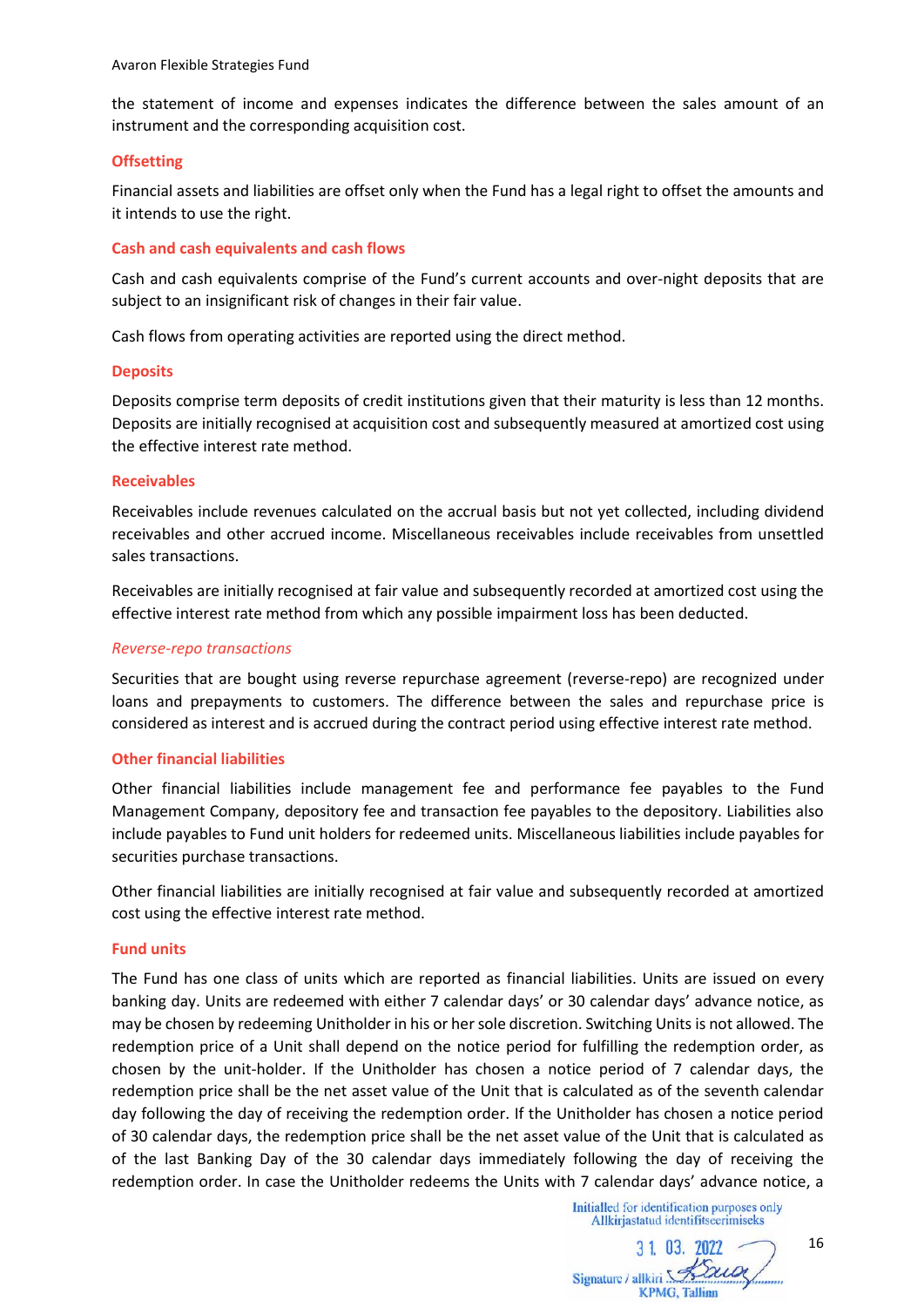redemption fee is applicable. In case the Unitholder redeems the Units with 30 calendar days' advance notice, no redemption fee is applied.

The net asset value of a Unit is determined by dividing the total net asset value of a class of Units by the number of Units of that class that have been issued and not redeemed (adjusted by the number of Units from unsettled subscription and redemption orders that have been received by the management company).

The income of the Fund shall not be distributed to unit holders but shall be reinvested. A unit holder's profit or loss is reflected in the Unit's net asset value change.

#### **Interest and dividend income**

Interest income is recognised on accrual basis using the effective interest rate method. It comprises reported interest from cash and cash equivalents, deposits and debt instruments at fair value through profit or loss.

Received dividends are recorded under "Dividends" at the moment when the shareholder's right to the dividend is fixed.

#### **Operating expenses**

The operating expenses of the Fund include the management fee and performance fee payable to the management company, the depository fee payable to the Fund's depository, fund administration fees, fees to the registrar of fund units, transaction fees and other operating expenses stated in the Fund rules.

#### **Related parties**

Parties that are considered as related parties to the Fund are the management company AS Avaron Asset Management, other investment funds managed by the management company, all the group companies, the Management Board of the Fund Management Company and their related parties. According to the Fund rules the Fund pays management fees to the management company on a monthly basis.

3 1 03. 2022 Signature / allkiri S **KPMG, Tallinn**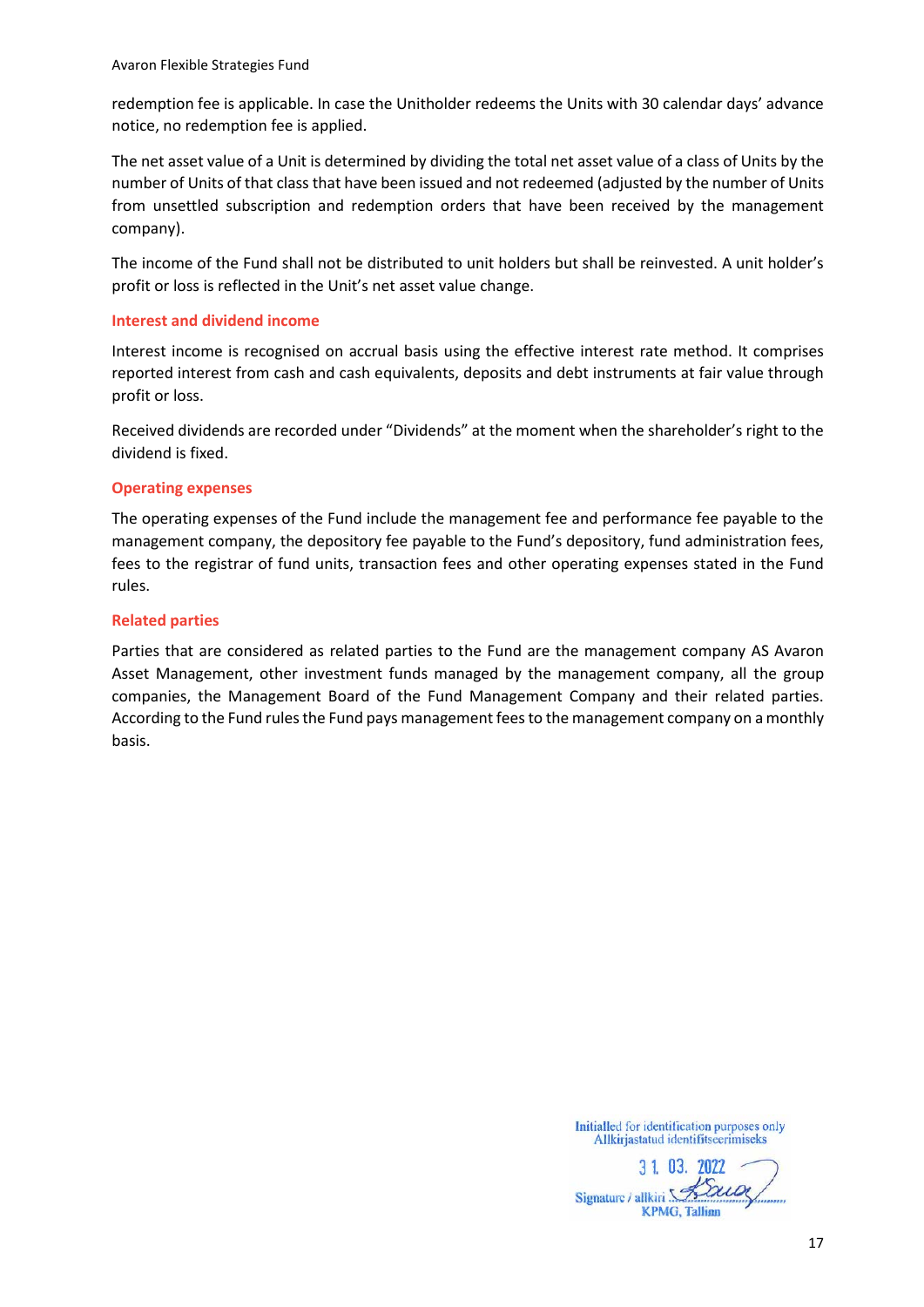### <span id="page-17-0"></span>**NOTE 2. RISK MANAGEMENT**

#### **Short Overview of the Investment and Risk Management Techniques**

Avaron Flexible Strategies is an asset allocation fund targeting long-term capital growth through economic and market cycles by combining investments into various asset classes, industries and geographies. Predominant exposure of the Fund is invested in listed equities and exchange traded funds, listed and non-listed fixed income, and money market instruments or cash. The allocation to different asset classes depends on Avaron investment managers' views on valuation levels and available investment opportunities, and varies over time. As a result the risk level of the Fund also changes over time.

The Fund is mainly exposed to market risk, including currency risk, interest rate risk and price risk, credit risk and liquidity risk arising from the financial instruments it holds. Funds investing in equities are subject to loss of value because of weakness in the stock market, a particular industry, or specific holdings. Stock prices can decline for many reasons, including adverse political or economic developments, changes in investor psychology, heavy institutional selling, or historical and prospective earnings of the issuer.

Funds that invest in fixed income are subject to interest rate and credit risk. Interest rate risk arises from potential decline in bond prices that accompanies a rise in interest rates. Longer-maturity bonds typically decline more than those with shorter maturities. Credit risk is a chance that any fund holding could have its credit rating downgraded or that a bond issuer will default (fail to make timely payments of interest or principal).

Foreign securities carry additional risks, including exchange rate changes, adverse political and economic developments, differing regulatory environments and accounting standards.

Avaron has established procedures for internal risk management in order to identify, monitor, measure and, if necessary, hedge the risks associated with the Fund's investments. Avaron regularly examines that the Fund is in compliance with its investment restrictions. Portfolio diversification across sectors, countries, currencies and instruments alongside with liquidity analysis are the main risk management tools used. In addition, Avaron may use derivatives to reduce investment risks. Avaron's investment team actively follows financial results of issuers and makes relevant changes in the Fund's portfolio based on the Fund Managers' views of the economy and attractiveness of each financial instrument in respect to issuer specific risk.

#### **Credit risk**

Credit risk refers to the risk that the issuer of a security where the Fund has invested or the counterparty to a transaction on account of the Fund fails to perform its obligations either fully or partially (e.g. an issuer fails to redeem the issued debt obligations, a counterparty to a trade does not deliver the securities or cash during the settlement, a counterparty defaults on a loan granted by the Fund), causing damage to the Fund.

Maximum exposure to credit risk as of the end of the period in EUR:

|                             | 31/12/2021 | % of NAV | 31/12/2020 | % of NAV |
|-----------------------------|------------|----------|------------|----------|
| Cash and cash equivalents   | 1,883,713  | 15.56%   | 3,152,016  | 32.89%   |
| Term deposits               | 401,376    | 3.32%    | 403,515    | 4.20%    |
| Corporate bonds             | 4,579,489  | 37.86%   | 2,227,967  | 23.25%   |
| Loans and receivables       |            |          |            |          |
| Receivables and prepayments | 13,419     | 0.11%    | 10.122     | 0.10%    |
| Unlisted bonds              | 814,803    | 6.74%    | 448,744    | 4.68%    |
| <b>TOTAL</b>                | 7,692,800  | 63.59%   | 6,242,364  | 65.12%   |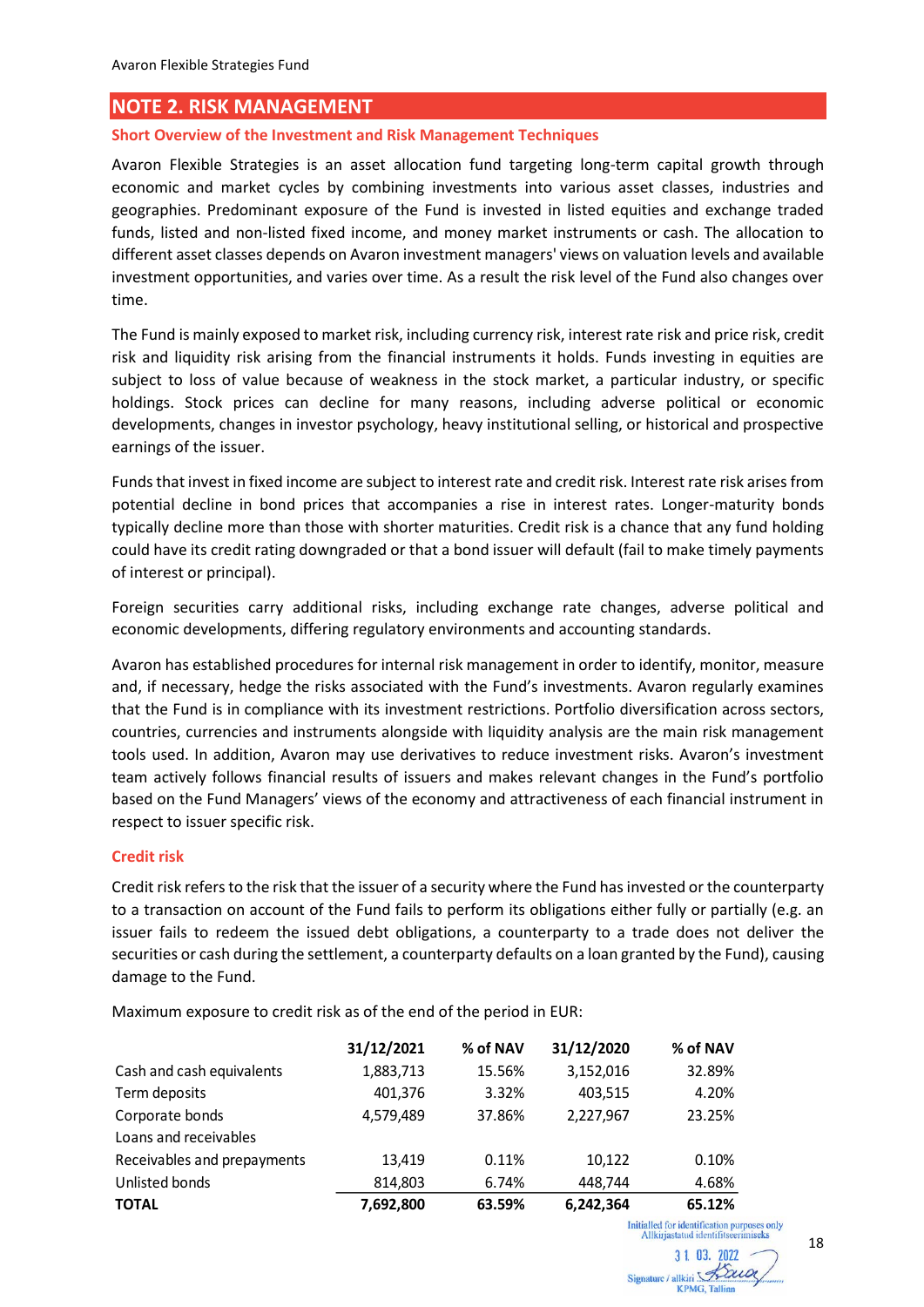The following table presents information related to the Fund's financial derivative instruments assets and liabilities by counterparty net of amounts available for offset under ISDA agreements and net of related colleteral received or pledged by the Fund as of the end of the period in EUR:

| 31/12/2021   | <b>Gross Amount Not Offset in the Balance</b><br><b>Sheet</b> |                                               |                                                      |                        |                   |               |
|--------------|---------------------------------------------------------------|-----------------------------------------------|------------------------------------------------------|------------------------|-------------------|---------------|
|              |                                                               | <b>Gross Amounts of</b><br>Liabilities in the | <b>Derivative Financial</b><br>Instruments Available | <b>Cash Collateral</b> | Non-Cash          | <b>Net</b>    |
| Counterparty | <b>Credit Rating</b>                                          | <b>Balance Sheet</b>                          | to Offset                                            | Pledged                | <b>Collateral</b> | <b>Amount</b> |
| Swedbank AS  | A+ (S&P) - Swedbank AB                                        | $-36,074$                                     | $\overline{\phantom{a}}$                             |                        |                   | $-36,074$     |
| AS SEB Pank  | A+ (S&P) - Skandinaviska Enskilda Banken AB                   | $-3,903$                                      | -                                                    |                        |                   | $-3,903$      |
|              |                                                               |                                               |                                                      |                        |                   |               |

The Fund's assets are invested in bonds that are transferable. The Fund Management Company conducts a thorough credit risk analysis of the issuers of the bonds by analysing the financial data and studying the terms of the issue (prospectus).

Allocation of bonds according to Standard & Poor's credit rating scale in EUR:

|              | 31/12/2021 | % of NAV | 31/12/2020 | % of NAV |
|--------------|------------|----------|------------|----------|
| $B+$         | 365.104    | 3.02%    | 515,357    | 5.38%    |
| B            | 199,674    | 1.65%    |            | 0.00%    |
| <b>B-</b>    | 0          | 0.00%    | 388,778    | 4.06%    |
| $CCC+$       | 0          | 0.00%    | 158,226    | 1.65%    |
| Reitinguta   | 4.829.514  | 39.94%   | 1.614.350  | 16.84%   |
| <b>TOTAL</b> | 5,394,292  | 44.62%   | 2,676,711  | 27.93%   |

The Fund's cash and cash equivalents are held with the Fund's depository Swedbank AS, which parent company Swedbank AB is rated A+ as of 19/05/2021 by Standard & Poor's and with Luminor Bank AS, which is rated A- as of 13/09/2021 by Moody's and with AS SEB Pank, which parent company Skandinaviska Enskilda Banken AB is rated A+ as of 31/05/2021 by Standard & Poor's. Term deposits are held with Bigbank AS.

Initialled for identification purposes only<br>Allkirjastatud identifitseerimiseks

Signature / allkiri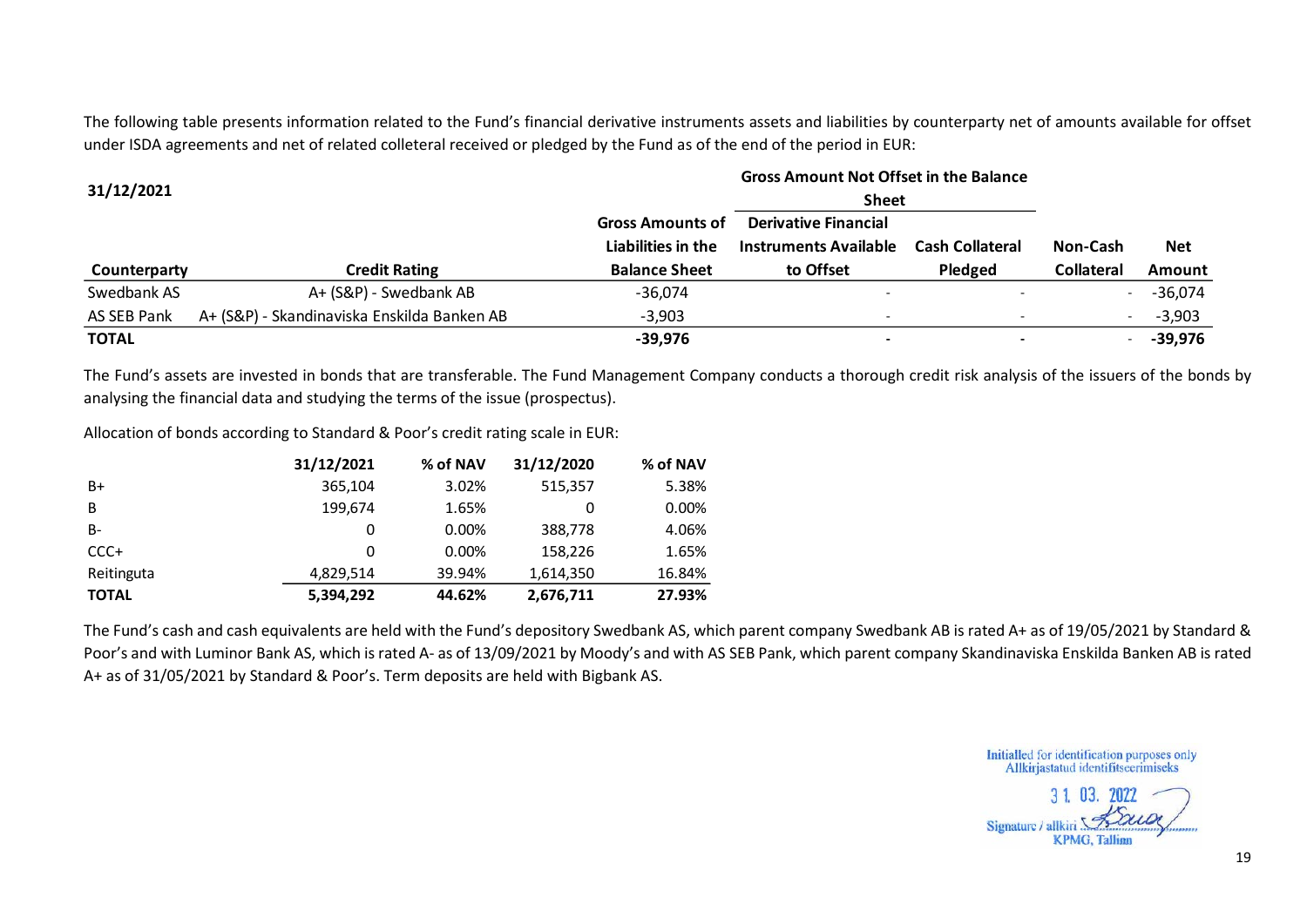#### **Liquidity risk**

Liquidity risk refers to the risk that due to low liquidity a financial instrument cannot be sold at the desired time, at the desired price or there is no market (buyer) at all. Liquidity risk is particularly relevant in case of investing into small cap companies and instruments not traded on a regulated securities market. The Fund's financial assets include unlisted bond investments, which are generally illiquid. As a result, the Fund may not be able to liquidate some of its unlisted instruments in due time to meet its liquidity requirements.

Liquidity risk is managed through regular liquidity analysis and limitations on estimated exit times from positions and analysis of aggregate ownership in share capital and free float. Regular liquidity stress tests are performed to assess the adequacy of the Fund's liquidity profile.

Maximum exposure to financial liabilities according to the maturity as of the end of the period in EUR:

|                                    | Up to 3 days |   | Up to 1 month                               |        | Over 1 month |            |
|------------------------------------|--------------|---|---------------------------------------------|--------|--------------|------------|
|                                    |              |   | 31/12/2021 31/12/2020 31/12/2021 31/12/2020 |        | 31/12/2021   | 31/12/2020 |
| Payables to the management company |              |   | 123.274                                     | 48,888 |              |            |
| Payables to the depository         |              |   | 2,440                                       | 4,137  |              |            |
| Payments on redemption of units    | 126          |   |                                             |        |              |            |
| Other liabilities                  |              |   |                                             |        | 1.854        | 933        |
| <b>TOTAL</b>                       | 126          | 0 | 125.714                                     | 53,025 | 1,854        | 933        |

The Fund maintains a credit line of 1,000,000 EUR that can be accessed to meet short-term liquidity needs. These resources have not been used as of 31/12/2020.

3 1 03. 2022 Signature / allkiri Jawa **KPMG**, Tallinn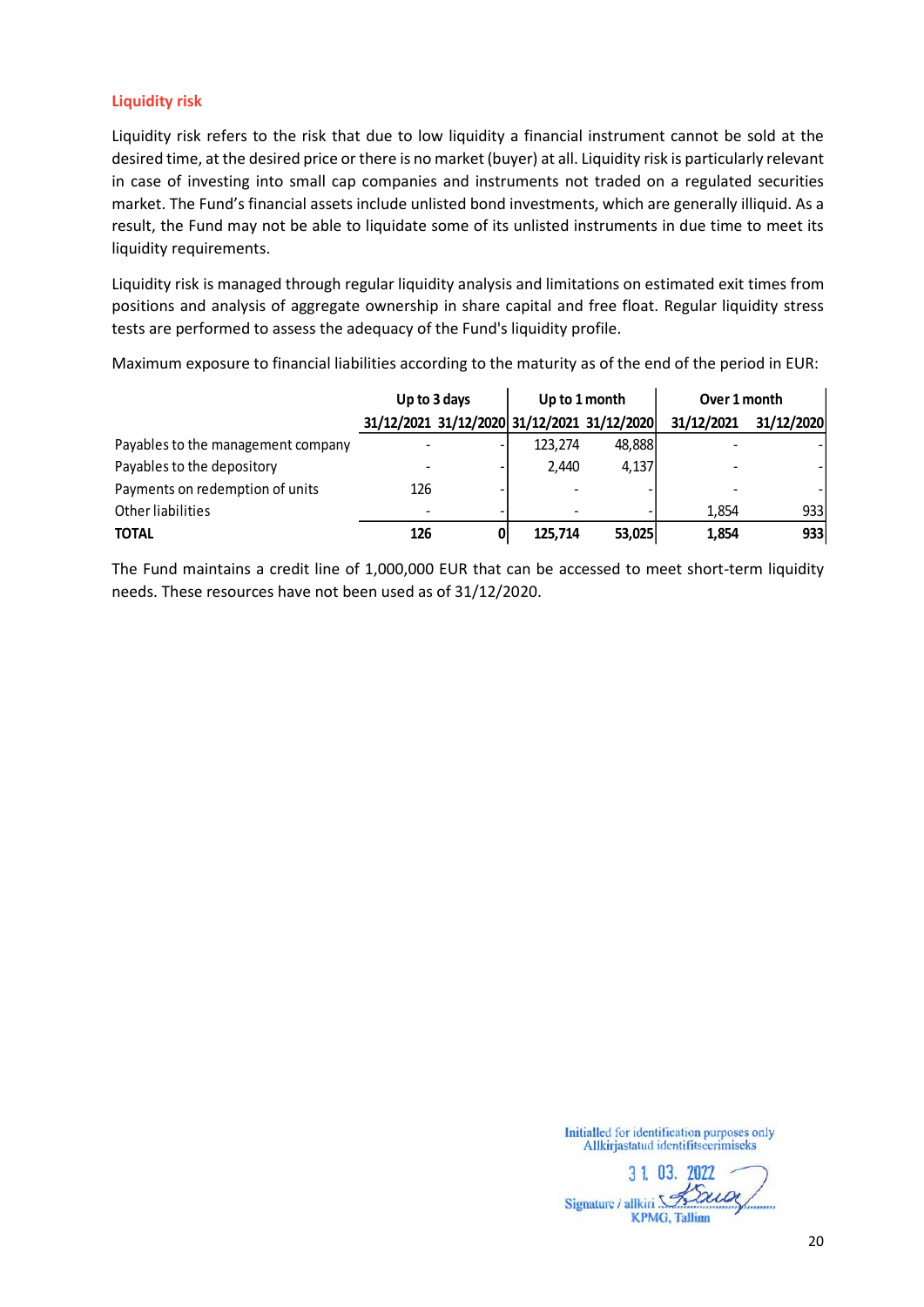Positions that may take more than 20 days to liquidate based on the six month average trading volume (30% of trading volume).

|                                           |                               |                 | 70 OI INAV |                       |
|-------------------------------------------|-------------------------------|-----------------|------------|-----------------------|
| <b>Instrument</b>                         | Country                       | Sector          |            | 31/12/2021 31/12/2020 |
| CAPITALICA BALT 6.50% 30.10.23            | <b>Real Estate</b>            | Lithuania       | 2.54%      | 0.00%                 |
| <b>BULGARIA REAL ESTATE FUND</b>          | <b>Real Estate</b>            | <b>Bulgaria</b> | 1.89%      | 1.20%                 |
| ADMIRAL MK ALLUT 8% 05.02.31              | Financials                    | Estonia         | 1.75%      | 0.00%                 |
| CENTRALNIC FRN 03.07.2023 EUR             | IT                            | United Kingdom  | 1.72%      | 2.20%                 |
| MEDIA AND GAMES FRN 27.11.2024            | <b>Communication Services</b> | Malta           | 1.70%      | 0.00%                 |
| BALTIC HORIZON 4.250% 08.05.23            | <b>Real Estate</b>            | Estonia         | 1.66%      | 0.00%                 |
| INVESTMIRA 6.000% 28.12.2023 <sup>1</sup> | <b>Real Estate</b>            | Lithuania       | 1.65%      | 0.00%                 |
| ADVANZIA FRN SUBORD 24.03.31 <sup>1</sup> | Financials                    | Luxembourg      | 1.64%      | 0.00%                 |
| <b>INBANK SUBORDINATED 19.12.2029</b>     | Financials                    | Estonia         | 1.49%      | 1.91%                 |
| LHV GROUP SUBORDIN 28.11.28               | Financials                    | Estonia         | 1.43%      | 1.84%                 |
| MAINOR ULEMISTE 5.5% 05.04.23             | Real Estate                   | Estonia         | 1.28%      | 1.59%                 |
| NOR5KE VIKING FRN 03.05.2024 <sup>1</sup> | <b>Communication Services</b> | Norway          | 1.10%      | 0.00%                 |
| SEAMLESS DISTR FRN 05.05.2024             | IT                            | Sweden          | 1.07%      | 0.00%                 |
| MERAKI 5.000% 19.11.2022 EUR              | Real Estate                   | Lithuania       | 0.91%      | 0.00%                 |
| ELKO GRUPA 6% 12.02.2026 EUR              | IT                            | Latvia          | 0.87%      | 0.00%                 |
| HKSCAN 5% 24.03.2025 EUR                  | <b>Consumer Staples</b>       | Finland         | 0.85%      | 0.00%                 |
| ESTO HOLDINGS 9.000% 22.11.2024           | Financials                    | Estonia         | 0.83%      | 0.00%                 |
| ARCO VARA 10% 13.12.2022 EUR <sup>1</sup> | <b>Real Estate</b>            | Estonia         | 0.83%      | 1.05%                 |
| DELFINGROUP 9.750% 25.08.2023             | Financials                    | Latvia          | 0.82%      | 0.00%                 |
| AXACTOR FRN 15.09.2026 EUR                | Financials                    | Norway          | 0.81%      | 0.00%                 |
| IUTECR 11.000% 06.10.2026 EUR             | Financials                    | Luxembourg      | 0.79%      | 0.00%                 |
| LHV PANK 6.000% 30.09.2030 EUR            | Financials                    | Estonia         | 0.70%      | 0.88%                 |
| MAINOR EUR 4.75% 10.06.2026               | <b>Real Estate</b>            | Estonia         | 0.68%      | 0.00%                 |
| <b>INBANK SUBORDINATED 28.09.2026</b>     | Financials                    | Estonia         | 0.00%      | 2.17%                 |
| TERSETA 6.00% 10.06.2022 EUR              | Real Estate                   | Lithuania       | 0.00%      | 2.05%                 |
| HKSCAN 2.625% 21.09.2022                  | <b>Consumer Staples</b>       | Finland         | 0.00%      | 1.01%                 |
| GL AGRAJES FRN EUR 22.12.2025             | Materials                     | Spain           | 0.00%      | 1.06%                 |
| TURKIYE VAKIFLAR BANK 01.11.27            | Financials                    | Turkey          | 0.00%      | 3.14%                 |
| KERNEL HOLDING 6.75% 27.10.27             | <b>Consumer Staples</b>       | Luxembourg      | 0.00%      | 1.82%                 |
| <b>TURKIYE BANKASI 7.85% 10.12.23</b>     | Financials                    | Turkey          | 0.00%      | 1.81%                 |
| STENA 7% 01.02.2024                       | Industrial                    | Sweden          | 0.00%      | 1.75%                 |
| PRO-GEST 3.250% 15.12.2024 EUR            | Materials                     | Italy           | 0.00%      | 1.65%                 |
| IUTECR 13.000% 07.08.2023 EUR             | Financials                    | Luxembourg      | 0.00%      | 1.08%                 |
| EXPLORER II 3.375% EUR 24.02.25           | Industrial                    | Norway          | 0.00%      | 0.92%                 |
| <b>TOTAL</b>                              |                               |                 | 29.01%     | 29.11%                |
|                                           |                               |                 |            |                       |

<sup>1</sup>Bonds not traded on a regulated market

As many trades with fixed income instruments are made over the counter then the actual trading volume data may be not publicly available. For the fixed income instruments for which reliable trading data is not available, it is assumed 0.1% of the amount outstanding is being traded on daily basis. Based on the relevant decision by the Investment Manager relating to specific debt instrument a more conservative assumption may still be used. In this case the instrument shall be assumed not to be sellable before maturity.

Initialled for identification purposes only<br>Allkirjastatud identifitseerimiseks

**% of NAV**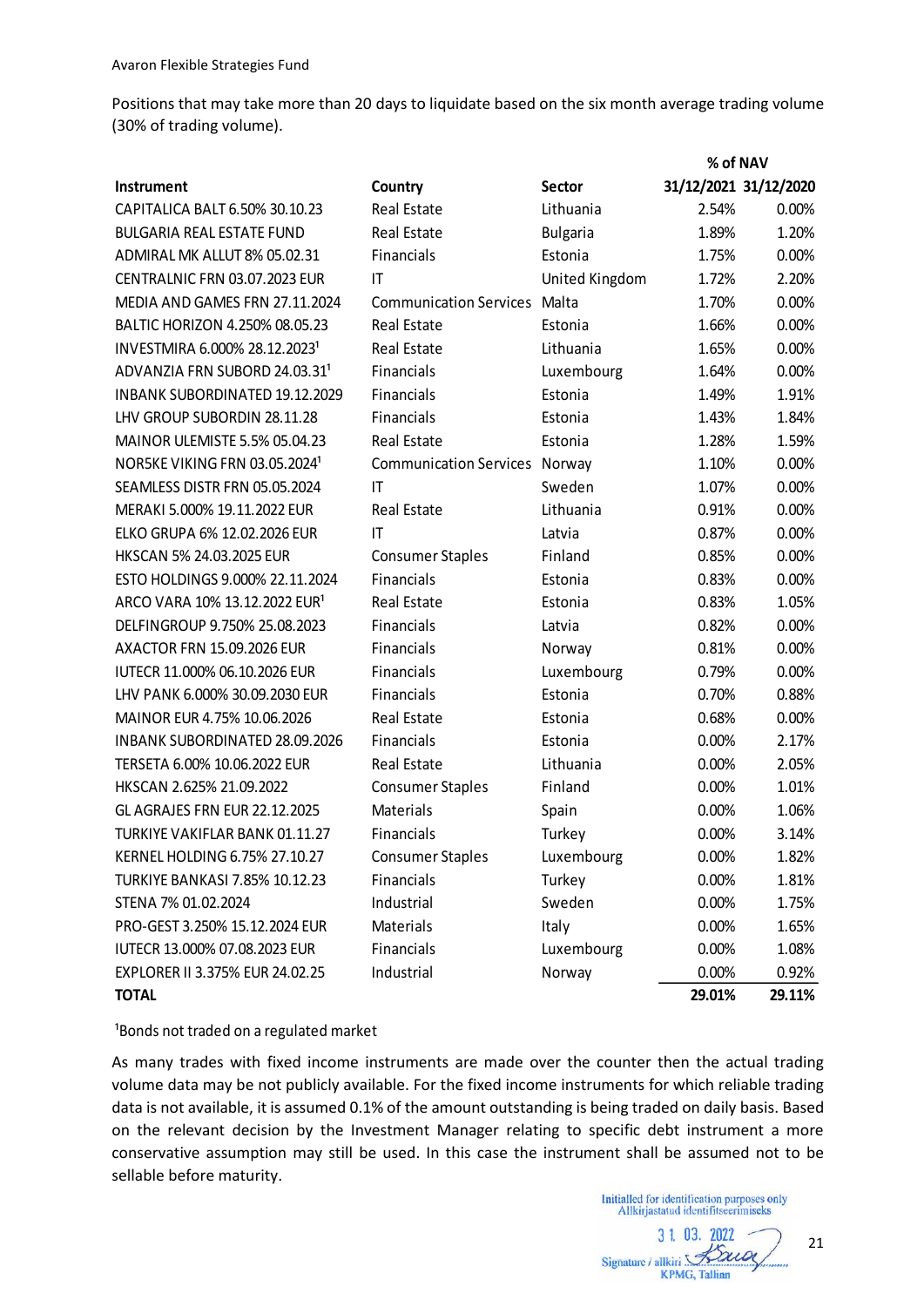#### **Market risk**

Market risk refers to the risk of suffering losses due to adverse price movements at a specific securities market or a market for other assets. Adverse price movements may be caused by a country's weak economic indicators, poor financial results of an business sector, volatile securities market, investors' behaviour and psychology and other factors.

Diversification among sectors, countries, currencies and instruments are the main risk management tools used by the Fund to address market risk.

#### *Currency risk*

The Fund is open to foreign currency risk. Currency breakdown of the Fund's assets in EUR:

|              |            | 31/12/2021 % of Assets |           | 31/12/2020 % of Assets |
|--------------|------------|------------------------|-----------|------------------------|
| <b>EUR</b>   | 8,059,334  | 65.72%                 | 6,366,338 | 66.07%                 |
| <b>USD</b>   | 1,701,917  | 13.88%                 | 1,953,523 | 20.27%                 |
| <b>NOK</b>   | 789,566    | 6.44%                  | 187,207   | 1.94%                  |
| <b>SEK</b>   | 582,836    | 4.75%                  | 210,549   | 2.18%                  |
| <b>BGN</b>   | 452,439    | 3.69%                  | 329,963   | 3.42%                  |
| <b>PLN</b>   | 189,734    | 1.55%                  | 93,711    | 0.97%                  |
| <b>RON</b>   | 170,229    | 1.39%                  | 296,663   | 3.08%                  |
| <b>GBP</b>   | 157,567    | 1.28%                  | 57,817    | 0.60%                  |
| <b>TRY</b>   | 112,776    | 0.92%                  | 133,285   | 1.38%                  |
| <b>RUB</b>   | 44,084     | 0.36%                  | 7,038     | 0.07%                  |
| <b>RSD</b>   | 2,383      | 0.02%                  | 2,384     | 0.02%                  |
| <b>TOTAL</b> | 12,262,865 | 100.00%                | 9.638.478 | 100.00%                |

Taking into account the derivatives contracts, net FX positions as per currency were the following:

|              |           | 31/12/2021 % of Assets |           | 31/12/2020 % of Assets |
|--------------|-----------|------------------------|-----------|------------------------|
| <b>USD</b>   | 1,145,096 | 9.34%                  | 925,016   | 9.60%                  |
| <b>NOK</b>   | 679,900   | 5.54%                  | 187,207   | 1.94%                  |
| <b>SEK</b>   | 582,836   | 4.75%                  | 210,549   | 2.18%                  |
| <b>BGN</b>   | 452,439   | 3.69%                  | 329,963   | 3.42%                  |
| <b>PLN</b>   | 189,734   | 1.55%                  | 93,711    | 0.97%                  |
| <b>RON</b>   | 170,230   | 1.39%                  | 296,663   | 3.08%                  |
| <b>GBP</b>   | 157,567   | 1.28%                  | 57,817    | 0.60%                  |
| <b>TRY</b>   | 112,776   | 0.92%                  | 133,285   | 1.38%                  |
| <b>RUB</b>   | 44,084    | 0.36%                  | 7,038     | 0.07%                  |
| <b>RSD</b>   | 2,383     | 0.02%                  | 2,384     | 0.02%                  |
| <b>TOTAL</b> | 3,537,045 | 28.84%                 | 2,243,633 | 23.26%                 |

3 1. 03. 2022 Signature / allkiri Sauce **KPMG, Tallinn**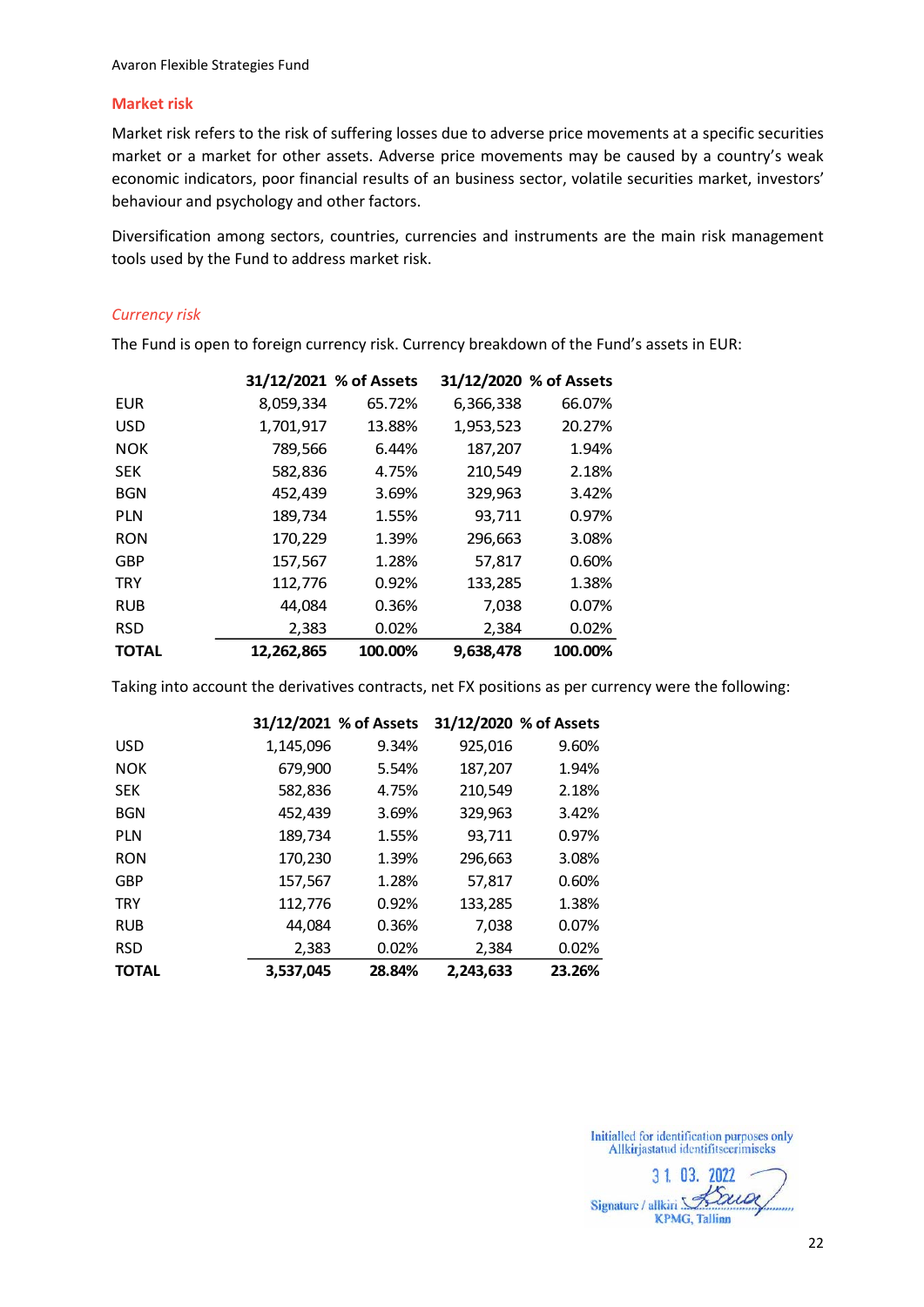#### *Currency risk sensitivity analysis*

Fund's net asset value would have been affected by the weakening of foreign currencies against EUR on 31 December 2021. The sensitivity analysis assumes the weakening of foreign currency rates 10% against EUR. Below table illustrates the maximum weakening of foreign currency in the magnitude of the change from the higher to lower value since the launch of the fund on December 17, 2008. The analysis assumes that all the other variables remain constant. Analysis for 31 December 2020 has been made using the same assumptions.

|              |                  | 31/12/2021     |              |                  | 31/12/2020     |              |
|--------------|------------------|----------------|--------------|------------------|----------------|--------------|
|              | Impact in        | <b>Maximum</b> |              | Impact in        | <b>Maximum</b> |              |
|              | <b>EUR (-10%</b> | annual         | Currency's % | <b>EUR (-10%</b> | annual         | Currency's % |
|              | weakening)       | currency       | of NAV       | weakening)       | currency       | of NAV       |
|              |                  | weakening      |              |                  | weakening      |              |
| <b>USD</b>   | $-114,510$       | $-20%$         | 9.34%        | $-92,502$        | $-20%$         | 9.60%        |
| <b>NOK</b>   | $-67,990$        | $-25%$         | 5.54%        | $-18,721$        | $-25%$         | 1.94%        |
| <b>SEK</b>   | $-58,284$        | $-12%$         | 4.75%        | $-21,055$        | $-12%$         | 2.18%        |
| <b>BGN</b>   | $-45,244$        | 0%             | 3.69%        | $-32,996$        | 0%             | 3.42%        |
| <b>PLN</b>   | $-18,973$        | -16%           | 1.55%        | $-9,371$         | -16%           | 0.97%        |
| <b>RON</b>   | $-17,023$        | -9%            | 1.39%        | $-29,666$        | -9%            | 3.08%        |
| <b>GBP</b>   | $-15,757$        | $-23%$         | 1.28%        | $-5,782$         | $-23%$         | 0.60%        |
| <b>TRY</b>   | $-11,278$        | -55%           | 0.92%        | $-13,329$        | -48%           | 1.38%        |
| <b>RUB</b>   | $-4,408$         | -48%           | 0.36%        | $-704$           | $-48%$         | 0.07%        |
| <b>RSD</b>   | $-238$           | $-18%$         | 0.02%        | $-238$           | $-18%$         | 0.02%        |
| <b>TOTAL</b> | $-353,704$       |                | 28.83%       | $-224,362$       |                | 23.26%       |

The impact on net assets attributable to Fund's unit holders and net income:

#### *Instrument's price risk*

Price risk is closely related to market risk but mainly affects a specific security or investment. Price risk is the risk of suffering losses due to adverse price movements of a specific stock or another investment. The price of a specific security is affected by developments in the issuer's financial results, changes in the competitive environment, analyst estimates and commentaries, etc.

Concentration of risk of the Fund's investments based on sectors as of the end of the period in EUR:

|                               | 31/12/2021 |        | % of NAV 31/12/2020 | % of NAV |
|-------------------------------|------------|--------|---------------------|----------|
| Financials                    | 1,991,869  | 16.48% | 1,558,468           | 16.26%   |
| Real Estate                   | 1,915,240  | 15.83% | 711,319             | 7.43%    |
| Industrial                    | 1,318,223  | 10.90% | 829,953             | 8.64%    |
| Energy                        | 1,058,920  | 8.75%  | 732,094             | 7.64%    |
| ΙT                            | 897,409    | 7.42%  | 268,936             | 2.80%    |
| <b>Communication Services</b> | 711,325    | 5.88%  | 196,992             | 2.06%    |
| Consumer Staples              | 698,180    | 5.77%  | 503,537             | 5.26%    |
| Commodities                   | 421,079    | 3.48%  | 271,993             | 2.84%    |
| <b>Consumer Discretionary</b> | 350,588    | 2.90%  | 284,638             | 2.97%    |
| Utilities                     | 250,047    | 2.07%  | 131,460             | 1.37%    |
| Materials                     | 196,140    | 1.62%  | 360,554             | 3.77%    |
| <b>Health Care</b>            | 155,337    | 1.28%  | 95,848              | 1.00%    |
| <b>TOTAL</b>                  | 9,964,357  | 82.39% | 5,945,792           | 62.04%   |

3 1 03. 2022 Signature / allkiri Sau **KPMG, Tallinn** 

23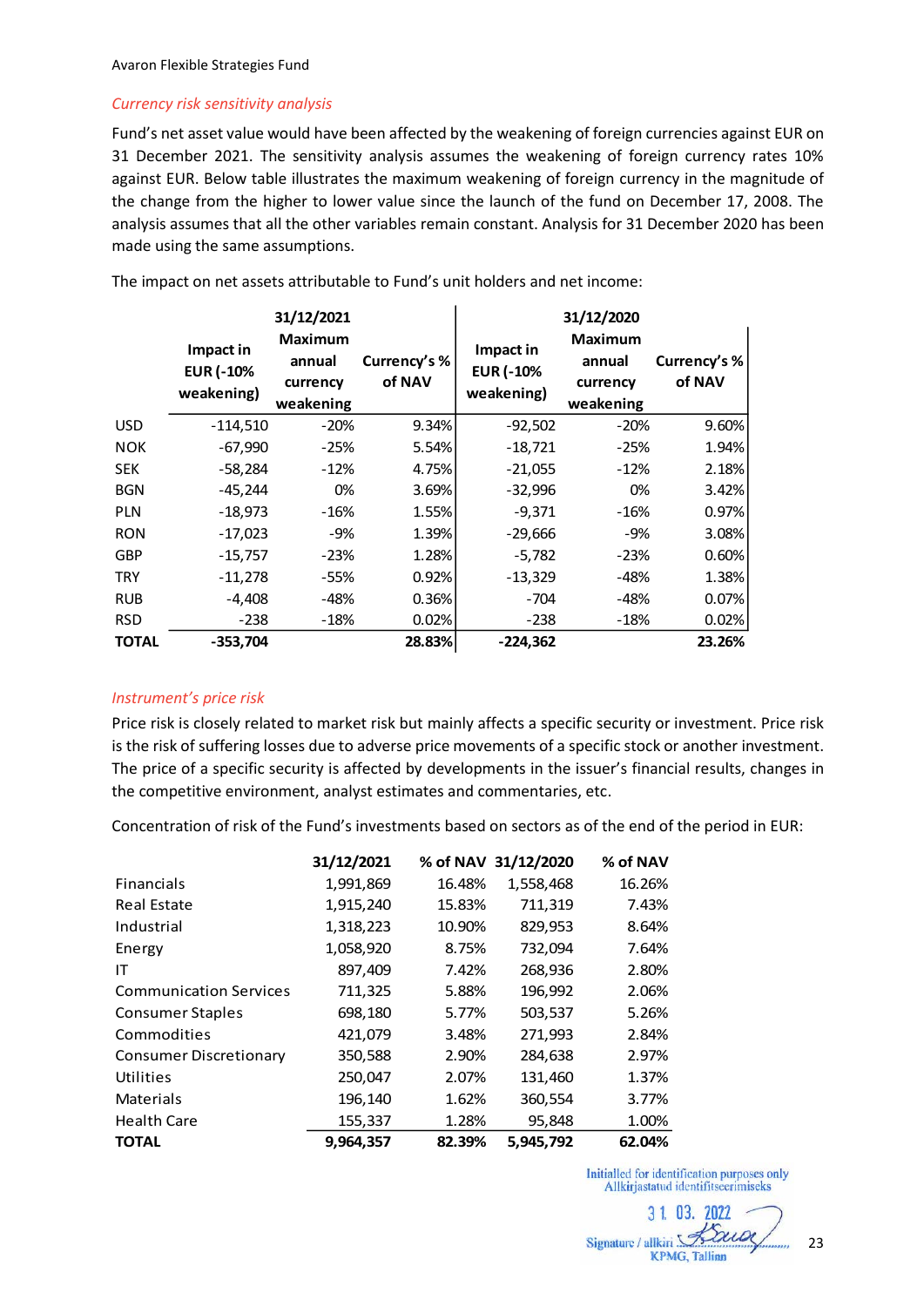Concentration of risk of the Fund's investments based on geographic location as of the end of the period in EUR:

|                 | 31/12/2021 |        | % of NAV 31/12/2020 | % of NAV |
|-----------------|------------|--------|---------------------|----------|
| Estonia         | 1,640,508  | 13.56% | 1,179,644           | 12.29%   |
| Sweden          | 1,189,754  | 9.84%  | 378,416             | 3.95%    |
| Germany         | 992,487    | 8.21%  | 463,075             | 4.83%    |
| Norway          | 862,906    | 7.13%  | 271,381             | 2.83%    |
| Lithuania       | 730,721    | 6.04%  | 196,352             | 2.05%    |
| United Kingdom  | 729,590    | 6.03%  | 436,059             | 4.54%    |
| Luxembourg      | 581,102    | 4.80%  | 277,393             | 2.90%    |
| Russia          | 574,845    | 4.75%  | 652,352             | 6.82%    |
| France          | 399,181    | 3.30%  | 255,012             | 2.66%    |
| China           | 241,330    | 2.00%  |                     |          |
| <b>Bulgaria</b> | 228,108    | 1.89%  | 115,206             | 1.20%    |
| Austria         | 212,288    | 1.76%  | 255,750             | 2.67%    |
| Jersey          | 211,494    | 1.75%  | 147,369             | 1.54%    |
| Spain           | 210,776    | 1.74%  | 101,209             | 1.06%    |
| Latvia          | 205,315    | 1.70%  |                     |          |
| Malta           | 205,306    | 1.70%  |                     |          |
| Finland         | 203,995    | 1.69%  | 194,130             | 2.02%    |
| Romania         | 170,230    | 1.41%  | 126,125             | 1.32%    |
| Turkey          | 112,776    | 0.93%  | 607,033             | 6.34%    |
| Netherlands     | 109,044    | 0.90%  |                     | 0.00%    |
| Poland          | 106,078    | 0.88%  | 93,711              | 0.98%    |
| <b>USA</b>      | 46,523     | 0.38%  | 37,350              | 0.39%    |
| Italy           |            |        | 158,226             | 1.65%    |
| <b>TOTAL</b>    | 9,964,358  | 82.38% | 5,945,792           | 62.04%   |

#### *Instrument's price risk sensitivity analysis*

Sensitivity analysis is based on standard deviation of the Fund since launch, whereas the Fund's risk profile has been calculated based on normal distribution. The analysis assumes that all the other variables remain constant. Analysis as per 31 December 2019 has been made with using the same assumptions.

|           |                    | +/- possible change of Fund's<br>NAV during year |       |  |  |  |
|-----------|--------------------|--------------------------------------------------|-------|--|--|--|
|           | <b>Probability</b> | 2021                                             | 2020  |  |  |  |
| σ         | 68.27%             | 3.06%                                            | 3.04% |  |  |  |
| $2\sigma$ | 95.45%             | 6.12%                                            | 6.08% |  |  |  |
| 3σ        | 99.73%             | 9.18%                                            | 9.12% |  |  |  |

3 1 03. 2022 Signature / allkiri Sau **KPMG, Tallinn**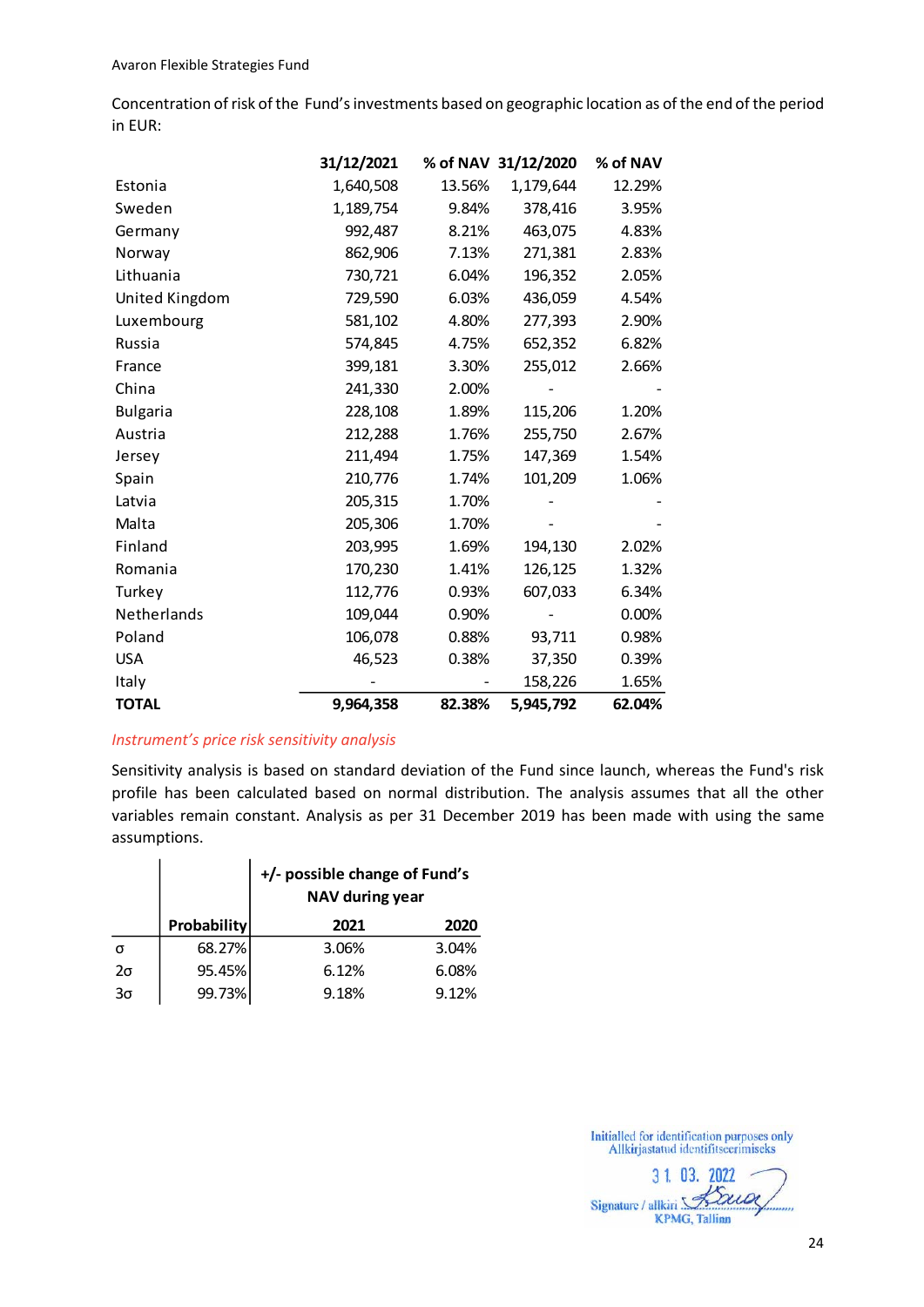## <span id="page-24-0"></span>**NOTE 3. CASH AND CASH EQUIVALENTS**

#### **Deposits in EUR**

|                      |         |       | 31/12/2021 % of NAV 31/12/2020 % of NAV |       |
|----------------------|---------|-------|-----------------------------------------|-------|
| Deposits, Bigbank AS | 401.100 | 3.32% | 403.303                                 | 4.20% |
| <b>TOTAL*</b>        | 401.100 | 3.32% | 403.303                                 | 4.20% |

\* "Term deposits" in balance sheet include also accrued interest in the amount of 275.88 EUR as at 31/12/2021 and 211.52 EUR as at 31/12/2020. Deposits' maturity is between 1-12 months and interest rates vary from 0.35-1.00%.

#### **Cash and cash equivalents by currency**

|                        |            | % of NAV, |            | % of NAV, |
|------------------------|------------|-----------|------------|-----------|
|                        |            | converted |            | converted |
|                        | 31/12/2021 | into EUR  | 31/12/2020 | into EUR  |
| <b>Swedbank AS</b>     |            | 8.95%     |            | 12.33%    |
| <b>EUR</b>             | 613,012    | 5.07%     | 629,524    | 6.57%     |
| <b>USD</b>             | 124,960    | 0.91%     | 187,916    | 1.61%     |
| <b>BGN</b>             | 438,767    | 1.85%     | 420,043    | 2.24%     |
| <b>PLN</b>             | 384,854    | 0.69%     |            |           |
| <b>RUB</b>             | 3,749,311  | 0.36%     | 635,800    | 0.07%     |
| <b>NOK</b>             | 46,786     | 0.04%     | 43,121     | 0.04%     |
| <b>RSD</b>             | 280,382    | 0.02%     | 280,382    | 0.02%     |
| <b>RON</b>             |            |           | 830,093    | 1.78%     |
| <b>SEK</b>             | 17,188     | 0.01%     |            |           |
| <b>Luminor Bank AS</b> |            | 2.48%     |            | 10.12%    |
| <b>EUR</b>             | 300,001    | 2.48%     | 969,889    | 10.12%    |
| <b>AS SEB Pank</b>     |            | 4.13%     |            | 10.44%    |
| <b>EUR</b>             | 500,023    | 4.13%     | 999,960    | 10.44%    |
| <b>TOTAL</b>           |            | 15.56%    |            | 32.89%    |

The Fund's cash and cash equivalents are held with the Fund's depository Swedbank AS, which parent company Swedbank AB is rated A+ as of 19/05/2021 by Standard & Poor's and with Luminor Bank AS, which is rated A- as of 13/09/2021 by Moody's and with AS SEB Pank, which parent company Skandinaviska Enskilda Banken AB is rated A+ as of 31/05/2021 by Standard & Poor's. Term deposits are held with Luminor Bank AS and Bigbank AS.

3 1. 03. 2022 Signature / allkiri Street **KPMG, Tallinn**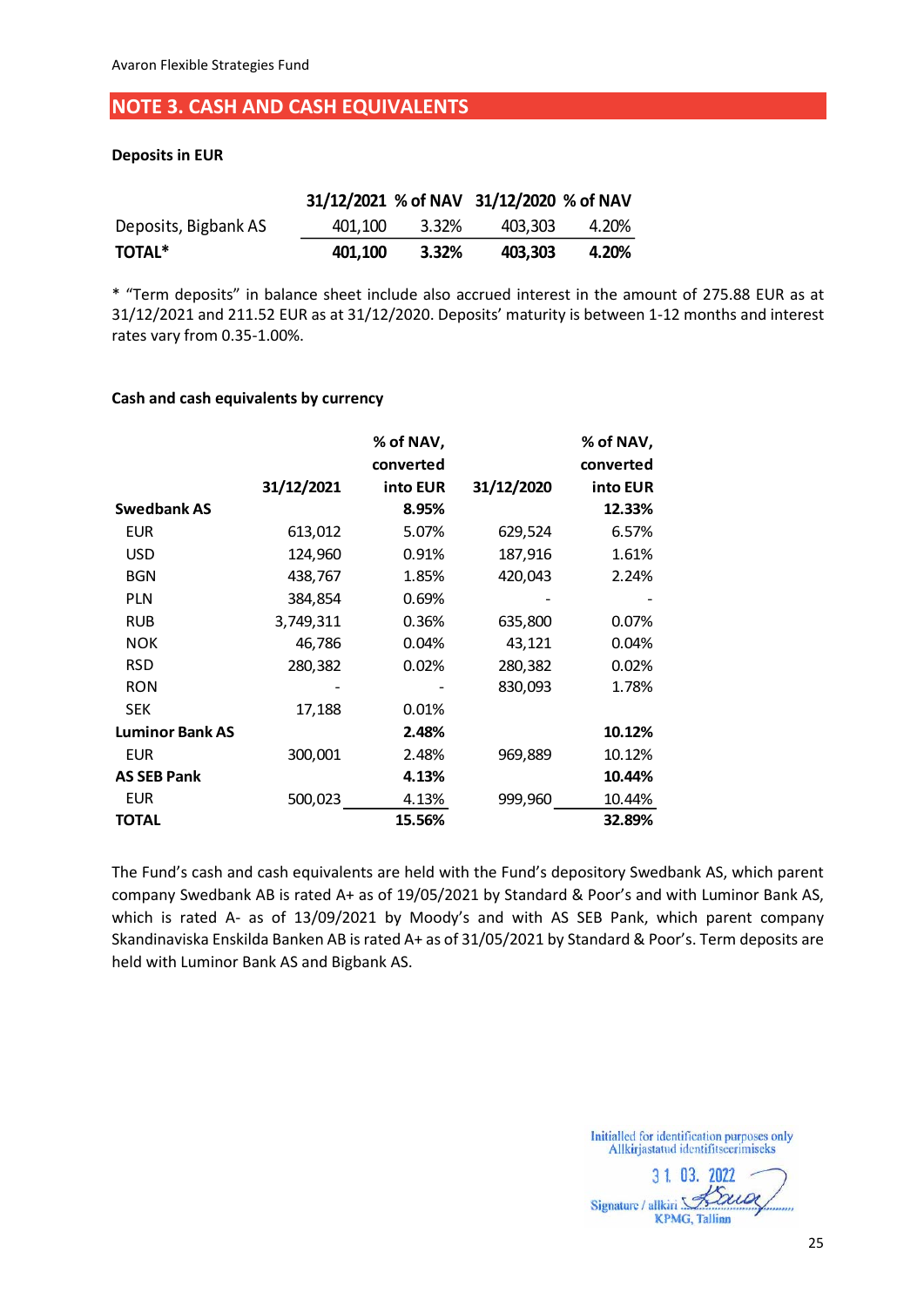## **NOTE 4. CLASSIFICATION OF FINANCIAL ASSETS AND LIABILITIES TO CATEGORIES AND LEVELS**

In EUR

|                                                                           |                              | Measured at fair value through |         |           | <b>Financial assets at amortised</b> | <b>Financial liabilities at amortised</b> |         |         |
|---------------------------------------------------------------------------|------------------------------|--------------------------------|---------|-----------|--------------------------------------|-------------------------------------------|---------|---------|
| 31/12/2021                                                                |                              | profit or loss                 |         |           | cost                                 |                                           | cost    |         |
| <b>ASSETS</b>                                                             | Level 1                      | Level 2                        | Level 3 | Level 1   | Level 2<br>Level 3                   | Level 1                                   | Level 2 | Level 3 |
| Cash and cash equivalents                                                 |                              |                                |         | 1,883,713 |                                      |                                           |         |         |
| Term deposits                                                             |                              |                                |         | 401,376   |                                      |                                           |         |         |
| Shares and units                                                          | 4,570,065                    |                                |         |           |                                      |                                           |         |         |
| <b>Bonds</b>                                                              | 4,022,950                    |                                | 401,966 | 154,573   |                                      |                                           |         |         |
| Unlisted bonds                                                            | 514,331                      |                                |         |           | $-300,472$                           |                                           |         |         |
| Dividend receivable                                                       |                              |                                |         | 13,419    |                                      |                                           |         |         |
| Trade settlement receivable                                               |                              |                                |         |           |                                      |                                           |         |         |
| <b>LIABILITIES</b>                                                        |                              |                                |         |           |                                      |                                           |         |         |
| Derivative instruments                                                    | $\qquad \qquad \blacksquare$ | 39,976                         |         |           |                                      |                                           |         |         |
| Payables to the management company                                        |                              |                                |         |           |                                      |                                           | 123,274 |         |
| Payables to the depository                                                |                              |                                |         |           |                                      |                                           | 2,440   |         |
| Payments on redemption of units*                                          |                              |                                |         |           |                                      |                                           | 126     |         |
| Other liabilites                                                          |                              |                                |         |           |                                      |                                           | 1,728   |         |
| <b>TOTAL</b>                                                              | 9,107,346                    | 39,976                         | 401,966 | 2,453,081 | $-300,472$                           |                                           | 127,568 |         |
| * Liabilities are carried in the balance sheet under "Other liabilities". |                              |                                |         |           |                                      |                                           |         |         |
| Additional information for instuments categorised under Level 3           |                              |                                |         |           |                                      |                                           |         |         |

<span id="page-25-0"></span>

| Starting balance of Level 3 instruments | 448,744    |
|-----------------------------------------|------------|
| Transferes from level 3 to level 1      | $-150,000$ |
| Purchases                               | 599,920    |
| Sales                                   | $-196,698$ |
| Total gains/losses                      | 998        |
| Interest received                       | $-3,045$   |
| Interest accrued                        | 2,519      |
| <b>Total level 3 investments</b>        | 702.438    |

According to the estimates of the Fund Management Company the carrying value of financial assets and liabilities at amortised cost amounts approximate fair value. There have been no transfers of the assets designated as at fair value from one level to another as of the end of the period.

26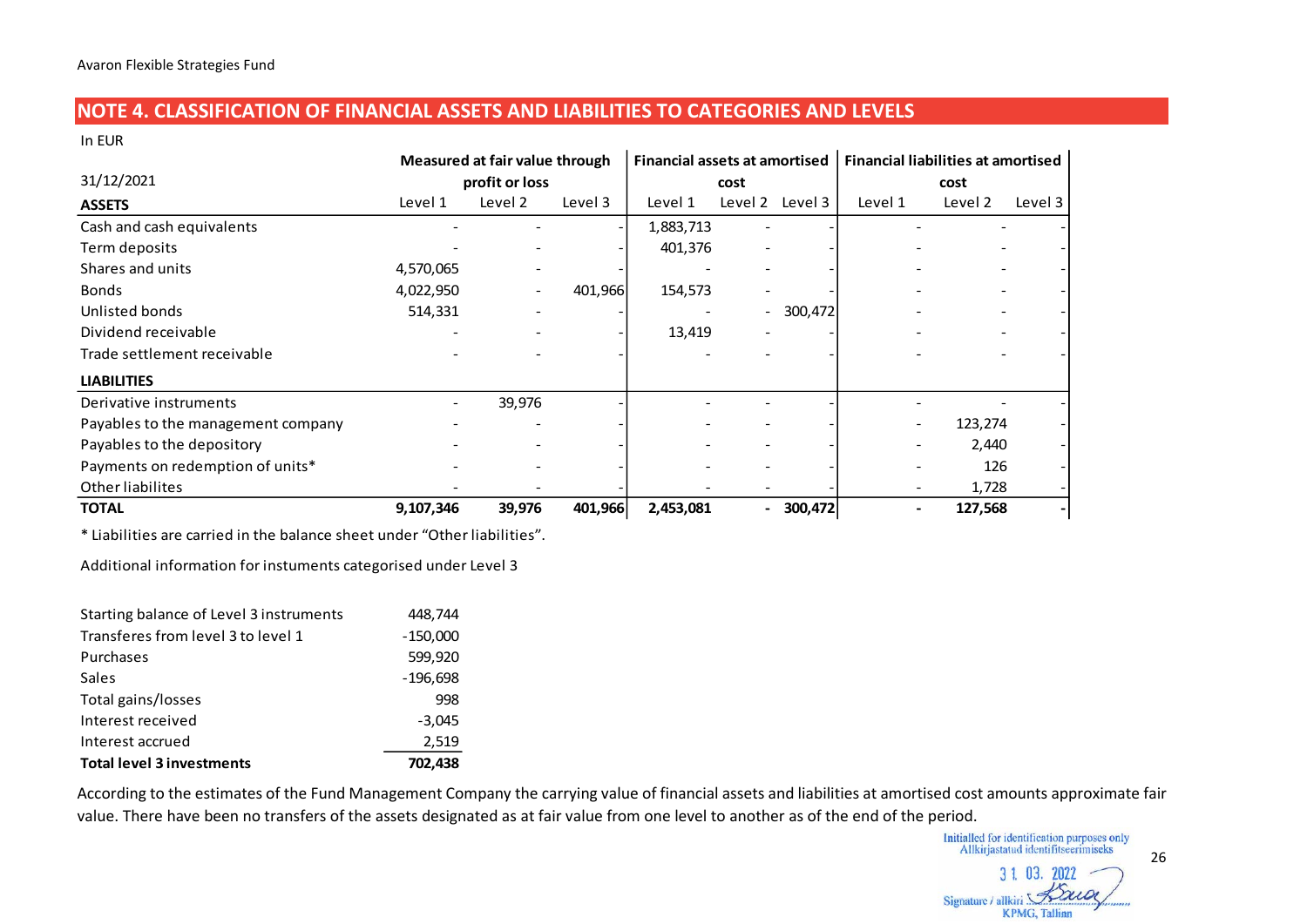In EUR

|                                    |                          | Measured at fair value through |         | <b>Financial assets at amortised</b> |         |         |         | <b>Financial liabilities at amortised</b> |         |
|------------------------------------|--------------------------|--------------------------------|---------|--------------------------------------|---------|---------|---------|-------------------------------------------|---------|
| 31/12/2020                         |                          | profit or loss                 |         |                                      | cost    |         |         | cost                                      |         |
| <b>ASSETS</b>                      | Level 1                  | Level 2                        | Level 3 | Level 1                              | Level 2 | Level 3 | Level 1 | Level 2                                   | Level 3 |
| Cash and cash equivalents          |                          |                                |         | 3,152,016                            |         |         |         |                                           |         |
| Term deposits                      |                          |                                |         | 403,515                              |         |         |         |                                           |         |
| Shares and units                   | 3,269,081                |                                |         |                                      |         |         |         |                                           |         |
| <b>Bonds</b>                       | 2,227,967                |                                |         |                                      |         |         |         |                                           |         |
| Derivative instruments             | $\overline{\phantom{a}}$ | 127,033                        |         |                                      |         |         |         |                                           |         |
| Unlisted bonds                     |                          |                                |         |                                      |         | 448,744 |         |                                           |         |
| Dividend receivable                |                          |                                |         | 10,122                               |         |         |         |                                           |         |
| <b>LIABILITIES</b>                 |                          |                                |         |                                      |         |         |         |                                           |         |
| Payables to the management company |                          |                                |         |                                      |         |         |         | 48,888                                    |         |
| Payables to the depository         |                          |                                |         |                                      |         |         |         | 4,137                                     |         |
| Other liabilites                   |                          |                                |         |                                      |         |         |         | 933                                       |         |
| <b>TOTAL</b>                       | 5,497,048                | 127,033                        |         | 3,565,653                            | $\sim$  | 448,744 |         | 53,958                                    |         |

\* Liabilities are carried in the balance sheet under "Other liabilities".

Additional information for instuments categorised under Level 3

|                                         | <b>Unlisted bonds</b> |
|-----------------------------------------|-----------------------|
| Starting balance of Level 3 instruments | 503,081               |
| Purchases                               | 462,761               |
| Sales                                   | $-513,495$            |
| Total gains/losses                      | $-3,567$              |
| Interest received                       | 23,763                |
| Interest accrued                        | 3,045                 |
| <b>Total level 3 investments</b>        | 744                   |

According to the estimates of the Fund Management Company the carrying value of financial assets and liabilities at amortised cost amounts approximate fair value. There have been no transfers of the assets designated as at fair value from one level to another as of the end of the period.

Initialled for identification purposes only<br>Allkirjastatud identifitseerimiseks

3 1 03. 2022 Signature / allkiri **KPMG, Tallinn**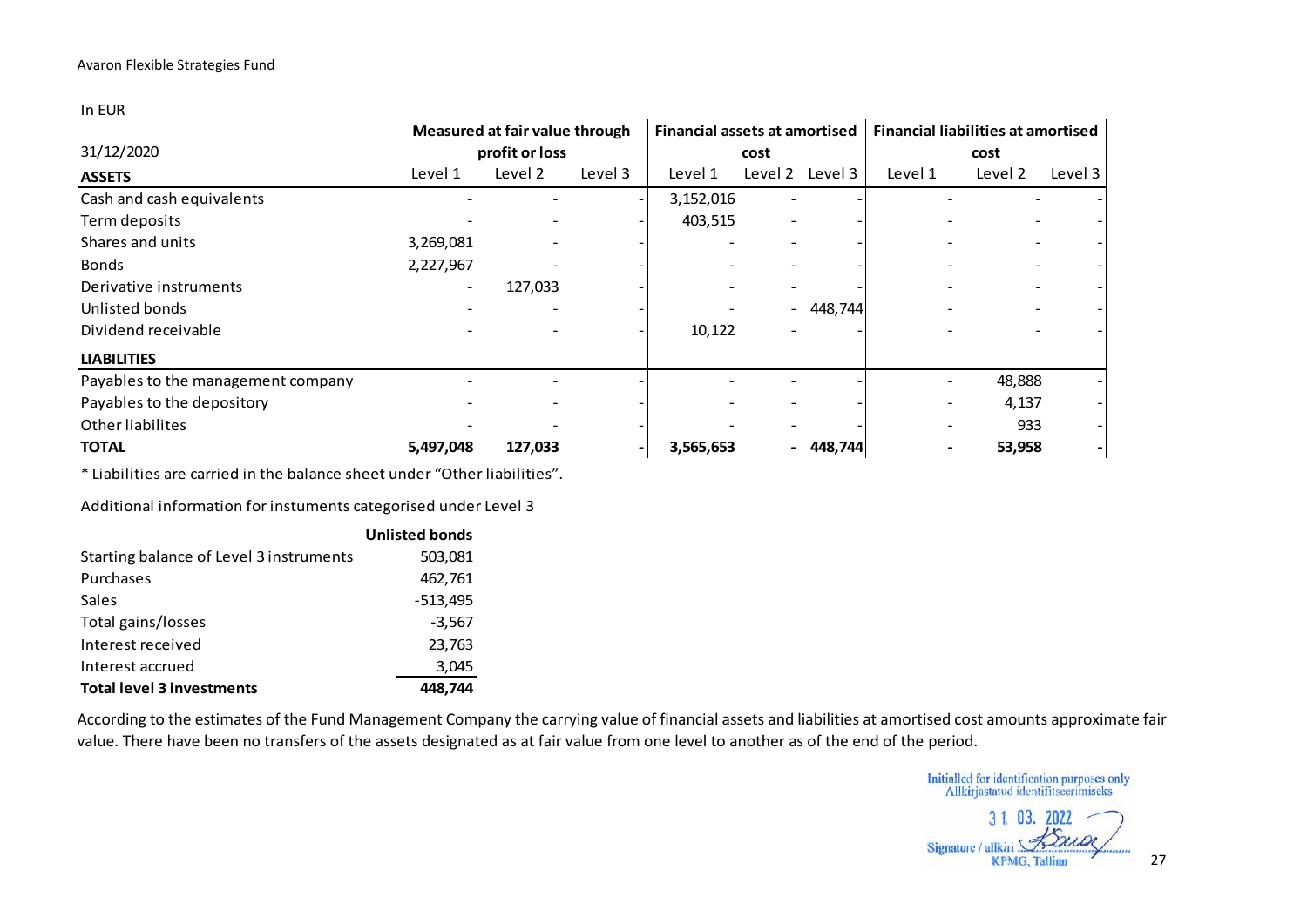## <span id="page-27-0"></span>**NOTE 5. NET GAIN/LOSS FROM FINANCIAL ASSETS AT FAIR VALUE THROUGH PROFIT OR LOSS**

In EUR

|                                                   | 01/01/2021- | 01/01/2020- |
|---------------------------------------------------|-------------|-------------|
|                                                   | 31/12/2021  | 31/12/2020  |
| Net gain/loss from financial assets at fair value |             |             |
| through profit or loss                            |             |             |
| <b>From shares and units</b>                      |             |             |
| Sales profit/(-loss)                              | 228,212     | 84,085      |
| Unrealised profit /(-loss)                        | 446,102     | 182,162     |
| <b>From bonds</b>                                 |             |             |
| Sales profit/(-loss)                              | 74,527      | $-24,080$   |
| Unrealised profit /(-loss)                        | $-22,852$   | 134,862     |
| <b>From derivative instruments</b>                |             |             |
| Sales profit/(-loss)                              | 116,945     | $-35,730$   |
| Unrealised profit /(-loss)                        | $-167,009$  | 108,690     |
| Total net gain/(-loss)                            | 675,925     | 449,989     |

3 1. 03. 2022 Signature / allkiri XXLO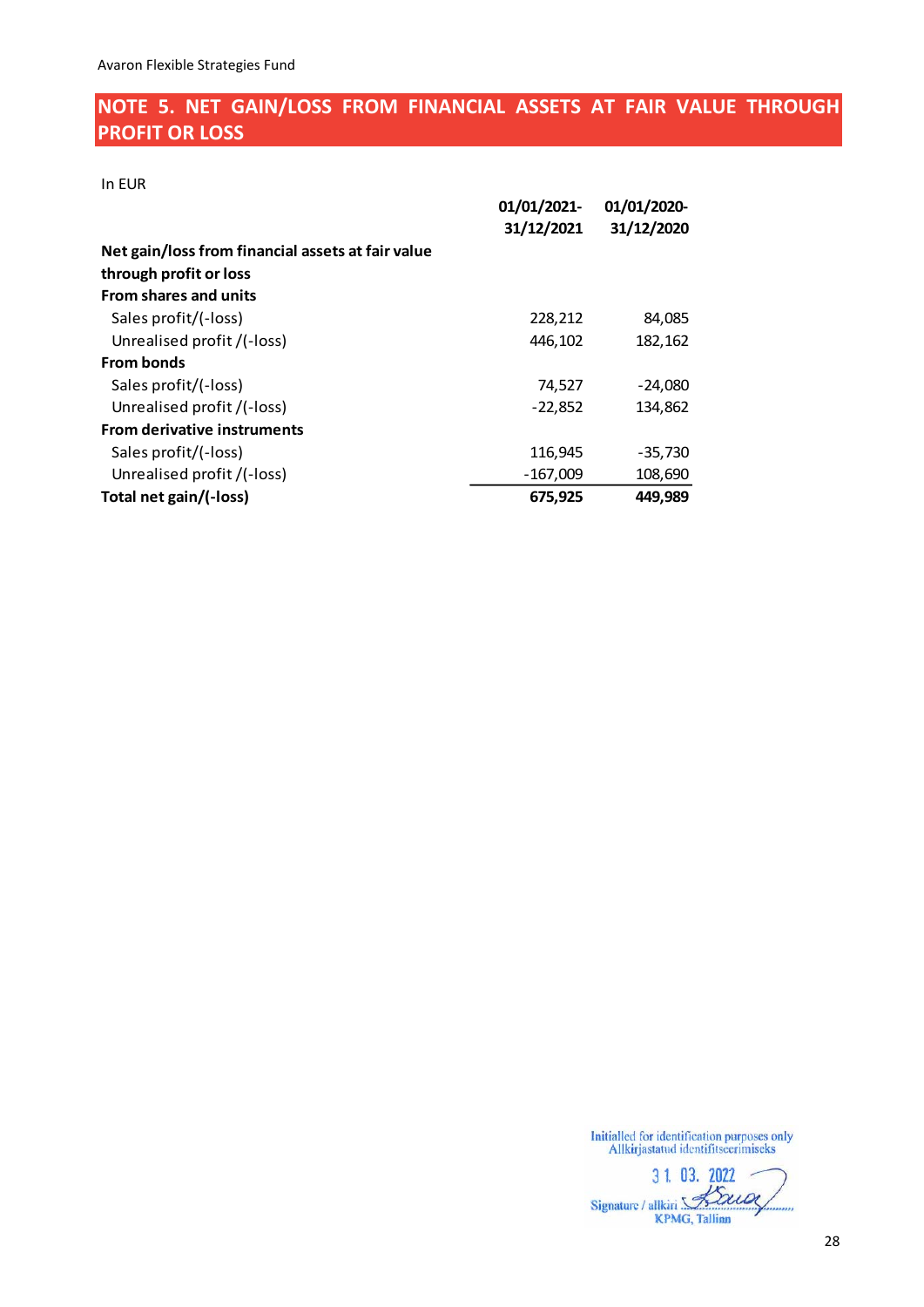## <span id="page-28-0"></span>**NOTE 6. TRANSACTIONS WITH RELATED PARTIES**

In addition to the Fund Management Company, companies belonging to the same group, other investment funds managed by the Management Company and shareholders of the Management Company are considered to be related parties to the Fund.

Consolidation exception applies for the Fund as it corresponds to Investment Entity's definition introduced in IFRS 10. The Fund carries its investment in Avaron Flexible Strategies Fund at fair value through profit or loss.

Transactions with related parties in EUR were as follows:

|                                                                | 01/01/2021-<br>31/12/2021 | 01/01/2020-<br>31/12/2020 |
|----------------------------------------------------------------|---------------------------|---------------------------|
| <b>Fund Management Company</b>                                 |                           |                           |
| Paid management and performance fees                           | 241,137                   | 162,008                   |
| Other investment funds managed by the Fund                     |                           |                           |
| <b>Management Company</b>                                      |                           |                           |
| Purchase of securities                                         | 79,728                    |                           |
| Other entities belonging to the consolidation group of         |                           |                           |
| the Fund Management Company                                    |                           |                           |
| Units bought                                                   | 200,000                   |                           |
| <b>TOTAL</b>                                                   | 520,865                   | 162,008                   |
| The balances outstanding with related parties were as follows: |                           |                           |
|                                                                | 31/12/2021                | 31/12/2020                |
| <b>Fund Management Company</b>                                 |                           |                           |
| Management and performance fee payable                         | 123,274                   | 48,888                    |
| <b>TOTAL</b>                                                   | 123,274                   | 48,888                    |

Related parties of the Fund Management Company owned the units of Avaron Flexible Strategies Fund in market value as follows:

|                                                | 31/12/2021 | 31/12/2020 |
|------------------------------------------------|------------|------------|
| Ultimate parent of the Fund Management Company | 1,803,562  | 1,650,946  |
| <b>Fund Management Company</b>                 | 451.637    | 413.420    |
| Other group entities                           | 206,022    | -          |
| <b>TOTAL</b>                                   | 2,461,221  | 2,064,366  |

3 1 03. 2022 Signature / allkiri Sau **KPMG, Tallinn**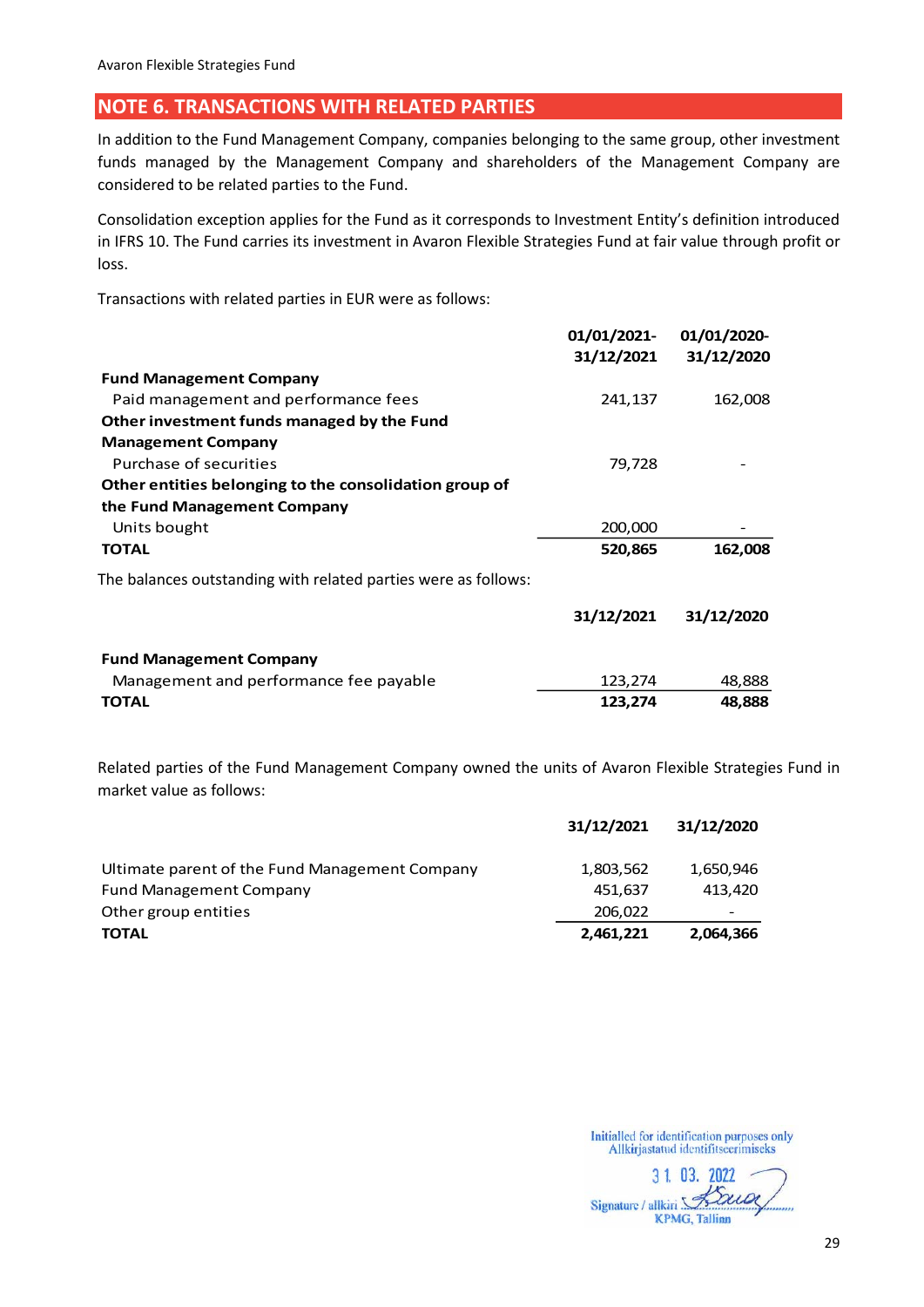## **NOTE 7. DERIVATIVE INSTRUMENTS**

In EUR

31/12/2021

| Type of      | Issuer of   | Quantity of | The                    | Exercise   | Price of                | Exercise price |                    | Market value       |                          | Equity of the issuer |
|--------------|-------------|-------------|------------------------|------------|-------------------------|----------------|--------------------|--------------------|--------------------------|----------------------|
| Instrument   | Instrument  | underlying  | underlying<br>currency | date       | Instrument /<br>premium | Per unit       | Total              | Date               | Total                    | of the instrument    |
|              |             |             |                        |            |                         |                |                    |                    |                          |                      |
| Swap         | Swedbank AS | 520,748 EUR |                        | 06/05/2022 | 1.0000                  | 1.0000         |                    | 520,748 31/12/2021 |                          | EUR 1,817,264,000    |
|              |             | 635,000 USD |                        | 06/05/2022 | 0.8769                  | 0.8201         |                    | 520,748 31/12/2021 | $-36,074$                | EUR 1,817,264,000    |
|              |             |             |                        |            |                         |                |                    |                    |                          |                      |
|              |             | 105,762 EUR |                        | 09/02/2022 | 1.0000                  | 1.0000         |                    | 105,762 31/12/2021 | $\overline{\phantom{a}}$ | EUR 858,897,000      |
| Forward      | AS SEB Pank |             | 1,100,000 NOK          |            | 0.0997                  | 0.0961         | 105,762 31/12/2021 |                    | $-3,903$                 | EUR 858,897,000      |
| <b>TOTAL</b> |             |             |                        |            |                         |                |                    |                    | $-39,976$                |                      |

<span id="page-29-0"></span>**Collateral and margin accounts received and paid by the Fund in respect of financial derivative instruments** 

No collateral was pledged or received at the end of 31/12/2021.

3 1 03. 2022 aux Signature / allkiri **KPMG, Tallinn**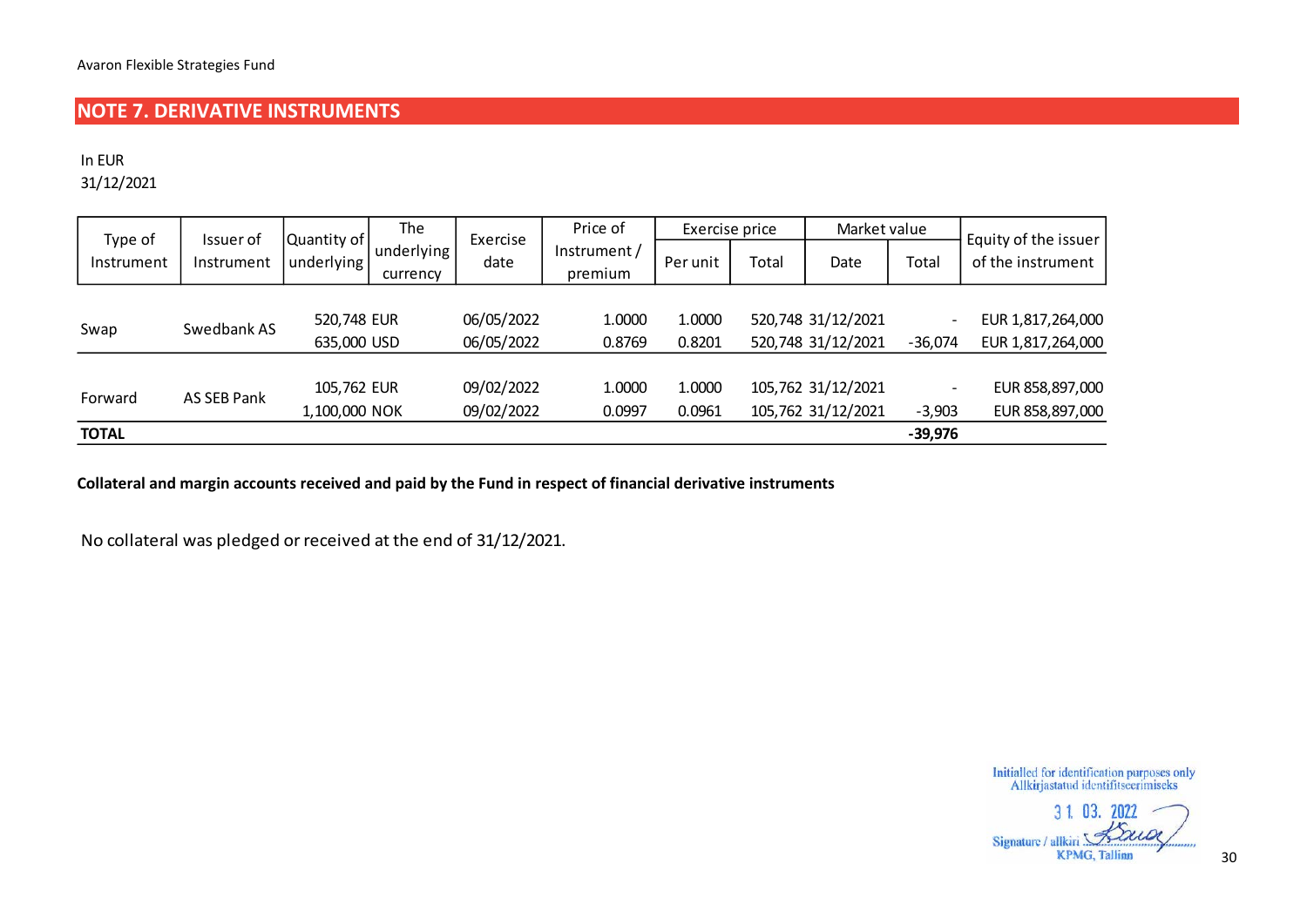#### In EUR 31/12/2020

| Type of      | Issuer of   | Quantity of   | The                    | Exercise   | Price of                | Exercise price                 |       | Market value         |         | Equity of the issuer |
|--------------|-------------|---------------|------------------------|------------|-------------------------|--------------------------------|-------|----------------------|---------|----------------------|
| Instrument   | Instrument  | underlying    | underlying<br>currency | date       | Instrument /<br>premium | Per unit                       | Total | Date                 | Total   | of the instrument    |
|              |             |               |                        |            |                         |                                |       |                      |         |                      |
| Swap         | Swedbank AS | 1,155,539 EUR |                        | 07/05/2021 | 1.0000                  | 1.0000                         |       | 1,155,539 31/12/2020 |         | EUR 1,842,944,000    |
|              |             |               | 1,260,000 USD          |            | 0.8163                  | 1,155,539 31/12/2020<br>0.9171 |       |                      | 127.033 | EUR 1,842,944,000    |
| <b>TOTAL</b> |             |               |                        |            |                         |                                |       |                      | 127,033 |                      |

#### **Collateral and margin accounts received and paid by the Fund in respect of financial derivative instruments**

No collateral was pledged or received at the end of 31/12/2020.

## **NOTE 8. SUBSTANTIAL EVENTS AFTER THE REPORTING DATE**

<span id="page-30-0"></span>Due to war between Russia and Ukraine that broke out on February 24th, 2022 the trading on Moscow's Stock Exchange was suspended on February 28th, 2022. Because of that Avaron started to determine the value of Russian positions in Avaron Flexible Strategies Fund based on the market price of a GDRs listed on London Stock Exchange. Two of the three positions owned by the Fund (Magnit ja Polyus) have GDRs listed on London SE. In case of the third position (Detsky Mir) we used the average price change of three Russian food retailers (Magnit, X5 Retail Group ja Lenta) on the London Stock Exchange. Due to heavy fall of Russian equity, which amounted to approximately 90% compared to the price level from February 23rd, Avaron decided to value the Russian local shares at zero. Considering that the trading on Russian SE was suspended, we assumed that Avaron would not be able to sell the shares for at least six months and as the trading is prohibited for non-resident investors, it is justified to apply at least 10% lower price compared to pre-war value of GDRs. Additionally, Russia has suspended dividend payments of the issuers and it is restricted to vote in General Meetings. This makes the shareholders' rights worthless. Percentage of Russian shares listed on Moscow Stock Exchange in the Fund before determining the value of these at zero was 2.6% of the Fund's NAV.

3 1 03, 2022 Sionature / allkiri **KPMG, Tallinn**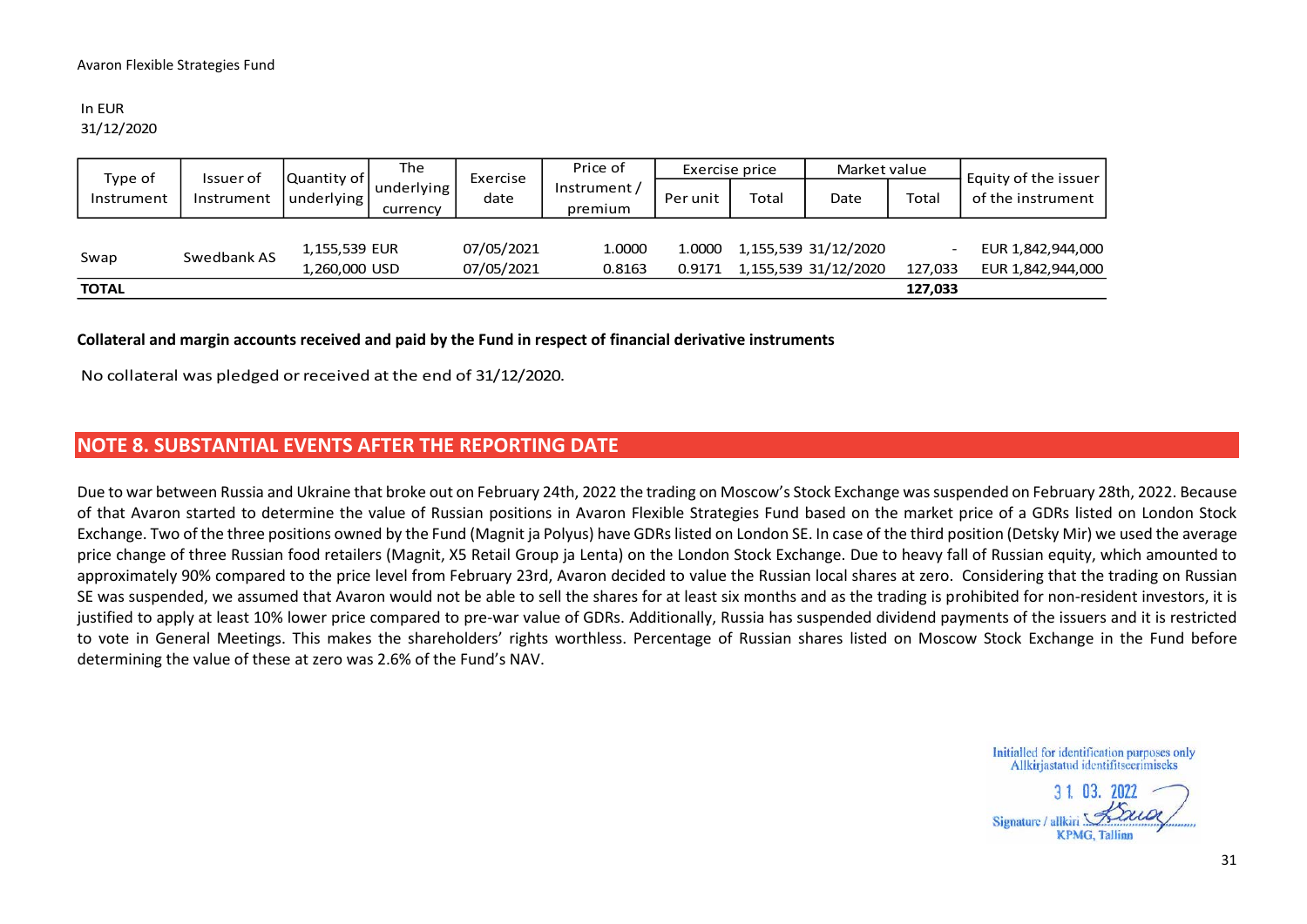## <span id="page-31-0"></span>**STATEMENT OF INVESTMENTS**

| <b>STATEMENT OF INVESTMENTS</b>         |                 |                    |                  |            |            |                                         |                                          |                |                          |                                                     |
|-----------------------------------------|-----------------|--------------------|------------------|------------|------------|-----------------------------------------|------------------------------------------|----------------|--------------------------|-----------------------------------------------------|
| In EUR 31/12/2021                       |                 |                    |                  |            |            |                                         |                                          |                |                          |                                                     |
| Name                                    | <b>ISIN</b>     | Emitent<br>country | Rating<br>agency | Rating     | <b>FX</b>  | Average<br>acquisition<br>cost per unit | Average<br>acquisition value per<br>cost | Market<br>unit | Total<br>market<br>value | Share of<br>market value<br>of fund's net<br>assets |
| <b>SHARES</b>                           |                 |                    |                  |            |            |                                         |                                          |                |                          |                                                     |
| <b>SHARES LISTED ON STOCK EXCHANGE:</b> |                 |                    |                  |            |            |                                         |                                          |                |                          |                                                     |
| OMV AG                                  | AT0000743059    | AT                 |                  |            | <b>EUR</b> | 18.94                                   | 80,488                                   | 49.95          | 212,288                  | 1.76%                                               |
| ATRIUM EUROPEAN REAL ESTATE             | JE00B3DCF752    | JE                 | Fitch            | BB         | <b>EUR</b> | 3.39                                    | 199,146                                  | 3.60           | 211,494                  | 1.75%                                               |
| <b>DETSKY MIR PJSC</b>                  | RU000A0JSQ90    | <b>RU</b>          |                  |            | <b>USD</b> | 1.56                                    | 194,704                                  | 1.47           | 183,363                  | 1.52%                                               |
| <b>BP PLC-SPONS ADR</b>                 | US0556221044    | GB                 | <b>S&amp;P</b>   | $A -$      | <b>USD</b> | 22.34                                   | 173,133                                  | 23.42          | 181,483                  | 1.50%                                               |
| OMV PETROM SA (RON)                     | ROSNPPACNOR9 RO |                    |                  |            | <b>RON</b> | 0.07                                    | 114,872                                  | 0.10           | 170,230                  | 1.41%                                               |
| TALLINNA SADAM AKTSIA                   | EE3100021635    | <b>EE</b>          |                  |            | <b>EUR</b> | 1.73                                    | 145,473                                  | 1.86           | 155,821                  | 1.29%                                               |
| <b>GLOBALTRANS INVESTMENT PLC</b>       | US37949E2046    | <b>RU</b>          | Fitch            | BBB-       | <b>USD</b> | 4.86                                    | 98,757                                   | 7.49           | 152,089                  | 1.26%                                               |
| <b>MAGNIT COMMON STOCK</b>              | RU000A0JKQU8    | <b>RU</b>          | <b>S&amp;P</b>   | $BB+$      | <b>USD</b> | 86.94                                   | 199,965                                  | 63.98          | 147,154                  | 1.22%                                               |
| SWEDBANK AB SER A                       | SE0000242455    | <b>SE</b>          | <b>S&amp;P</b>   | $A+$       | <b>SEK</b> | 12.61                                   | 100,872                                  | 17.68          | 141,451                  | 1.17%                                               |
| <b>TALLINK GRUPP</b>                    | EE3100004466    | EE                 |                  |            | <b>EUR</b> | 0.81                                    | 188,998                                  | 0.59           | 138,008                  | 1.14%                                               |
| <b>ENGIE LOYALTY 2023</b>               | FR0014000R50    | <b>FR</b>          | <b>S&amp;P</b>   | BBB+       | <b>EUR</b> | 9.29                                    | 97,564                                   | 13.01          | 136,647                  | 1.13%                                               |
| <b>IGNITIS GRUPE AB</b>                 | LT0000115768    | LT.                | <b>S&amp;P</b>   | BBB+       | <b>EUR</b> | 21.07                                   | 113,774                                  | 21.00          | 113,400                  | 0.94%                                               |
| <b>FIELMANN AG</b>                      | DE0005772206    | DE                 |                  |            | <b>EUR</b> | 55.93                                   | 106,271                                  | 59.15          | 112,385                  | 0.93%                                               |
| <b>EURONEXT NV</b>                      | NL0006294274    | <b>NL</b>          | <b>S&amp;P</b>   | <b>BBB</b> | <b>EUR</b> | 90.44                                   | 108,082                                  | 91.25          | 109,044                  | 0.90%                                               |
| HAMBURGER HAFEN UND LOGISTIK            | DE000A0S8488    | <b>DE</b>          |                  |            | <b>EUR</b> | 18.24                                   | 96,648                                   | 20.56          | 108,968                  | 0.90%                                               |
| EQUINOR ASA                             | NO0010096985    | N <sub>O</sub>     | <b>S&amp;P</b>   | AA-        | <b>NOK</b> | 8.82                                    | 40,138                                   | 23.55          | 107,164                  | 0.89%                                               |
| <b>AENA SME SA</b>                      | ES0105046009    | <b>ES</b>          | Fitch            | A-         | <b>EUR</b> | 136.78                                  | 105,317                                  | 138.80         | 106,876                  | 0.88%                                               |
| <b>BANK PEKAO SA</b>                    | PLPEKAO00016    | <b>PL</b>          | <b>S&amp;P</b>   | BBB+       | PLN        | 14.54                                   | 58,179                                   | 26.52          | 106,078                  | 0.88%                                               |
| SIXT SE PRFD                            | DE0007231334    | DE                 |                  |            | <b>EUR</b> | 41.01                                   | 47,159                                   | 86.80          | 99,820                   | 0.83%                                               |
| <b>PUBLICIS GROUPE</b>                  | FR0000130577    | <b>FR</b>          | <b>S&amp;P</b>   | <b>BBB</b> | <b>EUR</b> | 28.68                                   | 47,613                                   | 59.20          | 98,272                   | 0.81%                                               |
| DANONE                                  | FR0000120644    | <b>FR</b>          | <b>S&amp;P</b>   | BBB+       | <b>EUR</b> | 55.17                                   | 99,303                                   | 54.59          | 98,262                   | 0.81%                                               |
| POLYUS PJSC                             | RU000A0JNAA8    | <b>RU</b>          | <b>S&amp;P</b>   | $BB+$      | <b>USD</b> | 167.76                                  | 100,655                                  | 153.73         | 92,240                   | 0.76%                                               |
| <b>CENTRALNIC GROUP PLC</b>             | GB00BCCW4X83    | GB                 |                  |            | GBP        | 0.84                                    | 46,244                                   | 1.67           | 91,623                   | 0.76%                                               |
| FRESENIUS MEDICAL CARE AG               | DE0005785802    | DE                 | <b>S&amp;P</b>   | <b>BBB</b> | <b>EUR</b> | 63.05                                   | 100,881                                  | 57.14          | 91,424                   | 0.76%                                               |
| CTS EVENTIM AG and CO KGAA              | DE0005470306    | DE                 |                  |            | <b>EUR</b> | 37.47                                   | 50,584                                   | 64.36          | 86,886                   | 0.72%                                               |
| <b>KRONES AG</b>                        | DE0006335003    | DE                 |                  |            | <b>EUR</b> | 65.55                                   | 49,164                                   | 95.90          | 71,925                   | 0.59%                                               |
| COCA-COLA I CECEK AS                    | TRECOLA00011    | <b>TR</b>          | <b>S&amp;P</b>   | BBB-       | <b>TRY</b> | 10.29                                   | 125,024                                  | 5.85           | 71,041                   | 0.59%                                               |
|                                         |                 |                    |                  |            |            |                                         |                                          |                |                          |                                                     |

3 1 03 2022 Law Signature / allkiri **KPMG, Tallinn**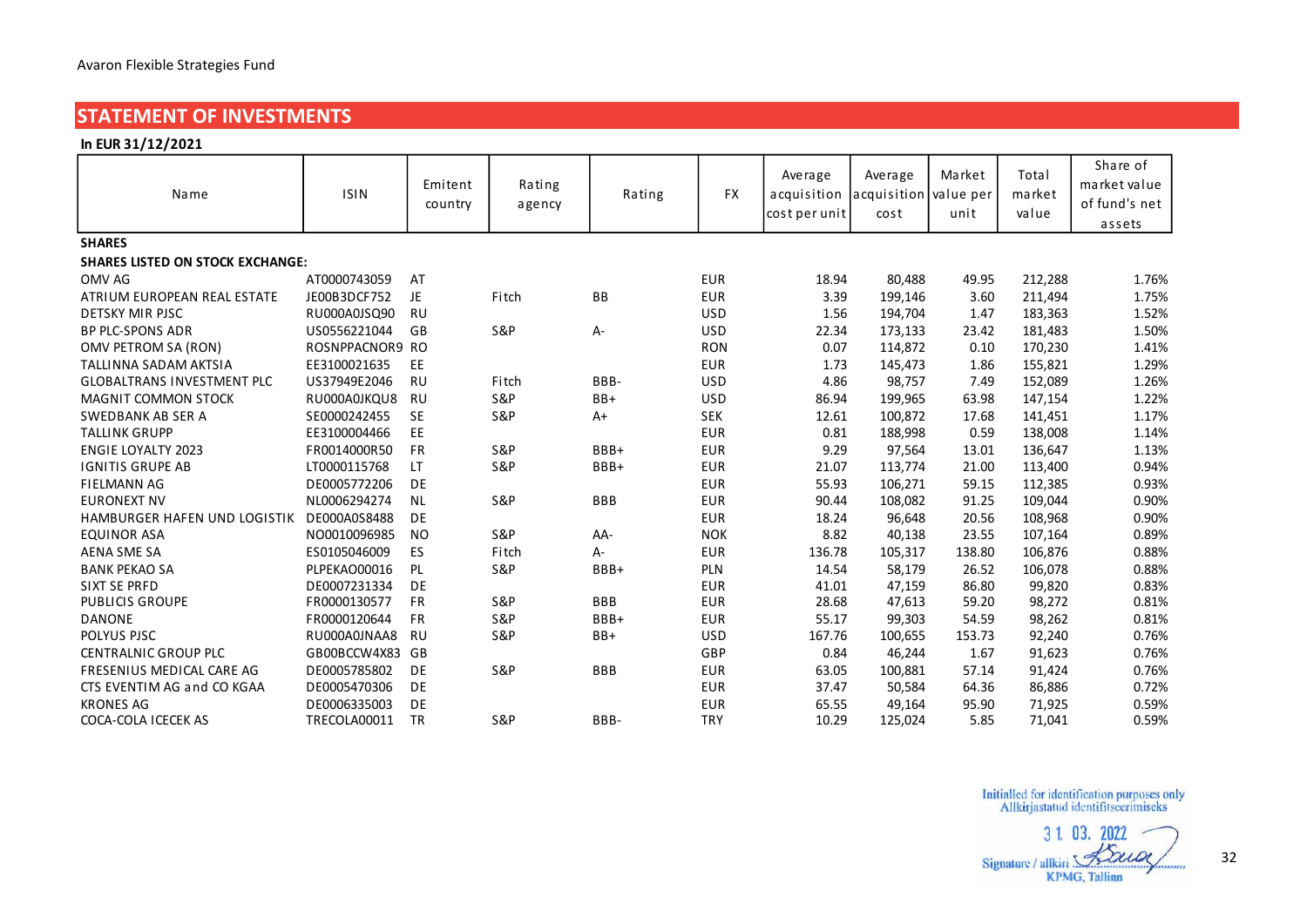## **Statement of investments as of 31/12/2021 (continued)**

| Avaron Flexible Strategies Fund                                      |                              |                    |                        |                                |                   |                                         |                                          |                |                          |                                                     |
|----------------------------------------------------------------------|------------------------------|--------------------|------------------------|--------------------------------|-------------------|-----------------------------------------|------------------------------------------|----------------|--------------------------|-----------------------------------------------------|
| Statement of investments as of 31/12/2021 (continued)                |                              |                    |                        |                                |                   |                                         |                                          |                |                          |                                                     |
| Name                                                                 | <b>ISIN</b>                  | Emitent<br>country | Rating<br>agency       | Rating                         | <b>FX</b>         | Average<br>acquisition<br>cost per unit | Average<br>acquisition value per<br>cost | Market<br>unit | Total<br>market<br>value | Share of<br>market value<br>of fund's net<br>assets |
| <b>SHARES</b>                                                        |                              |                    |                        |                                |                   |                                         |                                          |                |                          |                                                     |
| <b>SHARES LISTED ON STOCK EXCHANGE:</b>                              |                              |                    |                        |                                |                   |                                         |                                          |                |                          |                                                     |
| <b>JCDECAUX SA</b>                                                   | FR0000077919                 | <b>FR</b>          |                        |                                | <b>EUR</b>        | 16.66                                   | 49,989                                   | 22.00          | 66,000                   | 0.55%                                               |
| SAGE GROUP PLC<br>RAYSEARCH LABORATORIES AB                          | GB00B8C3BL03<br>SE0000135485 | GB<br><b>SE</b>    |                        |                                | GBP<br><b>SEK</b> | 8.27<br>8.34                            | 53,753<br>97,191                         | 10.15<br>5.49  | 65,944<br>63,912         | 0.55%<br>0.53%                                      |
| ALIBABA GROUP HOLDING LTD                                            | US01609W1027 CH              |                    |                        |                                | <b>USD</b>        | 192.58                                  | 101,103                                  | 104.46         | 54,841                   | 0.45%                                               |
| <b>HERMAN MILLER INC</b>                                             | US6005441000                 | US.                |                        |                                | <b>USD</b>        | 20.47                                   | 27,637                                   | 34.46          | 46,523                   | 0.38%                                               |
| TAV HAVALIMANLARI HOLDING                                            | TRETAVH00018                 | TR                 |                        |                                | <b>TRY</b>        | 2.00                                    | 38,681                                   | 2.16           | 41.734                   | 0.35%                                               |
| <b>SHARES TOTAL</b>                                                  |                              |                    |                        |                                |                   |                                         | 3,257,360                                |                | 3,734,388                | 30.87%                                              |
|                                                                      |                              |                    |                        |                                |                   |                                         |                                          | Market         | Total                    | Share of                                            |
| Name                                                                 | <b>ISIN</b>                  | Fund<br>country    |                        | <b>Fund Management Company</b> | <b>FX</b>         | Average<br>acquisition                  | Average<br>acquisition value per         |                | market                   | market value                                        |
|                                                                      |                              |                    |                        |                                |                   | cost per unit                           | cost                                     | unit           | value                    | of fund's net                                       |
| <b>FUNDS</b>                                                         |                              |                    |                        |                                |                   |                                         |                                          |                |                          |                                                     |
| <b>CLOSED-END FUNDS LISTED ON STOCK EXCHANGE:</b>                    |                              |                    |                        |                                |                   |                                         |                                          |                |                          |                                                     |
| <b>BULGARIA REAL ESTATE FUND</b>                                     | BG1100001053                 | BG                 |                        | REAL ESTATE MANAGEMENT LTD     | <b>BGN</b>        | 0.80                                    | 180,932                                  | 1.01           | 228,108                  | 1.89%                                               |
| <b>CLOSED-END FUNDS TOTAL</b>                                        |                              |                    |                        |                                |                   |                                         | 180,932                                  |                | 228,108                  | 1.89%                                               |
| <b>EXCHANGE TRADED COMMODITIES:</b><br>XTRACKER IE PHYSICAL GOLD ETC | DE000A2T0VU5 DE              |                    | <b>DEUTCHE BANK AG</b> |                                | <b>EUR</b>        | 22.05                                   | 377,662                                  | 23.06          | 421,079                  | 3.48%                                               |
| <b>EXCHANGE TRADED COMMODITIES TOTAL</b>                             |                              |                    |                        |                                |                   |                                         | 377,662                                  |                | 421,079                  | 3.48%                                               |
| <b>EXCHANGE TRADED FUNDS:</b>                                        |                              |                    |                        |                                |                   |                                         |                                          |                |                          |                                                     |
| KRANESHARES CSI CHINA INTERNET E IE00BFXR7892                        |                              | <b>CH</b>          |                        | WAYSTONE MANAGEMENT COMPANY    | <b>USD</b>        | 25.20                                   | 216,719                                  | 21.68          | 186,490                  | 1.54%                                               |
| <b>EXCHANGE TRADED FUNDS TOTAL</b>                                   |                              |                    |                        |                                |                   |                                         | 216,719                                  |                | 186,490                  | 1.54%                                               |
| <b>FUNDS TOTAL</b>                                                   |                              |                    |                        |                                |                   |                                         | 775,313                                  |                | 835,677                  | 6.91%                                               |
| <b>SHARES AND FUNDS TOTAL</b>                                        |                              |                    |                        |                                |                   |                                         | 4,032,673                                |                | 4,570,065                | 37.78%                                              |

3 1 03. 2022 aux Signature / allkiri KPMG, Tallinn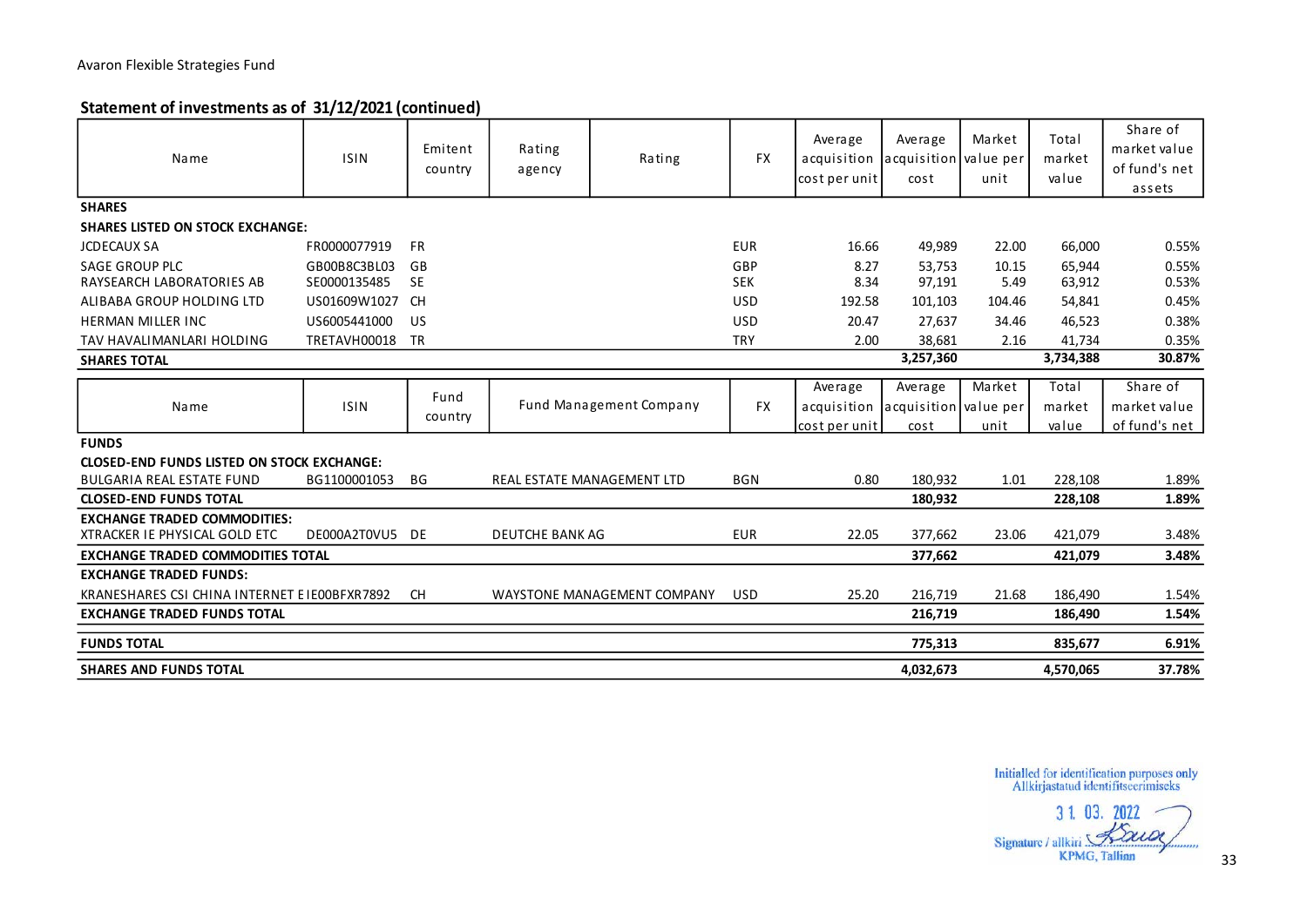| Avaron Flexible Strategies Fund                       |                        |                    |                  |        |            |               |                   |                                            |                                 |                             |                          |                                                     |                                                 |
|-------------------------------------------------------|------------------------|--------------------|------------------|--------|------------|---------------|-------------------|--------------------------------------------|---------------------------------|-----------------------------|--------------------------|-----------------------------------------------------|-------------------------------------------------|
| Statement of investments as of 31/12/2021 (continued) |                        |                    |                  |        |            |               |                   |                                            |                                 |                             |                          |                                                     |                                                 |
| Name                                                  | <b>ISIN</b>            | Emitent<br>country | Rating<br>agency | Rating | FX         | Interest rate | Maturity          | Average<br>icquisition<br>cost per<br>unit | Average<br>acquisiti<br>on cost | Market<br>value<br>per unit | Total<br>market<br>value | Share of<br>market value<br>of fund's net<br>assets |                                                 |
| <b>BONDS*</b>                                         |                        |                    |                  |        |            |               |                   |                                            |                                 |                             |                          |                                                     |                                                 |
| CAPITALICA BALT 6.50% 30.10.23                        | LT0000404725           | LT <sub>1</sub>    |                  |        | <b>EUR</b> |               | 6.50% 30/10/2023  | 102.18                                     | 306,531                         | 101.50                      | 307,750                  | 2.54%                                               |                                                 |
| ADMIRAL MK ALLUT 8% 05.02.31                          | EE3300001999           | EE                 |                  |        | <b>EUR</b> |               | 8.00% 05/02/2031  | 100.00                                     | 200,000                         | 102.50                      | 211,489                  | 1.75%                                               |                                                 |
| CENTRALNIC FRN 03.07.2023 EUR                         | NO0010856750 GB        |                    |                  |        | <b>EUR</b> |               | 7.00% 03/07/2023  | 83.00                                      | 166,000                         | 102.19                      | 207,792                  | 1.72%                                               |                                                 |
| MEDIA AND GAMES FRN 27.11.2024                        | SE0015194527           | MT                 |                  |        | <b>EUR</b> |               | 5.75% 27/11/2024  | 101.38                                     | 202,750                         | 102.14                      | 205,306                  | 1.70%                                               |                                                 |
| BEERENBERG FRN NOK 13.11.2023                         | NO0010904782 NO        |                    |                  |        | <b>NOK</b> |               | 8.79% 13/11/2023  | 10.40                                      | 204,456                         | 10.32                       | 205,008                  | 1.69%                                               |                                                 |
| EASTNINE FRN 08.07.2024 EUR                           | SE0013719788 SE        |                    |                  |        | <b>EUR</b> |               | 5.00% 08/07/2024  | 100.00                                     | 200,000                         | 101.25                      | 204,833                  | 1.69%                                               |                                                 |
| BALTIC HORIZON 4.250% 08.05.23                        | EE3300111467           | EE                 |                  |        | <b>EUR</b> |               | 4.25% 08/05/2023  | 100.20                                     | 200,400                         | 100.00                      | 201,251                  | 1.66%                                               |                                                 |
| INVESTMIRA 6.000% 28.12.2023 <sup>1</sup>             | LT0000405334           | <b>LT</b>          |                  |        | <b>EUR</b> |               | 6.00% 28/12/2023  | 100.00                                     | 200,000                         | 100.00                      | 200,000                  | 1.65%                                               |                                                 |
| ADVANZIA FRN SUBORD 24.03.31 <sup>1</sup>             | NO0010955909 LU        |                    |                  |        | <b>EUR</b> |               | 5.25% 24/03/2031  | 100.00                                     | 200,000                         | 99.36                       | 198,845                  | 1.64%                                               |                                                 |
| STENA 7% 01.02.2024                                   | <b>USW8758PAK22 SE</b> |                    | S&P              | $B+$   | <b>USD</b> |               | 7.00% 01/02/2024  | 90.88                                      | 181,760                         | 91.12                       | 187,375                  | 1.55%                                               |                                                 |
| WALDORF 9.75% 01.10.2024 <sup>1</sup>                 | NO0011100935 GB        |                    |                  |        | <b>USD</b> |               | 9.75% 01/10/2024  | 84.61                                      | 169,219                         | 89.25                       | 182,748                  | 1.51%                                               |                                                 |
| INBANK SUBORDINATED 19.12.2029                        | EE3300001544 EE        |                    |                  |        | <b>EUR</b> |               | 6.00% 19/12/2029  | 100.00                                     | 176,000                         | 102.53                      | 180,532                  | 1.49%                                               |                                                 |
| KERNEL HOLDING 6.75% 27.10.27                         | XS2244927823           | LU                 | <b>S&amp;P</b>   | $B+$   | <b>USD</b> |               | 6.75% 27/10/2027  | 84.61                                      | 169,218                         | 87.83                       | 177,728                  | 1.47%                                               |                                                 |
| LHV GROUP SUBORDIN 28.11.28                           | EE3300111558           | EE                 |                  |        | <b>EUR</b> |               | 6.00% 28/11/2028  | 100.00                                     | 166,000                         | 103.80                      | 173,193                  | 1.43%                                               |                                                 |
| MAINOR ULEMISTE 5.5% 05.04.23                         | EE3300111343           | EE                 |                  |        | <b>EUR</b> |               | 5.50% 05/04/2023  | 100.00                                     | 150,000                         | 101.75                      | 154,573                  | 1.28%                                               |                                                 |
| NOR5KE VIKING FRN 03.05.2024 <sup>1</sup>             | NO0011140402 NO        |                    |                  |        | <b>NOK</b> |               | 8.75% 03/05/2024  | 10.31                                      | 134,000                         | 10.07                       | 132,738                  | 1.10%                                               |                                                 |
| SEAMLESS DISTR FRN 05.05.2024                         | SE0015811914           | <b>SE</b>          |                  |        | <b>SEK</b> |               | 8.75% 05/05/2024  | 9.89                                       | 123,578                         | 10.18                       | 128,862                  | 1.07%                                               |                                                 |
| VNV GL 5.5% 24.06.2024 SEK                            | SE0016275077 SE        |                    |                  |        | <b>SEK</b> |               | 5.50% 24/06/2024  | 9.79                                       | 122,333                         | 9.98                        | 124,820                  | 1.03%                                               |                                                 |
| CAYBON HOLD FRN 03.12.2025 SEK                        | SE0017084478 SE        |                    |                  |        | <b>SEK</b> |               | 6.50% 03/12/2025  | 9.81                                       | 122,674                         | 9.72                        | 122,123                  | 1.01%                                               |                                                 |
| BAKKGRUPPEN FRN NOK 03.02.2025                        | NO0010917750 NO        |                    |                  |        | <b>NOK</b> |               | 7.75% 03/02/2025  | 9.65                                       | 106,170                         | 10.28                       | 114,470                  | 0.95%                                               |                                                 |
| LAKERS FRN 09.06.2025 NOK                             | NO0011017113 SE        |                    |                  |        | <b>NOK</b> |               | 6.28% 09/06/2025  | 10.21                                      | 112,259                         | 10.36                       | 114,365                  | 0.95%                                               |                                                 |
| JOTTA GRP FRN 28.05.2025 NOK                          | NO0010998586 NO        |                    |                  |        | <b>NOK</b> |               | 7.31% 28/05/2025  | 9.99                                       | 109,901                         | 10.04                       | 111,149                  | 0.92%                                               |                                                 |
| MERAKI 5.000% 19.11.2022 EUR                          | LT0000405243           | LT.                |                  |        | <b>EUR</b> |               | 5.00% 19/11/2022  | 100.00                                     | 108,800                         | 100.13                      | 109,571                  | 0.91%                                               |                                                 |
| IUTECR 13.000% 07.08.2023 EUR                         | XS2033386603           | LU                 |                  |        | <b>EUR</b> |               | 13.00% 07/08/2023 | 100.00                                     | 100,000                         | 104.00                      | 109,158                  | 0.90%                                               |                                                 |
| ELKO GRUPA 6% 12.02.2026 EUR                          | LV0000870079           | LV                 |                  |        | <b>EUR</b> |               | 6.00% 12/02/2026  | 100.00                                     | 100,000                         | 103.25                      | 105,550                  | 0.87%                                               |                                                 |
| <b>GL AGRAJES FRN EUR 22.12.2025</b>                  | NO0010912801 ES        |                    |                  |        | <b>EUR</b> |               | 6.00% 22/12/2025  | 100.00                                     | 100,000                         | 103.75                      | 103,900                  | 0.86%                                               |                                                 |
| HKSCAN 5% 24.03.2025 EUR                              | F14000490990           | F1                 |                  |        | <b>EUR</b> |               | 5.00% 24/03/2025  | 100.07                                     | 100,070                         | 101.16                      | 102,493                  | 0.85%                                               |                                                 |
| DDM DEBT 9% 20.04.2026 EUR                            | SE0015797683           | <b>SE</b>          |                  |        | <b>EUR</b> |               | 9.00% 19/04/2026  | 100.00                                     | 100,000                         | 100.24                      | 102,013                  | 0.84%                                               | tification purposes only<br>identifiseerimiseks |
| HKSCAN 2.625% 21.09.2022                              | F14000278536           | <b>FI</b>          |                  |        | <b>EUR</b> |               | 2.63% 21/09/2022  | 93.50                                      | 93,500                          | 100.78                      | 101,501                  | 0.84%                                               |                                                 |
| ESTO HOLDINGS 9.000% 22.11.2024                       | EE3300002294           | EE                 |                  |        | <b>EUR</b> |               | 9.00% 22/11/2024  | 100.00                                     | 100,000                         | 100.00                      | 100,950                  | 0.83%                                               |                                                 |
| ARCO VARA 10% 13.12.2022 EUR <sup>1</sup>             | EE3300001957           | EE                 |                  |        | <b>EUR</b> |               | 10.00% 13/12/2022 | 100.00                                     | 100,000                         | 100.00                      | 100,472                  | 0.83%                                               |                                                 |
| DELFINGROUP 9.750% 25.08.2023                         | LV0000850048           | LV                 |                  |        | <b>EUR</b> |               | 9.75% 25/08/2023  | 99.52                                      | 99,520                          | 99.63                       | 99,765                   | 0.82%                                               |                                                 |
| <b>AXACTOR FRN 15.09.2026 EUR</b>                     | NO0011093718 NO        |                    |                  |        | <b>EUR</b> |               | 5.35% 15/09/2026  | 100.00                                     | 100,000                         | 97.42                       | 97,661                   | 0.81%                                               |                                                 |
| IUTECR 11.000% 06.10.2026 EUR                         | XS2378483494           | LU                 |                  |        | <b>EUR</b> |               | 11.00% 06/10/2026 | 100.00                                     | 90,000                          | 103.37                      | 95,372                   | 0.79%                                               |                                                 |
| EXPLORER II 3.375% EUR 24.02.2025                     | NO0010874548 NO        |                    |                  |        | <b>EUR</b> |               | 3.38% 24/02/2025  | 100.00                                     | 100,000                         | 93.52                       | 94,717                   | 0.78%                                               | ident<br>jastatud                               |
| LHV PANK 6.000% 30.09.2030 EUR                        | EE3300001791           | EE                 |                  |        | <b>EUR</b> |               | 6.00% 28/09/2030  | 100.00                                     | 79,000                          | 106.85                      | 84,412                   | 0.70%                                               |                                                 |
| MAINOR EUR 4.75% 10.06.2026                           | EE3300002138           | EE                 |                  |        | <b>EUR</b> |               | 4.75% 10/06/2026  | 100.00                                     | 82,500                          | 100.00                      | 82,718                   | 0.68%                                               |                                                 |
| <b>INBANK ALLUT 5.5% 15.12.2031 E</b>                 | EE3300002302           | EE                 |                  |        | <b>EUR</b> |               | 5.50% 15/12/2031  | 100.00                                     | 56,000                          | 101.70                      | 57,089                   | 0.47%                                               | ialled f<br>Allkirj                             |
| <b>BONDS TOTAL</b>                                    |                        |                    |                  |        |            |               |                   |                                            | 5,232,639                       |                             | 5,394,292                | 44.61%                                              |                                                 |

<sup>1</sup>Bonds not traded on a regulated market

As of 31/12/2021 Avaron considers also securities listed on multilateral trading facilities as securities traded on a regulated market. The amendment is based on an interpretation published by European Securities and Markets Authority (ESMA) in its Questions and Answers on Application of the UCITS Directive.

Signature / allkiri Sandar<br>KPMG, Tallinn  $\ddot{c}$  $\overline{31}$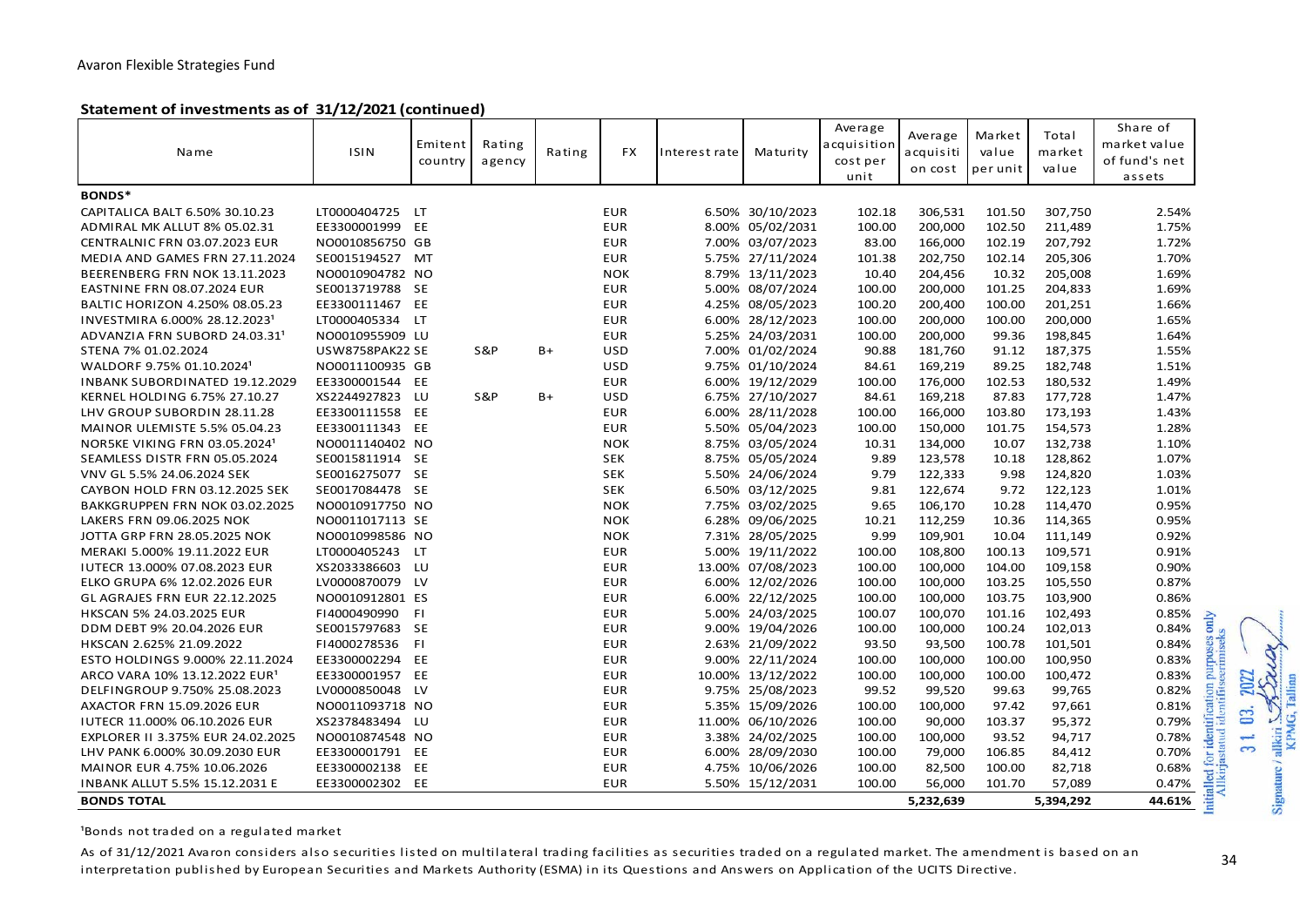#### **Statement of investments as of 31/12/2021 (continued)**

| Avaron Flexible Strategies Fund<br>Statement of investments as of 31/12/2021 (continued)                                                                                |                                                       |                                         |                                                                     |                    |                                                                                  |                  |                                              |                                         |                                                             |                             |                                                             |                                                        |
|-------------------------------------------------------------------------------------------------------------------------------------------------------------------------|-------------------------------------------------------|-----------------------------------------|---------------------------------------------------------------------|--------------------|----------------------------------------------------------------------------------|------------------|----------------------------------------------|-----------------------------------------|-------------------------------------------------------------|-----------------------------|-------------------------------------------------------------|--------------------------------------------------------|
| Name                                                                                                                                                                    | Derivative<br>Type                                    | Emitent<br>country                      | Rating<br>agency                                                    |                    | Rating                                                                           |                  | <b>FX</b>                                    | Maturity                                | Average<br>acquisi-<br>tion cost                            | Market<br>value<br>per unit | Total market<br>value                                       | Share of<br>market<br>value of<br>fund's net<br>assets |
| <b>DERIVATIVES</b><br>FX-Swap EUR/USD Swedbank A Swap<br>FX-Forward EUR/NOK AS SEB Pa Forward                                                                           |                                                       | EE<br>EE                                | <b>S&amp;P</b><br><b>S&amp;P</b>                                    | A+ (Swedbank AB)   | A+ (Skandinaviska Enskilda                                                       |                  | <b>USD</b><br><b>NOK</b>                     | 06/05/2022<br>09/02/2022                |                                                             |                             |                                                             | $-0.30%$<br>$-0.03%$                                   |
| <b>DERIVATIVES TOTAL</b>                                                                                                                                                |                                                       |                                         |                                                                     |                    |                                                                                  |                  |                                              |                                         |                                                             |                             | $-39,976$                                                   | $-0.33%$                                               |
| <b>INSTRUMENTS TOTAL</b>                                                                                                                                                |                                                       |                                         |                                                                     |                    |                                                                                  |                  |                                              |                                         | 9,225,336                                                   |                             | 9,924,380                                                   | 82.06%                                                 |
|                                                                                                                                                                         |                                                       |                                         |                                                                     |                    |                                                                                  |                  |                                              |                                         |                                                             |                             |                                                             |                                                        |
| Credit Institution                                                                                                                                                      | Deposit type                                          | Credit<br>Institu-<br>tion's<br>country | Rating<br>agency                                                    | Rating             | <b>FX</b>                                                                        | Interest<br>rate | Start date                                   | Maturity                                | Average<br>acquisi-<br>tion cost                            | Market<br>value<br>per unit | Total market<br>value                                       | Share of<br>market<br>value of<br>fund's net<br>assets |
| DEPOSITS*<br>Bigbank AS<br>Bigbank AS<br>Bigbank AS                                                                                                                     | Term deposit EE<br>Term deposit EE<br>Term deposit EE |                                         |                                                                     |                    | <b>EUR</b><br><b>EUR</b><br><b>EUR</b>                                           | 1.00%<br>0.35%   | 18/11/2021<br>08/12/2021<br>0.35% 20/12/2021 | 18/11/2022<br>10/01/2022<br>20/01/2022  | 200,000<br>101,100<br>100,000                               |                             | 200,241<br>101,123<br>100,012                               | 1.66%<br>0.84%<br>0.83%                                |
| <b>DEPOSITS TOTAL</b>                                                                                                                                                   |                                                       |                                         |                                                                     |                    |                                                                                  |                  |                                              |                                         | 401,100                                                     |                             | 401,375                                                     | 3.32%                                                  |
| *Accrued interest in the amount of 275.88 EUR has been added to the value of deposits                                                                                   |                                                       |                                         |                                                                     |                    |                                                                                  |                  |                                              |                                         |                                                             |                             |                                                             |                                                        |
| Name                                                                                                                                                                    | Credit Institution's<br>country                       |                                         |                                                                     | Credit Institution | <b>FX</b>                                                                        | Interest<br>rate | Quantity                                     | Average<br>acquisition<br>cost per unit | Average<br>acquisition<br>cost                              | Market<br>value<br>per unit | Total market<br>value                                       | Share of<br>market<br>value of<br>fund's net<br>assets |
| <b>CASH</b><br><b>CURRENT ACCOUNT</b><br><b>CURRENT ACCOUNT</b><br><b>CURRENT ACCOUNT</b><br><b>CURRENT ACCOUNT</b><br><b>CURRENT ACCOUNT</b><br><b>CURRENT ACCOUNT</b> |                                                       | EE<br>EE<br>EE<br>EE<br>EE<br>EE        | Luminor<br>Swedbank<br>Swedbank<br>Swedbank<br>Swedbank<br>Swedbank |                    | <b>EUR</b><br><b>EUR</b><br><b>BGN</b><br><b>SEK</b><br><b>RUB</b><br><b>USD</b> |                  |                                              |                                         | 300,001<br>613,012<br>224,330<br>1,669<br>44,084<br>109,884 |                             | 300,001<br>613,012<br>224,330<br>1,669<br>44,084<br>109,884 | 2.48%<br>5.07%<br>1.85%<br>0.01%<br>0.36%<br>0.91%     |
| <b>CURRENT ACCOUNT</b><br><b>CURRENT ACCOUNT</b><br><b>CURRENT ACCOUNT</b><br><b>CURRENT ACCOUNT</b><br><b>CURRENT ACCOUNT TOTAL</b>                                    |                                                       | EE<br>EE<br>EE<br>EE                    | Swedbank<br>Swedbank<br>Swedbank<br><b>SEB</b>                      |                    | <b>PLN</b><br><b>RSD</b><br><b>NOK</b><br><b>EUR</b>                             |                  |                                              |                                         | 83,657<br>2,383<br>4,671<br>500,023<br>1.883.713            |                             | 83,657<br>2,383<br>4,671<br>500,023<br>1.883.713            | 0.69%<br>0.02%<br>0.04%<br>4.13%<br>15.56%             |
|                                                                                                                                                                         |                                                       |                                         |                                                                     |                    |                                                                                  |                  |                                              |                                         |                                                             |                             |                                                             |                                                        |
| <b>INVESTMENTS TOTAL</b>                                                                                                                                                |                                                       |                                         |                                                                     |                    |                                                                                  |                  |                                              |                                         | 1,883,713                                                   |                             | 1,883,713                                                   | 15.56%                                                 |
| <b>OTHER ASSETS</b><br>DIVIDEND RECEIVABLE<br><b>OTHER ASSETS TOTAL</b>                                                                                                 |                                                       |                                         |                                                                     |                    | <b>EUR</b>                                                                       |                  |                                              |                                         |                                                             |                             | 13,419<br>13,419                                            | 0.11%<br>0.11%                                         |
| TOTAL ASSETS OF THE FUND                                                                                                                                                |                                                       |                                         |                                                                     |                    |                                                                                  |                  |                                              |                                         | 0                                                           |                             | 12,222,888                                                  | 101.05%                                                |
| <b>LIABILITIES</b>                                                                                                                                                      |                                                       |                                         |                                                                     |                    |                                                                                  |                  |                                              |                                         |                                                             |                             | $-127,568$                                                  | $-1.05%$                                               |
| NET ASSETS OF THE FUND                                                                                                                                                  |                                                       |                                         |                                                                     |                    |                                                                                  |                  |                                              |                                         |                                                             |                             | 12,095,320                                                  | 100.00%                                                |

Initialled for identification purposes only<br>Allkirjastatud identifitseerimiseks  $7077$ Signature / allkiri SAAC<br>KPMG, Tallinn 31 03.

35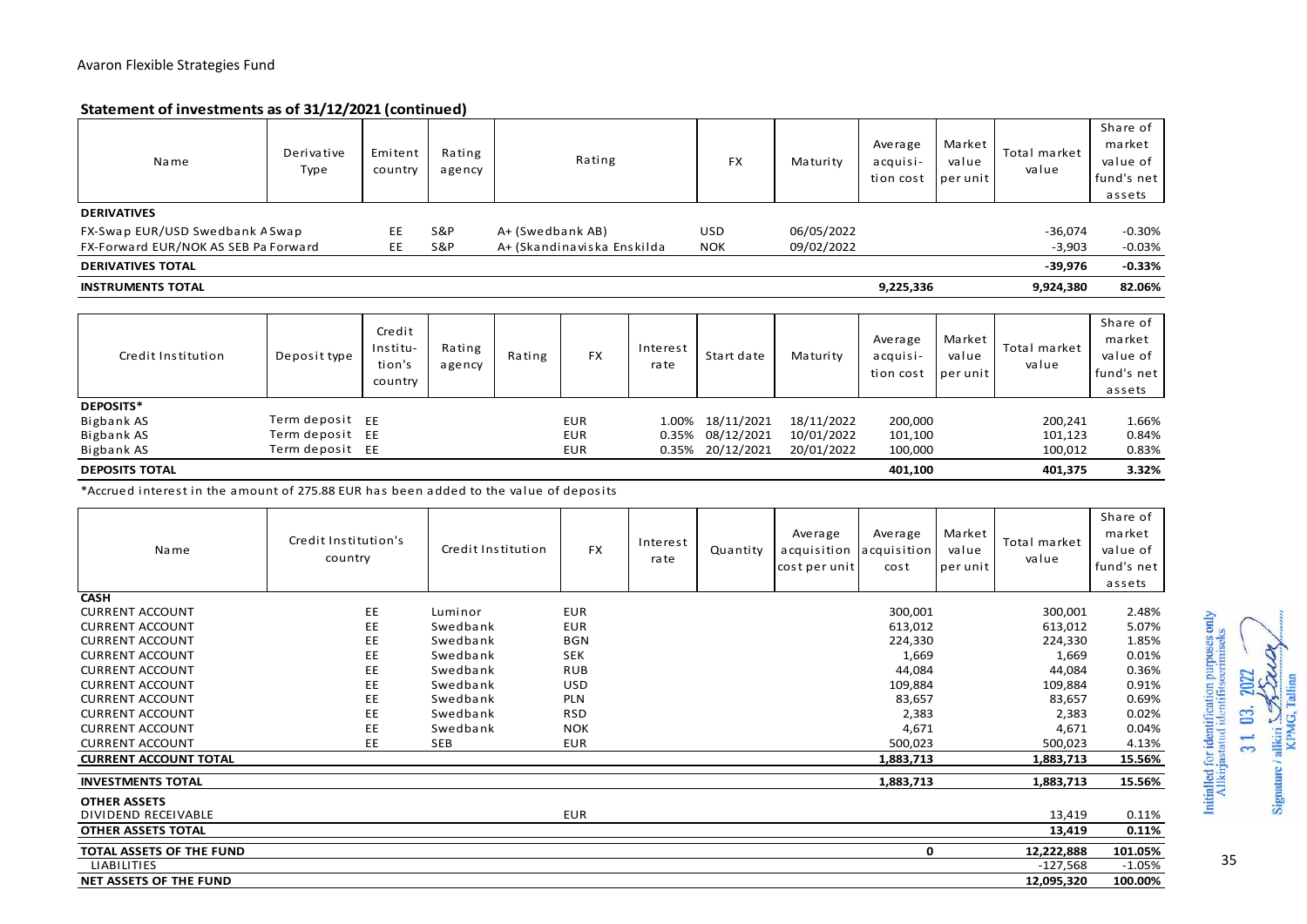| Avaron Flexible Strategies Fund                       |                 |                    |                  |                            |            |                                         |                                |                             |                          |                                                     |
|-------------------------------------------------------|-----------------|--------------------|------------------|----------------------------|------------|-----------------------------------------|--------------------------------|-----------------------------|--------------------------|-----------------------------------------------------|
| In EUR 31/12/2020<br>Name                             | <b>ISIN</b>     | Emitent<br>country | Rating<br>agency | Rating                     | FX         | Average<br>acquisition<br>cost per unit | Average<br>acquisition<br>cost | Market<br>value per<br>unit | Total<br>market<br>value | Share of<br>market value<br>of fund's net<br>assets |
| <b>SHARES</b>                                         |                 |                    |                  |                            |            |                                         |                                |                             |                          |                                                     |
| <b>SHARES LISTED ON STOCK EXCHANGE:</b>               |                 |                    |                  |                            |            |                                         |                                |                             |                          |                                                     |
| OMV AG                                                | AT0000743059    | AT                 | Fitch            | А-                         | <b>EUR</b> | 24.79                                   | 192,158                        | 33.00                       | 255,750                  | 2.67%                                               |
| DETSKY MIR PJSC                                       | RU000A0JSQ90    | <b>RU</b>          |                  |                            | <b>USD</b> | 1.56                                    | 194,704                        | 1.50                        | 187,515                  | 1.96%                                               |
| EQUINOR ASA                                           | NO0010096985    | NO                 | S&P              | AA-                        | <b>NOK</b> | 10.95                                   | 145,147                        | 13.82                       | 183,096                  | 1.91%                                               |
| <b>BP PLC-SPONS ADR</b>                               | US0556221044    | GB                 | S&P              | A-                         | <b>USD</b> | 24.80                                   | 246,801                        | 16.80                       | 167,123                  | 1.74%                                               |
| TALLINNA SADAM AKTSIA                                 | EE3100021635    | EE                 |                  |                            | <b>EUR</b> | 1.73                                    | 145,473                        | 1.80                        | 150,957                  | 1.57%                                               |
| ATRIUM EUROPEAN REAL ESTATE                           | JE00B3DCF752    | JE                 |                  |                            | <b>EUR</b> | 3.39                                    | 199,146                        | 2.51                        | 147,369                  | 1.54%                                               |
| <b>MAGNIT COMMON STOCK</b>                            | RU000A0JKQU8    | RU                 | <b>S&amp;P</b>   | BВ                         | <b>USD</b> | 86.94                                   | 199,965                        | 62.75                       | 144,317                  | 1.51%                                               |
| <b>ENGIE SA</b>                                       | FR0010208488    | <b>FR</b>          | S&P              | BBB+                       | <b>EUR</b> | 9.29                                    | 97,564                         | 12.52                       | 131,460                  | 1.37%                                               |
| OMV PETROM SA (RON)                                   | ROSNPPACNOR9 RO |                    |                  |                            | <b>RON</b> | 0.07                                    | 114,872                        | 0.07                        | 126,125                  | 1.32%                                               |
| <b>TALLINK GRUPP</b>                                  | EE3100004466    | EE                 |                  |                            | <b>EUR</b> | 0.94                                    | 157,508                        | 0.74                        | 123,181                  | 1.28%                                               |
| SBERBANK COMMON SHARE                                 | RU0009029540    | <b>RU</b>          | Fitch            | BBB                        | USD        | 3.22                                    | 128,933                        | 3.00                        | 120,036                  | 1.25%                                               |
| SWEDBANK AB SER A                                     | SE0000242455    | SE                 | S&P              | A+                         | <b>SEK</b> | 12.61                                   | 100,872                        | 14.34                       | 114,701                  | 1.20%                                               |
| POLYUS PJSC                                           | RU000A0JNAA8    | RU                 | <b>S&amp;P</b>   | BB+                        | <b>USD</b> | 167.76                                  | 100,655                        | 168.53                      | 101,119                  | 1.06%                                               |
| <b>GLOBALTRANS INVESTMENT PLC</b>                     | US37949E2046    | RU                 | Fitch            | BBB-                       | <b>USD</b> | 4.86                                    | 98,757                         | 4.89                        | 99,365                   | 1.04%                                               |
| <b>NOKIAN RENKAAT OYJ</b>                             | F10009005318    | FI.                |                  |                            | <b>EUR</b> | 18.23                                   | 61,431                         | 28.82                       | 97,123                   | 1.01%                                               |
| RAYSEARCH LABORATORIES AB                             | SE0000135485    | SE                 |                  |                            | <b>SEK</b> | 8.34                                    | 97,191                         | 8.23                        | 95,848                   | 1.00%                                               |
| <b>BANK PEKAO SA</b>                                  | PLPEKAO00016    | PL                 | S&P              | BBB+                       | <b>PLN</b> | 14.54                                   | 101,813                        | 13.39                       | 93,711                   | 0.98%                                               |
| COCA-COLA I CECEK AS                                  | TRECOLA00011    | <b>TR</b>          | Fitch            | BBB-                       | <b>TRY</b> | 10.29                                   | 125,024                        | 7.24                        | 87,979                   | 0.92%                                               |
| CTS EVENTIM AG CO KGAA                                | DE0005470306    | DE                 |                  |                            | <b>EUR</b> | 37.47                                   | 50,584                         | 54.40                       | 73,440                   | 0.77%                                               |
| PUBLICIS GROUPE                                       | FR0000130577    | FR                 | <b>S&amp;P</b>   | BBB                        | <b>EUR</b> | 28.68                                   | 47,613                         | 40.76                       | 67,662                   | 0.71%                                               |
| SIXT SE PRFD                                          | DE0007231334    | DE                 |                  |                            | <b>EUR</b> | 41.01                                   | 47,159                         | 57.40                       | 66,010                   | 0.69%                                               |
| <b>CENTRALNIC GROUP PLC</b>                           | GB00BCCW4X83    | GB                 |                  |                            | GBP        | 0.84                                    | 46,244                         | 1.05                        | 57,817                   | 0.60%                                               |
| <b>JCDECAUX SA</b>                                    | FR0000077919    | FR                 | <b>S&amp;P</b>   | BBB-                       | <b>EUR</b> | 16.66                                   | 49,989                         | 18.63                       | 55,890                   | 0.58%                                               |
| HAMBURGER HAFEN UND LOGISTIK                          | DE000A0S8488    | DE                 |                  |                            | <b>EUR</b> | 17.45                                   | 48,870                         | 18.44                       | 51,632                   | 0.53%                                               |
| TAV HAVALIMANLARI HOLDING                             | TRETAVH00018    | TR                 |                  |                            | <b>TRY</b> | 2.00                                    | 38,681                         | 2.34                        | 45,306                   | 0.47%                                               |
| HERMAN MILLER INC                                     | US6005441000    | US                 |                  |                            | <b>USD</b> | 20.47                                   | 27,637                         | 27.67                       | 37,350                   | 0.39%                                               |
| <b>SHARES TOTAL</b>                                   |                 |                    |                  |                            |            |                                         | 2,864,791                      |                             | 2,881,882                | 30.07%                                              |
|                                                       |                 |                    |                  |                            |            |                                         |                                |                             |                          |                                                     |
|                                                       |                 |                    |                  |                            |            | Average                                 | Average                        | Market                      | Total                    | Share of                                            |
| Name                                                  | <b>ISIN</b>     | Fund               |                  | Fund Management Company    | FX         | acquisition                             | acquisition                    | value per                   | market                   | market value                                        |
|                                                       |                 | country            |                  |                            |            | cost per unit                           | cost                           | unit                        | value                    | of fund's net                                       |
|                                                       |                 |                    |                  |                            |            |                                         |                                |                             |                          | assets                                              |
| <b>FUNDS</b>                                          |                 |                    |                  |                            |            |                                         |                                |                             |                          |                                                     |
| <b>CLOSED-END FUNDS LISTED ON STOCK EXCHANGE:</b>     |                 |                    |                  |                            |            |                                         |                                |                             |                          |                                                     |
| BULGARIA REAL ESTATE FUND                             | BG1100001053    | ВG                 |                  | REAL ESTATE MANAGEMENT LTD | <b>BGN</b> | 0.76                                    | 101,204                        | 0.86                        | 115,206                  | 1.20%                                               |
| <b>CLOSED-END FUNDS TOTAL</b>                         |                 |                    |                  |                            |            |                                         | 101,204                        |                             | 115,206                  | 1.20%                                               |
| <b>EXCHANGE TRADED COMMODITIES ON STOCK EXCHANGE:</b> |                 |                    |                  |                            |            |                                         |                                |                             |                          |                                                     |
| XTRACKER PHYSICAL GOLD ETC                            | DE000A1E0HR8 DE |                    | DEUTCHE BANK AG  |                            | <b>EUR</b> | 137.11                                  | 250,903                        | 148.63                      | 271,993                  | 2.84%                                               |
| <b>EXCHANGE TRADED COMMODITIES TOTAL</b>              |                 |                    |                  |                            |            |                                         | 250,903                        |                             | 271,993                  | 2.84%                                               |
|                                                       |                 |                    |                  |                            |            |                                         |                                |                             |                          |                                                     |
| <b>FUNDS TOTAL</b>                                    |                 |                    |                  |                            |            |                                         | 352,107                        |                             | 387,199                  | 4.04%                                               |
| <b>SHARES AND FUNDS TOTAL</b>                         |                 |                    |                  |                            |            |                                         | 3,216,898                      |                             | 3,269,081                | 34.11%                                              |

# Initialled for identification purposes only<br>Allkirjastatud identifitseerimiseks  $\alpha$  $7077$ Signature / allkiri SADA<br>KPMG, Tallinn 31 03.

36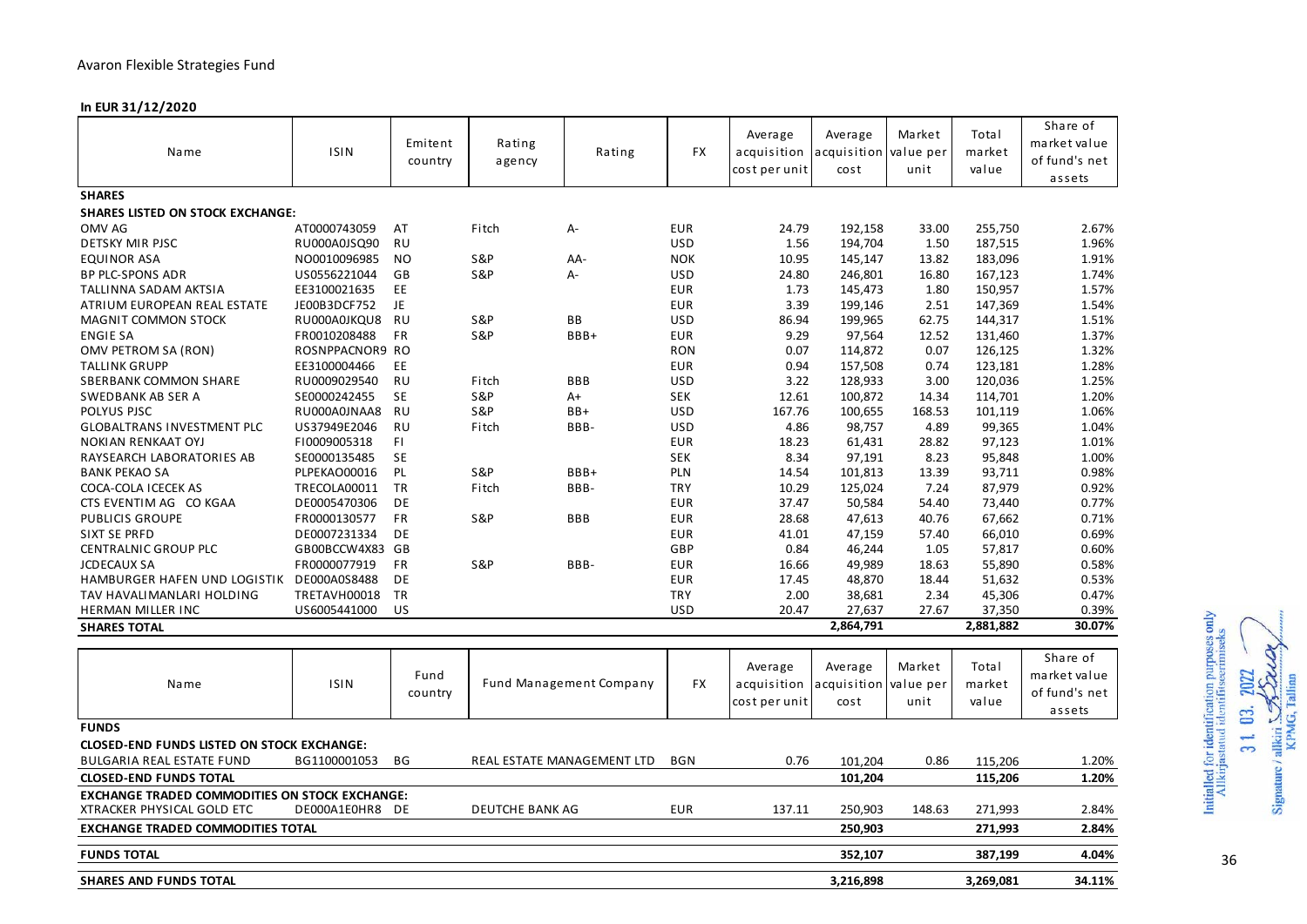### **Statement of investments as of 31/12/2020 (continued)**

| Avaron Flexible Strategies Fund                                      |                        |                    |                  |        |            |                  |                   |                                            |                                 |                            |                          |                                                     |
|----------------------------------------------------------------------|------------------------|--------------------|------------------|--------|------------|------------------|-------------------|--------------------------------------------|---------------------------------|----------------------------|--------------------------|-----------------------------------------------------|
|                                                                      |                        |                    |                  |        |            |                  |                   |                                            |                                 |                            |                          |                                                     |
| Statement of investments as of 31/12/2020 (continued)<br><b>Name</b> | <b>ISIN</b>            | Emitent<br>country | Rating<br>agency | Rating | <b>FX</b>  | Interest<br>rate | Maturity          | Average<br>acquisition<br>cost per<br>unit | Average<br>acquisiti<br>on cost | Market<br>value<br>perunit | Total<br>market<br>value | Share of<br>market value<br>of fund's net<br>assets |
| BONDS*                                                               |                        |                    |                  |        |            |                  |                   |                                            |                                 |                            |                          |                                                     |
| TURKIYE VAKIFLAR BANK 01.11.27                                       | XS1551747733           | TR                 | Fitch            | B-     | USD.       |                  | 8.00% 01/11/2027  | 85.55                                      | 307,997                         | 82.38                      | 300,493                  | 3.14%                                               |
| CENTRALNIC FRN 03.07.2023                                            | NO0010856750 GB        |                    |                  |        | <b>EUR</b> |                  | 7.00% 03/07/2023  | 83.00                                      | 166,000                         | 103.83                     | 211,119                  | 2.20%                                               |
| <b>INBANK SUBORDINATED 28.09.2026</b>                                | EE3300110964           | EE                 |                  |        | <b>EUR</b> |                  | 7.00% 28/09/2026  | 102.76                                     | 203,460                         | 104.95                     | 207,917                  | 2.17%                                               |
| TERSETA 6.00% 10.06.2022 EUR <sup>1</sup>                            | LT0000404832           | LT                 |                  |        | <b>EUR</b> |                  | 6.00% 10/06/2022  | 100.00                                     | 195,700                         | 100.00                     | 196,352                  | 2.05%                                               |
| <b>INBANK SUBORDINATED 19.12.2029</b>                                | EE3300001544           | EE                 |                  |        | <b>EUR</b> |                  | 6.00% 19/12/2029  | 100.00                                     | 176,000                         | 104.45                     | 183,920                  | 1.91%                                               |
| LHV GROUP SUBORDIN 28.11.28                                          | EE3300111558           | EE                 |                  |        | <b>EUR</b> |                  | 6.00% 28/11/2028  | 100.00                                     | 166,000                         | 106.25                     | 177,260                  | 1.84%                                               |
| KERNEL HOLDING 6.75% 27.10.27                                        | XS2244927823           | LU                 | S&P              | B+     | <b>USD</b> |                  | 6.75% 27/10/2027  | 84.61                                      | 169,218                         | 86.15                      | 174,235                  | 1.82%                                               |
| <b>TURKIYE BANKASI 7.85% 10.12.23</b>                                | XS1003016018           | - TR               | <b>S&amp;P</b>   | B+     | <b>USD</b> |                  | 7.85% 10/12/2023  | 88.85                                      | 177,705                         | 86.25                      | 173,255                  | 1.81%                                               |
| STENA 7% 01.02.2024                                                  | <b>USW8758PAK22 SE</b> |                    | S&P              | B+     | <b>USD</b> |                  | 7.00% 01/02/2024  | 90.88                                      | 181,760                         | 81.55                      | 167,867                  | 1.75%                                               |
| PRO-GEST 3.250% 15.12.2024 EUR                                       | XS1733958927           | -IT                | <b>S&amp;P</b>   | CCC+   | <b>EUR</b> |                  | 3.25% 15/12/2024  | 58.75                                      | 96,938                          | 95.75                      | 158,226                  | 1.65%                                               |
| MAINOR ULEMISTE 5.5% 05.04.23 <sup>1</sup>                           | EE3300111343           | EE                 |                  |        | <b>EUR</b> |                  | 5.50% 05/04/2023  | 100.00                                     | 150,000                         | 100.00                     | 151,948                  | 1.59%                                               |
| <b>IUTECR 13.00% 07.08.2023 EUR</b>                                  | XS2033386603           | LU                 |                  |        | <b>EUR</b> |                  | 13.00% 07/08/2023 | 100.00                                     | 100,000                         | 98.00                      | 103,158                  | 1.08%                                               |
| <b>GL AGRAJES FRN EUR 22.12.2025</b>                                 | NO0010912801 ES        |                    |                  |        | <b>EUR</b> |                  | 6.00% 22/12/2025  | 100.00                                     | 100,000                         | 101.06                     | 101,209                  | 1.06%                                               |
| ARCO VARA 10% 13.12.2022 EUR <sup>1</sup>                            | EE3300001957           | EE                 |                  |        | <b>EUR</b> |                  | 10.00% 13/12/2022 | 100.00                                     | 100,000                         | 100.00                     | 100,444                  | 1.05%                                               |
| HKSCAN 2.625% 21.09.2022                                             | F14000278536           | FΙ                 |                  |        | <b>EUR</b> |                  | 2.63% 21/09/2022  | 93.50                                      | 93,500                          | 96.28                      | 97,006                   | 1.01%                                               |
| EXPLORER II 3.375% EUR 24.02.2                                       | NO0010874548 NO        |                    | S&P              | B-     | <b>EUR</b> |                  | 3.38% 24/02/2025  | 100.00                                     | 100,000                         | 87.09                      | 88,285                   | 0.92%                                               |
| LHV PANK 6.000% 30.09.2030                                           | EE3300001791           | EE                 |                  |        | <b>EUR</b> |                  | 6.00% 28/09/2030  | 100.00                                     | 79,000                          | 106.35                     | 84,017                   | 0.88%                                               |
| <b>BONDS TOTAL</b>                                                   |                        |                    |                  |        |            |                  |                   |                                            | 2,563,278                       |                            | 2,676,711                | 27.93%                                              |

| <b>BONDS TOTAL</b>                                                                                                              |                    |                    |                  |                  |            |            | 2,563,278                                 |                 | 2,676,711                | 27.93%                                              |
|---------------------------------------------------------------------------------------------------------------------------------|--------------------|--------------------|------------------|------------------|------------|------------|-------------------------------------------|-----------------|--------------------------|-----------------------------------------------------|
| *Accrued interest in the amount of 26,446.88 EUR has been added to the value of bonds<br>Bonds not traded on a regulated market |                    |                    |                  |                  |            |            |                                           |                 |                          |                                                     |
| <b>Name</b>                                                                                                                     | Derivative<br>Type | Emitent<br>country | Rating<br>agency | Rating           | <b>FX</b>  | Maturity   | Average<br>acquisi-<br>tion cost per unit | Market<br>value | Total<br>market<br>value | Share of<br>market value<br>of fund's net<br>assets |
| <b>DERIVATIVES</b>                                                                                                              |                    |                    |                  |                  |            |            |                                           |                 |                          |                                                     |
| FX-Swap EUR/USD Swedbank AS                                                                                                     | Swap               | EE.                | S&P              | A+ (Swedbank AB) | <b>USD</b> | 07/05/2021 |                                           |                 | 127,033                  | 1.33%                                               |
| <b>DERIVATIVES TOTAL</b>                                                                                                        |                    |                    |                  |                  |            |            |                                           |                 | 127,033                  | 1.33%                                               |
| <b>INSTRUMENTS TOTAL</b>                                                                                                        |                    |                    |                  |                  |            |            | 5,907,209                                 |                 | 6,072,825                | 63.37%                                              |

31.03. Signature / allkiri  $1.1.1.1$ **KPMG, Tallinn**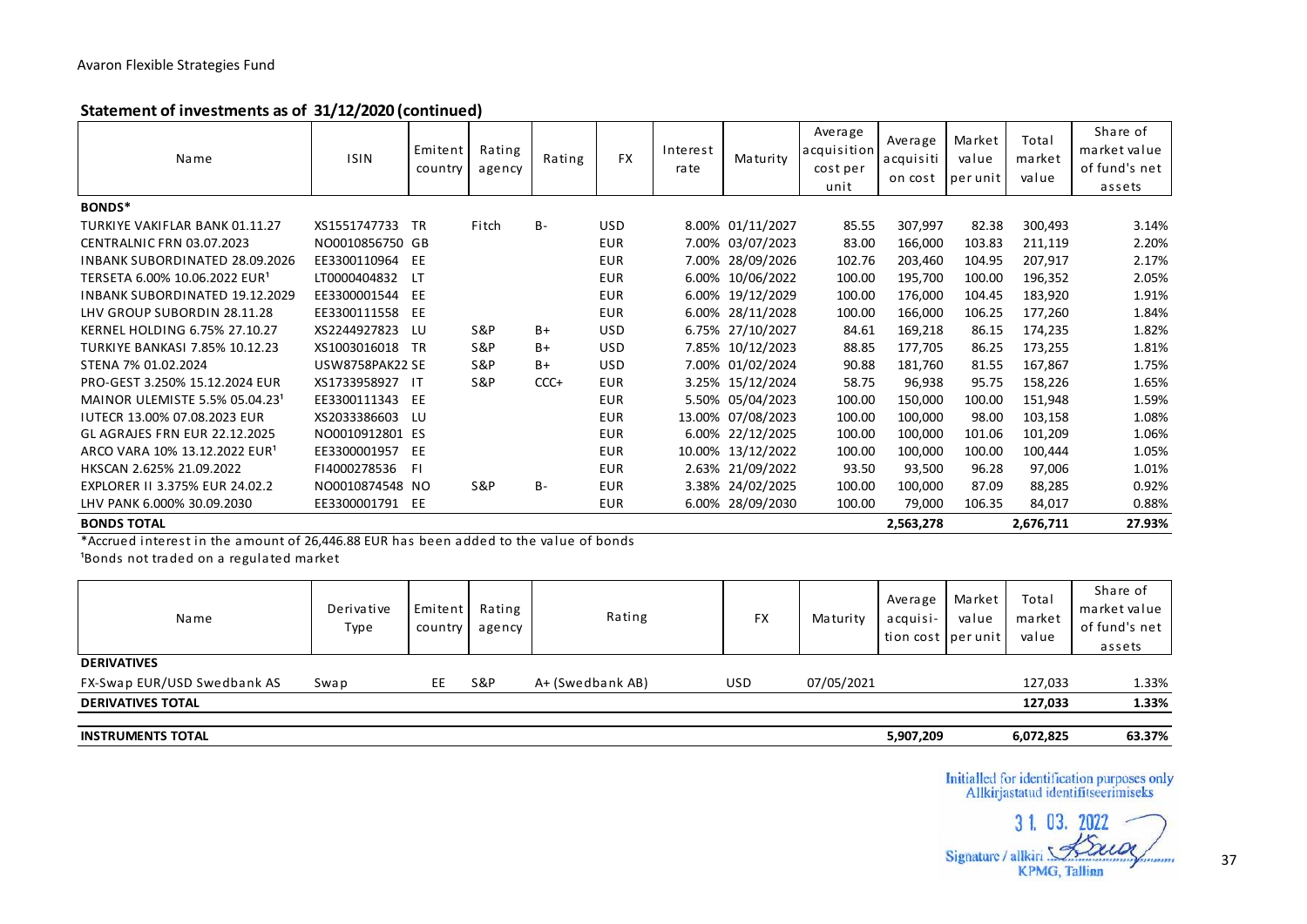### **Statement of investments as of 31/12/2020 (continued)**

| Statement of investments as of 31/12/2020 (continued) |                 |                                         |                  |        |            |                  |                  |            |                                  |                            |                       |                                                        |
|-------------------------------------------------------|-----------------|-----------------------------------------|------------------|--------|------------|------------------|------------------|------------|----------------------------------|----------------------------|-----------------------|--------------------------------------------------------|
| Credit Institution                                    | Deposit type    | Credit<br>Institu-<br>tion's<br>country | Rating<br>agency | Rating | <b>FX</b>  | Interest<br>rate | Start date       | Maturity   | Average<br>acquisi-<br>tion cost | Market<br>value<br>perunit | Total market<br>value | Share of<br>market<br>value of<br>fund's net<br>assets |
| DEPOSITS*                                             |                 |                                         |                  |        |            |                  |                  |            |                                  |                            |                       |                                                        |
| Bigbank AS                                            | Term deposit EE |                                         |                  |        | <b>EUR</b> | 0.35%            | 30/12/2020       | 01/02/2021 | 202,200                          |                            | 202,204               | 2.11%                                                  |
| Bigbank AS                                            | Term deposit EE |                                         |                  |        | <b>EUR</b> | 1.00%            | 26/10/2020       | 26/10/2021 | 101,103                          |                            | 101,289               | 1.05%                                                  |
| Bigbank AS                                            | Term deposit EE |                                         |                  |        | <b>EUR</b> |                  | 0.35% 09/12/2020 | 11/01/2021 | 100,000                          |                            | 100,022               | 1.04%                                                  |
| <b>DEPOSITS TOTAL</b>                                 |                 |                                         |                  |        |            |                  |                  |            | 403,303                          |                            | 403,515               | 4.20%                                                  |

| <b>DEPOSITS TOTAL</b>                                                                 |                                 |                    |            |                  |          |                                         | 403,303                        |                            | 403,515               | 4.20%                                                  |
|---------------------------------------------------------------------------------------|---------------------------------|--------------------|------------|------------------|----------|-----------------------------------------|--------------------------------|----------------------------|-----------------------|--------------------------------------------------------|
| *Accrued interest in the amount of 211.52 EUR has been added to the value of deposits |                                 |                    |            |                  |          |                                         |                                |                            |                       |                                                        |
| <b>Name</b>                                                                           | Credit Institution's<br>country | Credit Institution | <b>FX</b>  | Interest<br>rate | Quantity | Average<br>acquisition<br>cost per unit | Average<br>acquisition<br>cost | Market<br>value<br>perunit | Total market<br>value | Share of<br>market<br>value of<br>fund's net<br>assets |
| <b>CASH</b>                                                                           |                                 |                    |            |                  |          |                                         |                                |                            |                       |                                                        |
| <b>CURRENT ACCOUNT</b>                                                                | EE                              | <b>SEB</b>         | <b>EUR</b> |                  |          |                                         | 999,960                        |                            | 999,960               | 10.44%                                                 |
| <b>CURRENT ACCOUNT</b>                                                                | EE                              | Luminor            | <b>EUR</b> |                  |          |                                         | 969,889                        |                            | 969,889               | 10.12%                                                 |
| <b>CURRENT ACCOUNT</b>                                                                | EE                              | Swedbank           | <b>EUR</b> |                  |          |                                         | 629,524                        |                            | 629,524               | 6.57%                                                  |
| <b>CURRENT ACCOUNT</b>                                                                | EE                              | Swedbank           | <b>BGN</b> |                  |          |                                         | 214,757                        |                            | 214,757               | 2.24%                                                  |
| <b>CURRENT ACCOUNT</b>                                                                | EE                              | Swedbank           | <b>RON</b> |                  |          |                                         | 170,538                        |                            | 170,538               | 1.78%                                                  |
| <b>CURRENT ACCOUNT</b>                                                                | EE                              | Swedbank           | <b>USD</b> |                  |          |                                         | 153,815                        |                            | 153,815               | 1.61%                                                  |
| <b>CURRENT ACCOUNT</b>                                                                | EE                              | Swedbank           | <b>RUB</b> |                  |          |                                         | 7,038                          |                            | 7,038                 | 0.07%                                                  |
| <b>CURRENT ACCOUNT</b>                                                                | EE                              | Swedbank           | <b>NOK</b> |                  |          |                                         | 4,111                          |                            | 4,111                 | 0.04%                                                  |
| <b>CURRENT ACCOUNT</b>                                                                | EE.                             | Swedbank           | <b>RSD</b> |                  |          |                                         | 2,384                          |                            | 2,384                 | 0.02%                                                  |
| <b>CURRENT ACCOUNT TOTAL</b>                                                          |                                 |                    |            |                  |          |                                         | 3,152,016                      |                            | 3,152,016             | 32.89%                                                 |
| <b>INVESTMENTS TOTAL</b>                                                              |                                 |                    |            |                  |          |                                         | 9,335,495                      |                            | 9,628,356             | 100.46%                                                |
| <b>OTHER ASSETS</b>                                                                   |                                 |                    |            |                  |          |                                         |                                |                            |                       |                                                        |
| DIVIDEND RECEIVABLE                                                                   |                                 |                    | <b>EUR</b> |                  |          |                                         |                                |                            | 10,122                | 0.10%                                                  |
| <b>OTHER ASSETS TOTAL</b>                                                             |                                 |                    |            |                  |          |                                         |                                |                            | 10,122                | 0.10%                                                  |
| <b>TOTAL ASSETS OF THE FUND</b>                                                       |                                 |                    |            |                  |          |                                         | 9,335,495                      |                            | 9,638,478             | 100.56%                                                |
| <b>LIABILITIES</b>                                                                    |                                 |                    |            |                  |          |                                         |                                |                            | $-53,958$             | $-0.56%$                                               |
| NET ASSETS OF THE FUND                                                                |                                 |                    |            |                  |          |                                         |                                |                            | 9,584,520             | 100.00%                                                |

 $31$ auo Signature / allkiri **KPMG, Tallinn**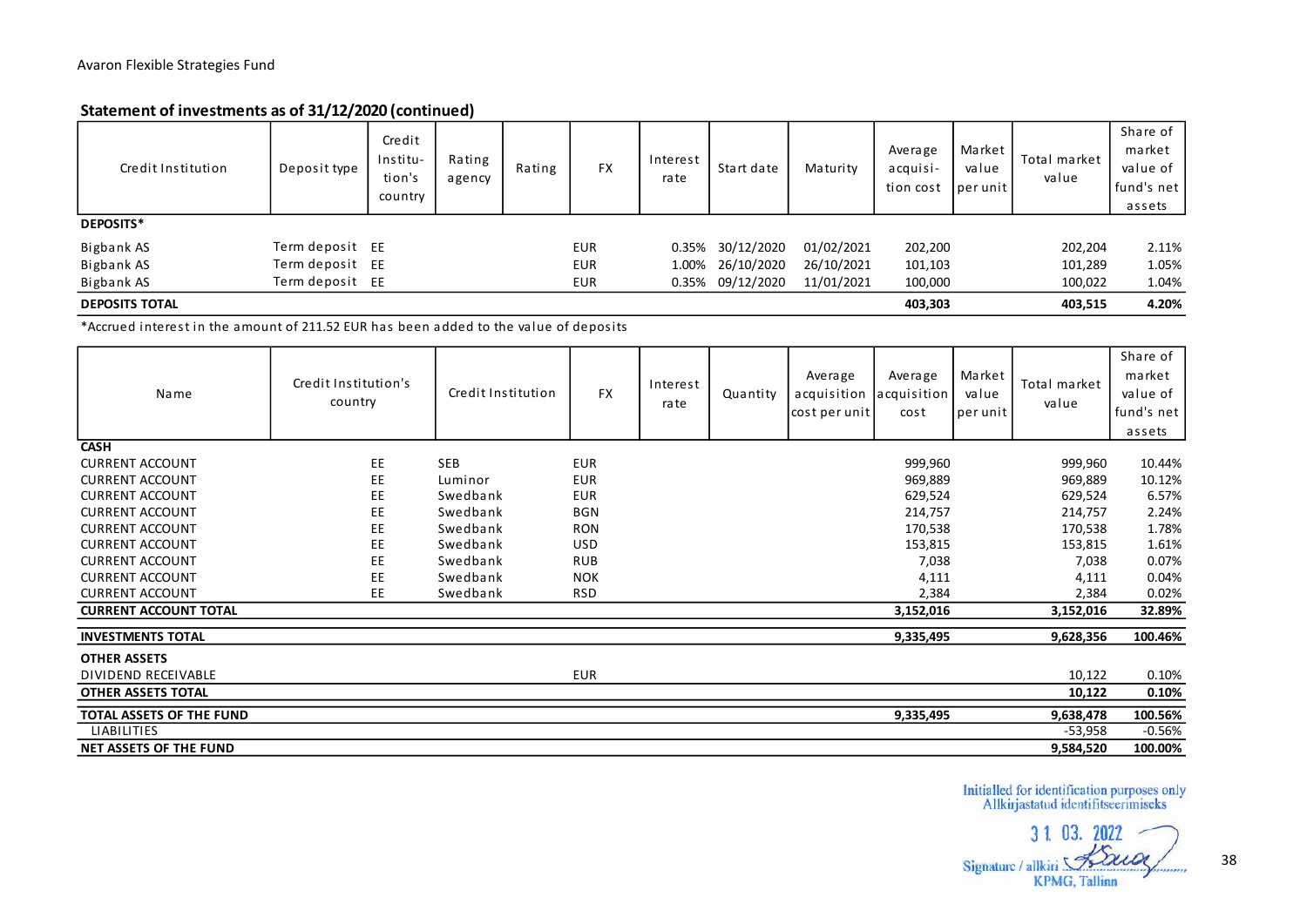## <span id="page-38-0"></span>**STATEMENT OF COMMISSIONS**

#### In EUR

01/01/2021-31/12/2021

|                                              | Number of      | Volume of<br>transactions transactions | Total<br>commissions | Weighted<br>average |
|----------------------------------------------|----------------|----------------------------------------|----------------------|---------------------|
|                                              |                |                                        | paid                 | fee                 |
| Regulated securities market transactions*    |                |                                        |                      |                     |
| <b>Shares</b>                                |                |                                        |                      |                     |
| Wood and Company Financial Services a.s.     | 11             | 693 148                                | 1 2 0 4              | 0.17%               |
| <b>SEB Pank AS</b>                           | 7              | 448 239                                | 804                  | 0.18%               |
| <b>BCS Prime Brokerage Limited</b>           | $\mathbf{1}$   | 183700                                 | 129                  | 0.07%               |
| AS SEB Pank                                  | 2              | 183 433                                | 147                  | 0.08%               |
| Erste Group Bank AG                          | 2              | 135 207                                | 95                   | 0.07%               |
| Santander Biuro Maklerskie                   | $\mathbf{1}$   | 79876                                  | 48                   | 0.06%               |
| <b>Funds listed on stock exchange</b>        |                |                                        |                      |                     |
| Wood and Company Financial Services a.s.     | 2              | 216 719                                | 108                  | 0.05%               |
| <b>Exchange traded commodities</b>           |                |                                        |                      |                     |
| Wood and Company Financial Services a.s.     | $\mathbf{1}$   | 126 768                                | 101                  | 0.08%               |
| Võlakirjad                                   |                |                                        |                      |                     |
| <b>SEB Pank AS</b>                           | 15             | 168469                                 |                      |                     |
| Third country securities market transactions |                |                                        |                      |                     |
| <b>Shares</b>                                |                |                                        |                      |                     |
| Wood and Company Financial Services a.s.     | 1              | 101 103                                | 51                   | 0.05%               |
| <b>OTC transactions</b>                      |                |                                        |                      |                     |
| <b>Shares</b>                                |                |                                        |                      |                     |
| Avaron Emerging Europe Fund                  | 1              | 79728                                  |                      |                     |
| Swedbank AS                                  | 1              | 31490                                  |                      |                     |
| <b>Early redemption</b>                      | $\mathbf{1}$   | 297 208                                |                      |                     |
| Initial public offering                      |                |                                        |                      |                     |
| Swedbank AS                                  | 1              | 110925                                 |                      |                     |
| <b>Corporate actions</b>                     | 4              |                                        |                      |                     |
| <b>Derivative instruments</b>                |                |                                        |                      |                     |
| Swedbank AS                                  | 2              | 992 388                                |                      |                     |
| <b>AS SEB Pank</b>                           | $\mathbf{1}$   | 105 762                                |                      |                     |
| <b>Bond issue</b>                            |                |                                        |                      |                     |
| <b>Pareto Securities AS</b>                  | 6              | 839041                                 |                      |                     |
| <b>ABG Sundal Collier ASA</b>                | 4              | 532 575                                |                      |                     |
| Redgate Capital                              | 3              | 391 300                                |                      |                     |
| Signet Bank                                  | 3              | 299 520                                |                      |                     |
| Šiauliu bankas AB                            | $\overline{2}$ | 295 030                                |                      |                     |
|                                              |                |                                        |                      |                     |
| <b>Arctic Securities AS</b>                  | $\overline{2}$ | 234 000                                |                      |                     |
| <b>Banca Promos SPA</b>                      | 2              | 206 240                                |                      |                     |
| Swedbank AS                                  | 1              | 56 000                                 |                      |                     |
| Coop Pank                                    | 1              | 20 000                                 |                      |                     |
| <b>Bonds</b>                                 |                |                                        |                      |                     |
| <b>Banca Promos SPA</b>                      | 3              | 650 894                                |                      |                     |
| <b>SEB Pank AS</b>                           | 7              | 330 281                                |                      |                     |
| <b>Pareto Securities AS</b>                  | 2              | 237017                                 |                      |                     |
| ABG Sundal Collier ASA                       | 1              | 204 982                                |                      |                     |
| <b>Luminor Bank AS</b>                       | 1              | 200 613                                |                      |                     |
| Arctic Securities AS                         | 1              | 109 187                                |                      |                     |
| Šiauliu bankas AB                            | 1              | 103 169                                |                      |                     |
| AS SEB Pank                                  | 7              | 37895                                  |                      |                     |
| TOTAL                                        | 101            | 8,701,908                              | 2,688                | 0.03%               |

*\* Contracting Party to the EEA Agreement (European Economic Area countries)*

3 1 03. 2022 Signature / allkiri

39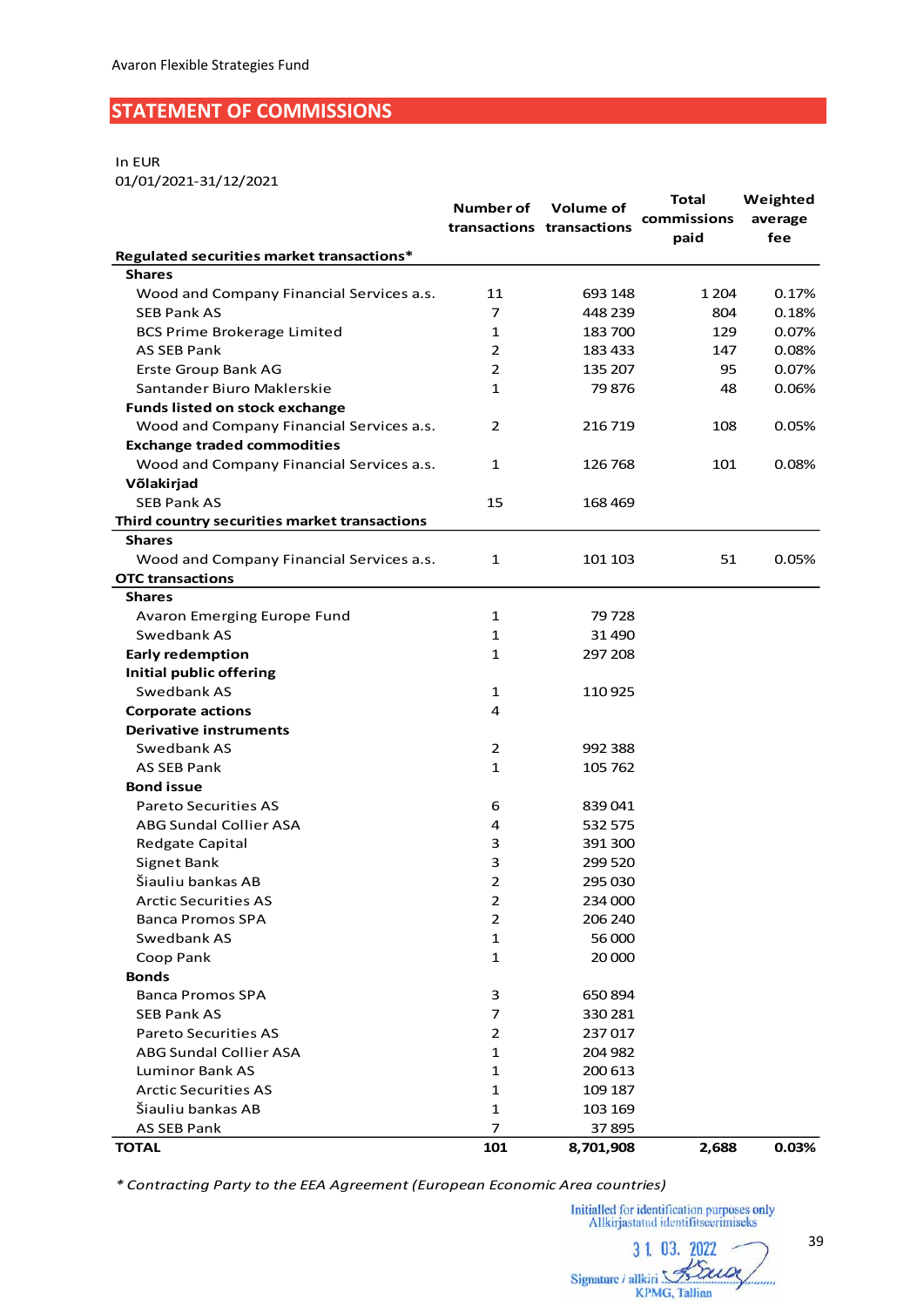In EUR 01/01/2020-31/12/2020

|                                              | Number of      | Volume of<br>transactions transactions | <b>Total</b><br>commissions<br>paid | Weighted<br>average<br>fee |
|----------------------------------------------|----------------|----------------------------------------|-------------------------------------|----------------------------|
| Regulated securities market transactions*    |                |                                        |                                     |                            |
| <b>Shares</b>                                |                |                                        |                                     |                            |
| Wood and Company Financial Services a.s.     | 18             | 1,028,364                              | 1,620                               | 0.16%                      |
| <b>AS SEB Pank</b>                           | $\overline{7}$ | 302,954                                | 337                                 | 0.11%                      |
| Erste Group Bank AG                          | 4              | 192,158                                | 134                                 | 0.07%                      |
| Santander Biuro Maklerskie                   | $\mathbf{1}$   | 101,813                                | 61                                  | 0.06%                      |
| <b>Exchange Traded Commodities</b>           |                |                                        |                                     |                            |
| Wood and Company Financial Services a.s.     | 3              | 518,487                                | 415                                 | 0.08%                      |
| Third country securities market transactions |                |                                        |                                     |                            |
| <b>Shares</b>                                |                |                                        |                                     |                            |
| <b>BCS Prime Brokerage Limited</b>           | 6              | 672,486                                | 465                                 | 0.07%                      |
| OYAK Yatirim Menkul Degerler A.S.            | $\mathbf{1}$   | 38,681                                 | 28                                  | 0.07%                      |
| <b>OTC</b> transactions                      |                |                                        |                                     |                            |
| <b>Shares</b>                                |                |                                        |                                     |                            |
| Avaron Emerging Europe Fund                  | 1              | 48,803                                 |                                     |                            |
| <b>Early redemption</b>                      | 10             | 1,476,359                              |                                     |                            |
| <b>Final maturity</b>                        | $\mathbf{1}$   | 200,000                                |                                     |                            |
| <b>Derivatives</b>                           |                |                                        |                                     |                            |
| Swedbank AS                                  | 2              | 1,655,076                              |                                     |                            |
| <b>Tender offer</b>                          | 1              | 381,827                                |                                     |                            |
| Note issue                                   | 6              | 743,918                                |                                     |                            |
| <b>Bonds</b>                                 |                |                                        |                                     |                            |
| <b>Banca Promos SPA</b>                      | 6              | 1,055,172                              |                                     |                            |
| <b>AS SEB Pank</b>                           | $\overline{2}$ | 291,648                                |                                     |                            |
| <b>Adamant Capital Partners</b>              | 1              | 187,047                                |                                     |                            |
| <b>Pareto Securities AS</b>                  | $\mathbf{1}$   | 169,422                                |                                     |                            |
| STX Fixed Income B.V.                        | $\mathbf{1}$   | 100,258                                |                                     |                            |
| <b>TOTAL</b>                                 | 72             | 9,164,473                              | 3,060                               | 0.03%                      |

*\* Contracting Party to the EEA Agreement (European Economic Area countries)*

3 1. 03. 2022 Signature / allkiri Street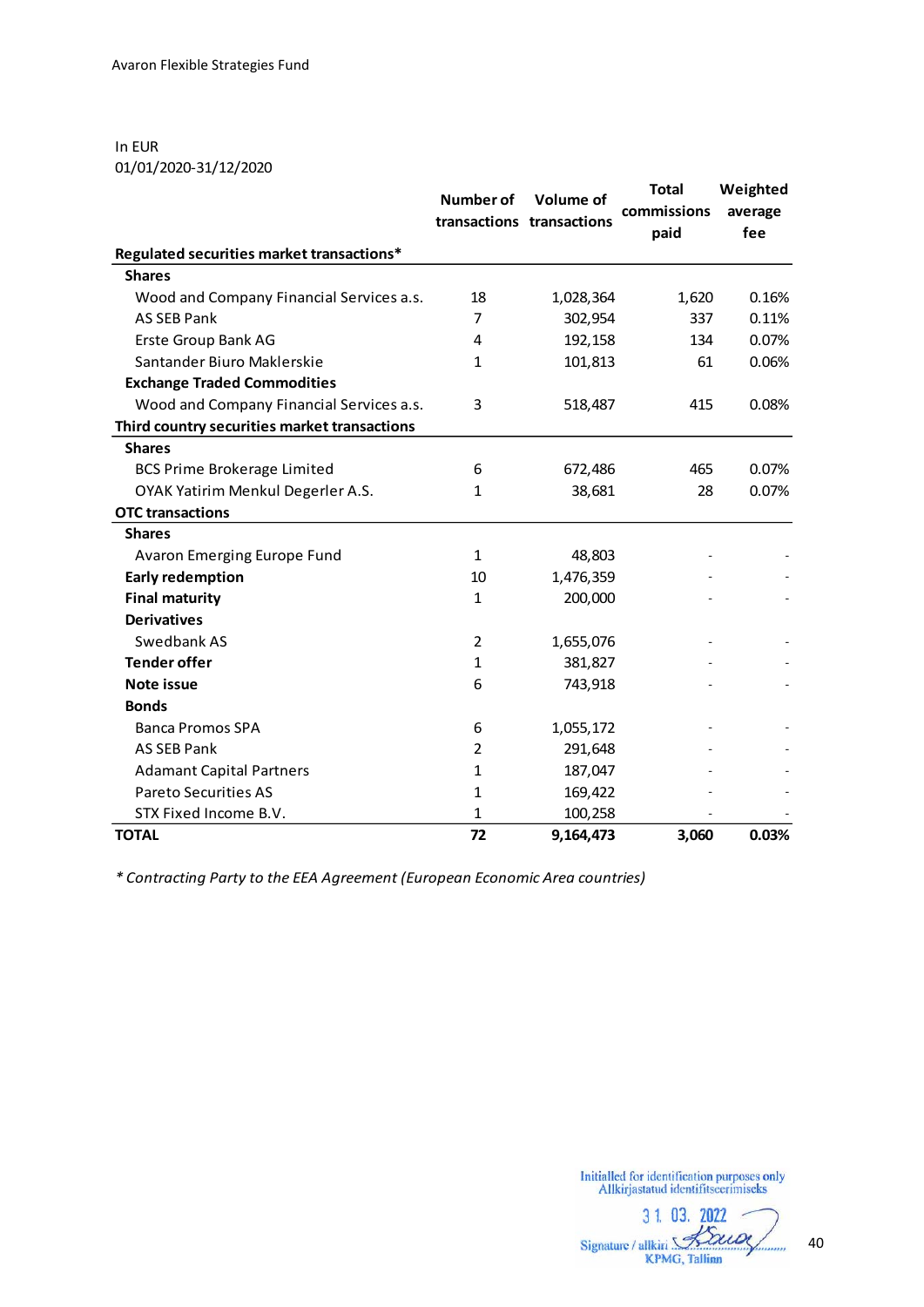### <span id="page-40-0"></span>**REPORT ON REMUNERATION OF THE FUND MANAGEMENT COMPANY**

The remuneration principles of all Avaron employees including investment managers and risk-takers are set in the Company's Remuneration Policy. The remuneration of Avaron employees consists of fixed and variable remuneration. The total remuneration is based on local labour market conditions, and is designed so as to achieve a reasonable balance between the fixed and variable components of the salary.

Avaron employees receive a fixed salary, which reflects relevant professional experience and organisational responsibility as set out in the employee's job description. Variable remuneration depends on the performance of the employee, the business unit concerned and Avaron's overall results. The assessment of the performance is set in a three-year framework, to ensure, that the assessment process is based on longer-term performance taking into account the business cycle of the Company and its business risks. After awarding a bonus to the employees the Company has a three-year period during which it has the right to reduce the bonus, stop the payments of the announced bonus or even require partial or full repayment. The full Remuneration Policy of AS Avaron Asset Management can be downloaded her[e www.avaron.com/documents.](http://www.avaron.com/documents)

The Fund Management Company employed 18 specialists as at the end of 2020 (end-2019: 18 specialists). Total remuneration amounted to:

In EUR

|                                                     | 2021    | 2020    |
|-----------------------------------------------------|---------|---------|
| Wages and salaries                                  | 487.841 | 445.265 |
| Social tax and unemployment insurance contributions | 174.707 | 152.933 |
| Total                                               | 662.548 | 598.198 |
| incl. bonus program cost with applicable taxes      | 63.078  | 44.226  |

The Members of the Management Board did not receive extra remuneration for participating in the work of the managing bodies. Independent member of the Supervisory Board was paid, in total with applicable social tax, EUR 11,385 in the financial year 2021 (2020: EUR 7,980).

No remuneration has been paid by the Fund.

3 1 03. 2022 Signature / allkiri Baung **KPMG, Tallinn**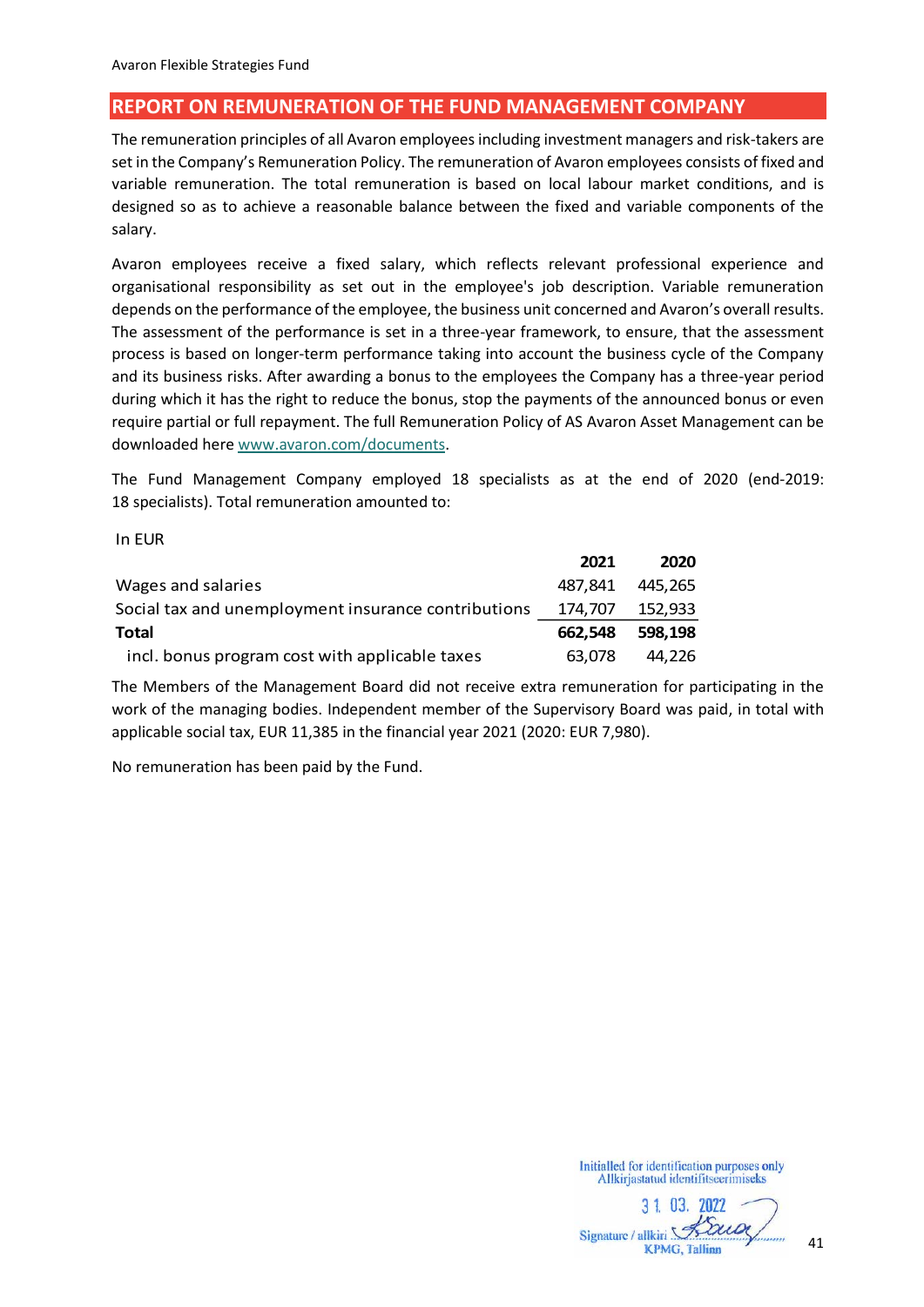

KPMG Baltics OÜ Narva mnt 5 Tallinn 10117 Estonia

Telephone  $+372$  6 268 700 Fax +372 6 268 777 www.kpmg.ee

### Independent Auditors' Report

*(Translation of the Estonian original)*

To the Fund Management Fund and Unitholders of Avaron Flexible Strategies Fund

#### Opinion

We have audited the financial statements of Avaron Flexible Strategies Fund (the Fund), which comprise the balance sheet as at 31 December 2021, the statement of income and expenses, statement of changes in net assets and statement of cash flows for the year then ended, and notes, comprising significant accounting policies and other explanatory information.

In our opinion, the financial statements presented on pages from 8 to 31 present fairly, in all material respects, the financial position of the Fund as at 31 December 2021, and its financial performance and its cash flows for the year then ended in accordance with International Financial Reporting Standards as adopted by the European Union.

#### Basis for Opinion

We conducted our audit in accordance with International Standards on Auditing (Estonia). Our responsibilities under those standards are further described in the *Auditor's Responsibilities for the Audit of the Financial Statements* section of our report. We are independent of the Fund in accordance with the Code of Ethics for Professional Accountants (Estonia) (including Independence Standards) and we have fulfilled our other ethical responsibilities in accordance with these requirements. We believe that the audit evidence we have obtained is sufficient and appropriate to provide a basis for our opinion.

#### Other Information

Management is responsible for the other information. The other information comprises the management report, but does not include the financial statements and our auditors' report thereon.

Our opinion on the financial statements does not cover the other information and we do not express any form of assurance conclusion thereon.

In connection with our audit of the financial statements, our responsibility is to read the other information and, in doing so, consider whether the other information is materially inconsistent with the financial statements or our knowledge obtained in the audit, or otherwise appears to be materially misstated. If, based on the work we have performed, we conclude that there is a material misstatement of this other information, we are required to report that fact. We have nothing to report in this regard.

#### Responsibilities of Fund Management and Those Charged with Governance for the Financial Statements

Management is responsible for the preparation and fair presentation of the financial statements in accordance with International Financial Reporting Standards as adopted by the European Union, and for such internal control as management determines is necessary to enable the preparation of financial statements that are free from material misstatement, whether due to fraud or error.

In preparing the financial statements, management is responsible for assessing the Fund's ability to continue as a going concern, disclosing, as applicable, matters related to going concern and using the going concern basis of accounting unless management either intends to liquidate the Fund or to cease operations, or has no realistic alternative but to do so.

Those charged with governance are responsible for overseeing the Fund's financial reporting process.